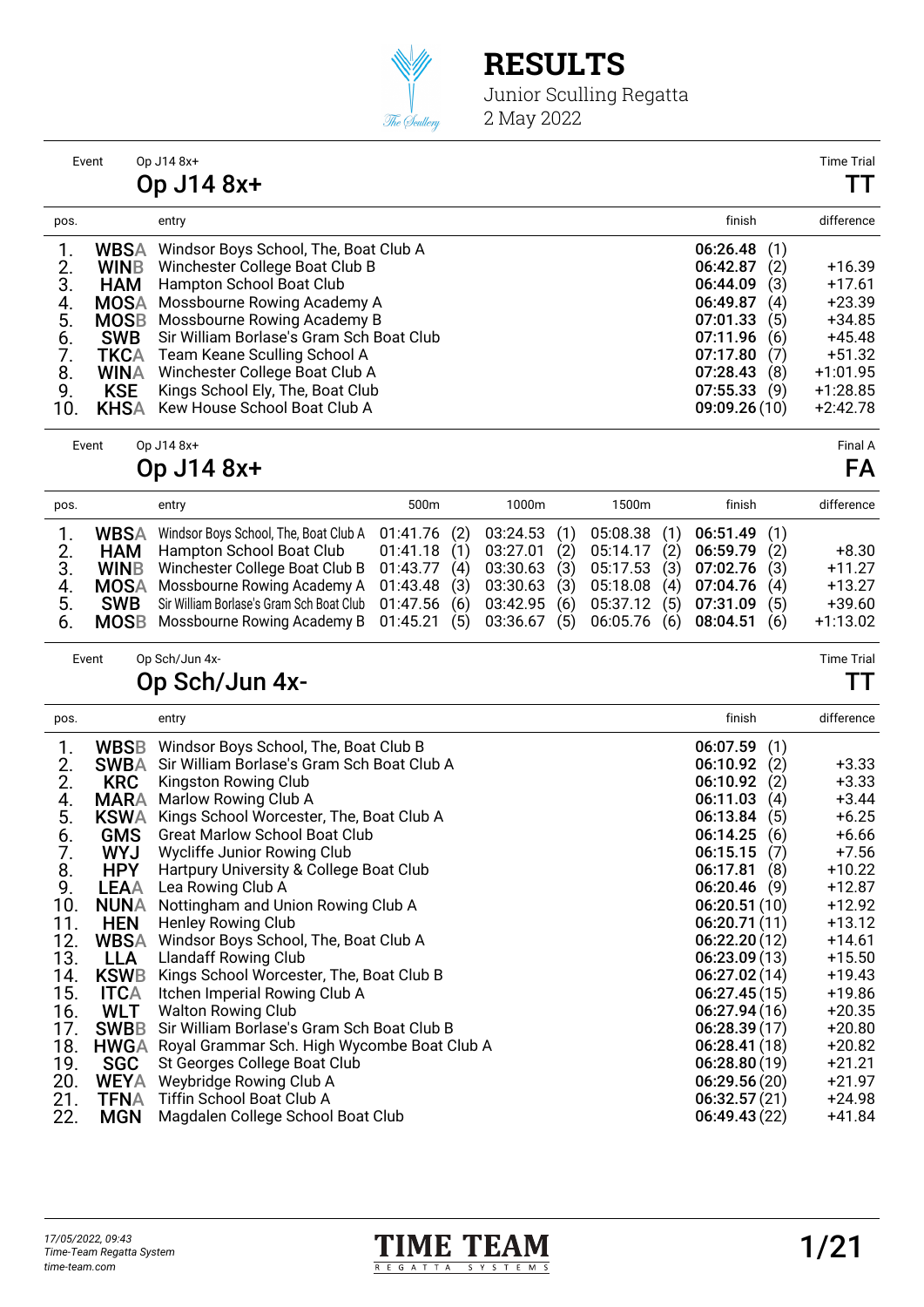

|                                                                                                                 | Event                                                                                                                                                                                            | Op Sch/Jun 4x-<br>Op Sch/Jun 4x-                                                                                                                                                                                                                                                                                                                                                                                                                                                                                                                                                  |                                                                      |                                        |                                                                      |                                        |                                                                      |                                        |                                                                                                                                                                                                                             |                                                      | Final A<br>FA                                                                                                                                                                     |
|-----------------------------------------------------------------------------------------------------------------|--------------------------------------------------------------------------------------------------------------------------------------------------------------------------------------------------|-----------------------------------------------------------------------------------------------------------------------------------------------------------------------------------------------------------------------------------------------------------------------------------------------------------------------------------------------------------------------------------------------------------------------------------------------------------------------------------------------------------------------------------------------------------------------------------|----------------------------------------------------------------------|----------------------------------------|----------------------------------------------------------------------|----------------------------------------|----------------------------------------------------------------------|----------------------------------------|-----------------------------------------------------------------------------------------------------------------------------------------------------------------------------------------------------------------------------|------------------------------------------------------|-----------------------------------------------------------------------------------------------------------------------------------------------------------------------------------|
| pos.                                                                                                            |                                                                                                                                                                                                  | entry                                                                                                                                                                                                                                                                                                                                                                                                                                                                                                                                                                             | 500m                                                                 |                                        | 1000m                                                                |                                        | 1500m                                                                |                                        | finish                                                                                                                                                                                                                      |                                                      | difference                                                                                                                                                                        |
| 1.<br>2.<br>3.<br>4.<br>5.<br>6.                                                                                | <b>WBSB</b><br><b>KRC</b><br><b>SWBA</b><br><b>MARA</b><br><b>KSWA</b><br><b>GMS</b>                                                                                                             | Windsor Boys School, The, Boat Club B<br>Kingston Rowing Club<br>Sir William Borlase's Gram Sch Boat Club A<br>Marlow Rowing Club A<br>Kings School Worcester, The, Boat Club A<br><b>Great Marlow School Boat Club</b>                                                                                                                                                                                                                                                                                                                                                           | 01:33.96<br>01:34.48<br>01:35.06<br>01:35.81<br>01:35.35<br>01:36.21 | (1)<br>(2)<br>(3)<br>(5)<br>(4)<br>(6) | 03:10.97<br>03:12.38<br>03:13.99<br>03:15.52<br>03:14.22<br>03:16.32 | (1)<br>(2)<br>(3)<br>(5)<br>(4)<br>(6) | 04:47.61<br>04:49.19<br>04:52.95<br>04:53.59<br>04:52.01<br>04:54.96 | (1)<br>(2)<br>(4)<br>(5)<br>(3)<br>(6) | 06:22.56<br>06:23.78<br>06:28.24<br>06:28.83<br>06:29.23<br>06:33.61                                                                                                                                                        | (1)<br>(2)<br>(3)<br>(4)<br>(5)<br>(6)               | $+1.22$<br>$+5.68$<br>$+6.27$<br>$+6.67$<br>$+11.05$                                                                                                                              |
|                                                                                                                 | Event                                                                                                                                                                                            | Op Sch/Jun 4x-<br><b>Op Sch/Jun 4x-</b>                                                                                                                                                                                                                                                                                                                                                                                                                                                                                                                                           |                                                                      |                                        |                                                                      |                                        |                                                                      |                                        |                                                                                                                                                                                                                             |                                                      | <b>Final B</b><br>FB                                                                                                                                                              |
| pos.                                                                                                            |                                                                                                                                                                                                  | entry                                                                                                                                                                                                                                                                                                                                                                                                                                                                                                                                                                             | 500m                                                                 |                                        | 1000m                                                                |                                        | 1500m                                                                |                                        | finish                                                                                                                                                                                                                      |                                                      | difference                                                                                                                                                                        |
| 1.<br>2.<br>3.<br>4.<br>5.<br>6.                                                                                | <b>WYJ</b><br><b>HPY</b><br><b>HEN</b><br><b>NUNA</b><br><b>WBSA</b><br><b>LEAA</b>                                                                                                              | Wycliffe Junior Rowing Club<br>Hartpury University & College Boat Club<br>Henley Rowing Club<br>Nottingham and Union Rowing Club A<br>Windsor Boys School, The, Boat Club A<br>Lea Rowing Club A                                                                                                                                                                                                                                                                                                                                                                                  | 01:36.55<br>01:34.86<br>01:38.87<br>01:39.30<br>01:40.16<br>01:37.51 | (2)<br>(1)<br>(4)<br>(5)<br>(6)<br>(3) | 03:15.16<br>03:14.95<br>03:18.89<br>03:19.79<br>03:21.17<br>03:18.39 | (2)<br>(1)<br>(4)<br>(5)<br>(6)<br>(3) | 04:54.50<br>04:56.15<br>04:59.23<br>05:01.83<br>05:02.72<br>05:01.54 | (1)<br>(2)<br>(3)<br>(5)<br>(6)<br>(4) | 06:31.98<br>06:34.20<br>06:37.76<br>06:38.17<br>06:40.16<br>06:44.70                                                                                                                                                        | (1)<br>(2)<br>(3)<br>(4)<br>(5)<br>(6)               | $+2.22$<br>$+5.78$<br>$+6.19$<br>$+8.18$<br>$+12.72$                                                                                                                              |
|                                                                                                                 | Event                                                                                                                                                                                            | Op Sch/Jun 4x-<br><b>Op Sch/Jun 4x-</b>                                                                                                                                                                                                                                                                                                                                                                                                                                                                                                                                           |                                                                      |                                        |                                                                      |                                        |                                                                      |                                        |                                                                                                                                                                                                                             |                                                      | Final C<br>FC                                                                                                                                                                     |
| pos.                                                                                                            |                                                                                                                                                                                                  | entry                                                                                                                                                                                                                                                                                                                                                                                                                                                                                                                                                                             | 500m                                                                 |                                        | 1000m                                                                |                                        | 1500m                                                                |                                        | finish                                                                                                                                                                                                                      |                                                      | difference                                                                                                                                                                        |
| 1.<br>2.<br>3.<br>4.<br>5.<br>6.                                                                                | <b>LLA</b><br><b>WLT</b><br><b>KSWB</b><br><b>SWBB</b><br><b>ITCA</b><br><b>HWGA</b>                                                                                                             | <b>Llandaff Rowing Club</b><br><b>Walton Rowing Club</b><br>Kings School Worcester, The, Boat Club B<br>Sir William Borlase's Gram Sch Boat Club B<br>Itchen Imperial Rowing Club A<br>Royal Grammar Sch. High Wycombe Boat Club A                                                                                                                                                                                                                                                                                                                                                | --<br>--<br>—<br>--<br>--<br>--                                      |                                        | 03:17.29<br>03:20.49<br>03:22.13<br>03:21.22<br>03:25.84<br>03:28.84 | (1)<br>(2)<br>(4)<br>(3)<br>(5)<br>(6) | 04:59.98<br>05:03.57<br>05:05.82<br>05:04.11<br>05:06.60<br>05:09.60 | (1)<br>(2)<br>(4)<br>(3)<br>(5)<br>(6) | 06:40.30<br>06:42.28<br>06:45.06<br>06:45.41<br>06:51.31<br>06:55.45                                                                                                                                                        | (1)<br>(2)<br>(3)<br>(4)<br>(5)<br>(6)               | $+1.98$<br>$+4.76$<br>$+5.11$<br>$+11.01$<br>$+15.15$                                                                                                                             |
|                                                                                                                 | Event                                                                                                                                                                                            | Op J16 4x-<br>Op J16 4x-                                                                                                                                                                                                                                                                                                                                                                                                                                                                                                                                                          |                                                                      |                                        |                                                                      |                                        |                                                                      |                                        |                                                                                                                                                                                                                             |                                                      | <b>Time Trial</b><br>l I                                                                                                                                                          |
| pos.                                                                                                            |                                                                                                                                                                                                  | entry                                                                                                                                                                                                                                                                                                                                                                                                                                                                                                                                                                             |                                                                      |                                        |                                                                      |                                        |                                                                      |                                        | finish                                                                                                                                                                                                                      |                                                      | difference                                                                                                                                                                        |
| 1.<br>$\frac{2}{3}$ .<br>$rac{4}{5}$ .<br>6.<br>7.<br>8.<br>9.<br>10.<br>11.<br>12.<br>13.<br>14.<br>15.<br>16. | <b>MARA</b><br>WBSA<br><b>SWBA</b><br><b>HEN</b><br><b>LEAA</b><br><b>TFNA</b><br><b>HWGA</b><br><b>MHD</b><br><b>TKCA</b><br><b>KSE</b><br><b>KSW</b><br><b>GMS</b><br><b>MGN</b><br><b>TWK</b> | Marlow Rowing Club A<br>Windsor Boys School, The, Boat Club A<br>Sir William Borlase's Gram Sch Boat Club A<br>Henley Rowing Club<br>Lea Rowing Club A<br><b>WLTA</b> Walton Rowing Club A<br>Tiffin School Boat Club A<br>Royal Grammar Sch. High Wycombe Boat Club A<br>Maidenhead Rowing Club<br><b>ZAEZA</b> South African Schools Rowing Union A<br>Team Keane Sculling School A<br>Kings School Ely, The, Boat Club<br>Kings School Worcester, The, Boat Club<br><b>Great Marlow School Boat Club</b><br>Magdalen College School Boat Club<br><b>Twickenham Rowing Club</b> |                                                                      |                                        |                                                                      |                                        |                                                                      |                                        | 06:08.74<br>06:10.96<br>06:24.72<br>06:25.04<br>06:27.28<br>06:35.49<br>06:38.06<br>06:38.95<br>06:40.47(9)<br>06:41.84(10)<br>06:43.02(11)<br>06:50.50(12)<br>06:53.44(13)<br>06:57.23(14)<br>07:07.22(15)<br>07:25.26(16) | (1)<br>(2)<br>(3)<br>(4)<br>(5)<br>(6)<br>(7)<br>(8) | $+2.22$<br>$+15.98$<br>$+16.30$<br>$+18.54$<br>$+26.75$<br>$+29.32$<br>$+30.21$<br>$+31.73$<br>$+33.10$<br>$+34.28$<br>$+41.76$<br>$+44.70$<br>$+48.49$<br>$+58.48$<br>$+1:16.52$ |

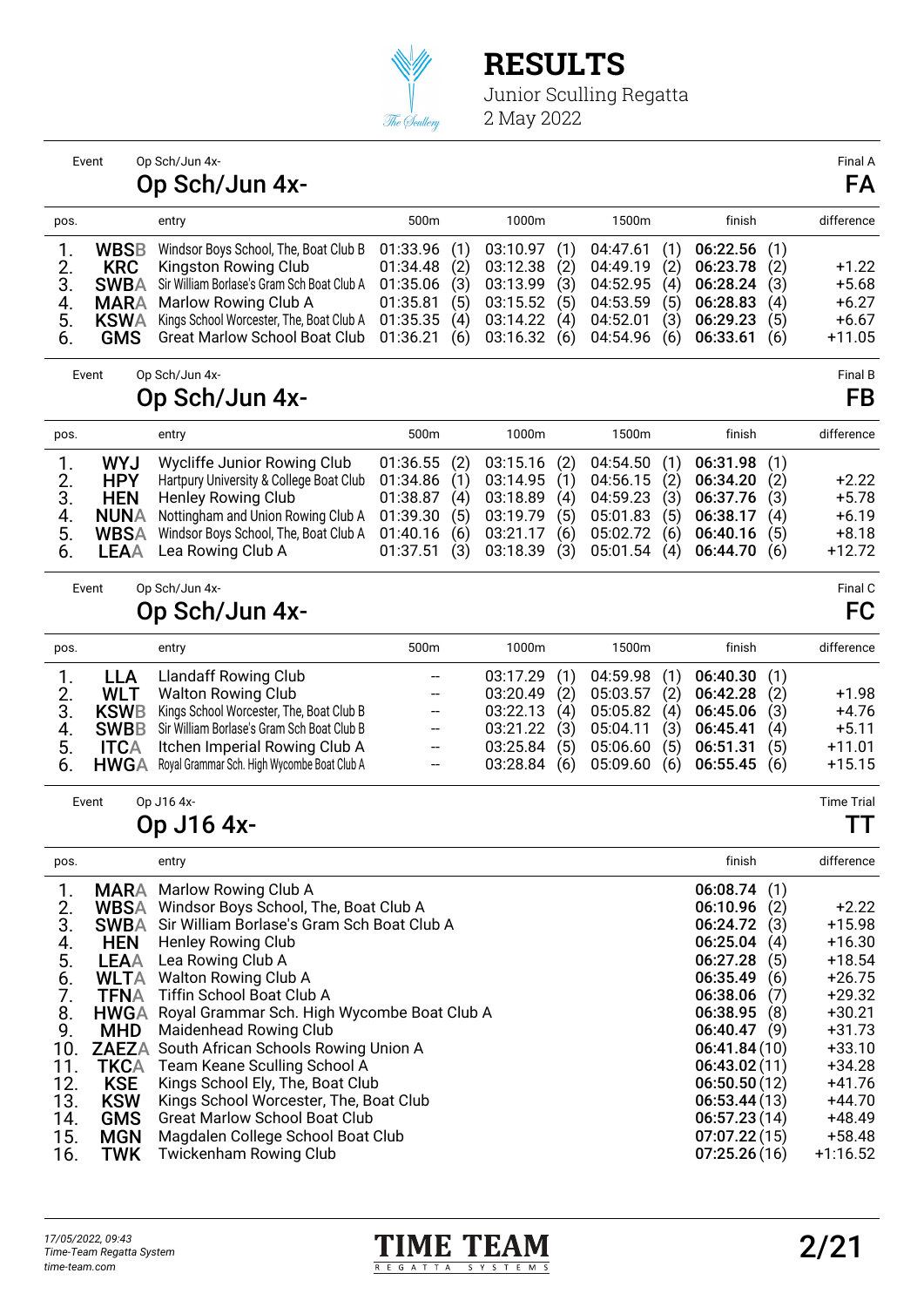

| Event                                                                                                                                                                                                             |                                                                                                                                                                                                                                | Op J16 4x-                                                                                                                                                                                                                                                                                                                                                                                                                                                                                                                                                                                                                                                                                                                                                                                                                                                                                                                                                                                                                                                                                                                                                                                                                            |                                                                      |                                        |                                                                      |                                        |                                                                      |                                        |                                                                                                                                                                                                                                                                                                                                                                                                                                                          |                                                             | Final A                                                                                                                                                                                                                                                                                                                                                        |
|-------------------------------------------------------------------------------------------------------------------------------------------------------------------------------------------------------------------|--------------------------------------------------------------------------------------------------------------------------------------------------------------------------------------------------------------------------------|---------------------------------------------------------------------------------------------------------------------------------------------------------------------------------------------------------------------------------------------------------------------------------------------------------------------------------------------------------------------------------------------------------------------------------------------------------------------------------------------------------------------------------------------------------------------------------------------------------------------------------------------------------------------------------------------------------------------------------------------------------------------------------------------------------------------------------------------------------------------------------------------------------------------------------------------------------------------------------------------------------------------------------------------------------------------------------------------------------------------------------------------------------------------------------------------------------------------------------------|----------------------------------------------------------------------|----------------------------------------|----------------------------------------------------------------------|----------------------------------------|----------------------------------------------------------------------|----------------------------------------|----------------------------------------------------------------------------------------------------------------------------------------------------------------------------------------------------------------------------------------------------------------------------------------------------------------------------------------------------------------------------------------------------------------------------------------------------------|-------------------------------------------------------------|----------------------------------------------------------------------------------------------------------------------------------------------------------------------------------------------------------------------------------------------------------------------------------------------------------------------------------------------------------------|
|                                                                                                                                                                                                                   |                                                                                                                                                                                                                                | Op J16 4x-                                                                                                                                                                                                                                                                                                                                                                                                                                                                                                                                                                                                                                                                                                                                                                                                                                                                                                                                                                                                                                                                                                                                                                                                                            |                                                                      |                                        |                                                                      |                                        |                                                                      |                                        |                                                                                                                                                                                                                                                                                                                                                                                                                                                          |                                                             | FA                                                                                                                                                                                                                                                                                                                                                             |
| pos.                                                                                                                                                                                                              |                                                                                                                                                                                                                                | entry                                                                                                                                                                                                                                                                                                                                                                                                                                                                                                                                                                                                                                                                                                                                                                                                                                                                                                                                                                                                                                                                                                                                                                                                                                 | 500m                                                                 |                                        | 1000m                                                                |                                        | 1500m                                                                |                                        | finish                                                                                                                                                                                                                                                                                                                                                                                                                                                   |                                                             | difference                                                                                                                                                                                                                                                                                                                                                     |
| 1.<br>2.<br>3.<br>4.<br>5.<br>6.                                                                                                                                                                                  | <b>MARA</b><br><b>WBSA</b><br><b>SWBA</b><br><b>HEN</b><br><b>LEAA</b><br>WLTA                                                                                                                                                 | Marlow Rowing Club A<br>Windsor Boys School, The, Boat Club A<br>Sir William Borlase's Gram Sch Boat Club A<br>Henley Rowing Club<br>Lea Rowing Club A<br>Walton Rowing Club A                                                                                                                                                                                                                                                                                                                                                                                                                                                                                                                                                                                                                                                                                                                                                                                                                                                                                                                                                                                                                                                        | 01:34.03<br>01:35.22<br>01:35.91<br>01:38.85<br>01:37.24<br>01:38.03 | (1)<br>(2)<br>(3)<br>(6)<br>(4)<br>(5) | 03:10.21<br>03:13.84<br>03:19.05<br>03:20.32<br>03:19.73<br>03:23.69 | (1)<br>(2)<br>(3)<br>(5)<br>(4)<br>(6) | 04:47.54<br>04:53.95<br>05:02.50<br>05:03.18<br>05:04.49<br>05:11.98 | (1)<br>(2)<br>(3)<br>(4)<br>(5)<br>(6) | 06:25.72<br>06:34.47<br>06:44.03<br>06:45.20<br>06:46.10<br>07:01.76                                                                                                                                                                                                                                                                                                                                                                                     | (1)<br>(2)<br>(3)<br>(4)<br>(5)<br>(6)                      | $+8.75$<br>$+18.31$<br>$+19.48$<br>$+20.38$<br>$+36.04$                                                                                                                                                                                                                                                                                                        |
| Event                                                                                                                                                                                                             |                                                                                                                                                                                                                                | Op J16 4x-<br>Op J16 4x-                                                                                                                                                                                                                                                                                                                                                                                                                                                                                                                                                                                                                                                                                                                                                                                                                                                                                                                                                                                                                                                                                                                                                                                                              |                                                                      |                                        |                                                                      |                                        |                                                                      |                                        |                                                                                                                                                                                                                                                                                                                                                                                                                                                          |                                                             | Final B<br>FB                                                                                                                                                                                                                                                                                                                                                  |
|                                                                                                                                                                                                                   |                                                                                                                                                                                                                                |                                                                                                                                                                                                                                                                                                                                                                                                                                                                                                                                                                                                                                                                                                                                                                                                                                                                                                                                                                                                                                                                                                                                                                                                                                       |                                                                      |                                        |                                                                      |                                        |                                                                      |                                        |                                                                                                                                                                                                                                                                                                                                                                                                                                                          |                                                             |                                                                                                                                                                                                                                                                                                                                                                |
| pos.                                                                                                                                                                                                              |                                                                                                                                                                                                                                | entry                                                                                                                                                                                                                                                                                                                                                                                                                                                                                                                                                                                                                                                                                                                                                                                                                                                                                                                                                                                                                                                                                                                                                                                                                                 | 500m                                                                 |                                        | 1000m                                                                |                                        | 1500m                                                                |                                        | finish                                                                                                                                                                                                                                                                                                                                                                                                                                                   |                                                             | difference                                                                                                                                                                                                                                                                                                                                                     |
| 1.<br>2.<br>3.<br>4.<br>5.<br>6.                                                                                                                                                                                  | <b>HWGA</b><br><b>TFNA</b><br><b>MHD</b><br><b>TKCA</b><br><b>KSE</b>                                                                                                                                                          | Royal Grammar Sch. High Wycombe Boat Club A<br><b>ZAEZA</b> South African Schools Rowing Union A<br>Tiffin School Boat Club A<br>Maidenhead Rowing Club<br>Team Keane Sculling School A<br>Kings School Ely, The, Boat Club                                                                                                                                                                                                                                                                                                                                                                                                                                                                                                                                                                                                                                                                                                                                                                                                                                                                                                                                                                                                           | 01:40.97<br>01:39.75<br>01:42.21<br>01:42.93<br>01:43.85<br>01:43.41 | (2)<br>(1)<br>(3)<br>(4)<br>(6)<br>(5) | 03:26.45<br>03:25.49<br>03:28.50<br>03:29.36<br>03:32.29<br>03:33.16 | (2)<br>(1)<br>(3)<br>(4)<br>(5)<br>(6) | 05:11.25<br>05:10.67<br>05:15.09<br>05:16.91<br>05:22.64<br>05:23.23 | (2)<br>(1)<br>(3)<br>(4)<br>(5)<br>(6) | 06:55.19<br>06:55.79<br>07:01.09<br>07:02.44<br>07:09.97<br>07:12.52                                                                                                                                                                                                                                                                                                                                                                                     | (1)<br>(2)<br>(3)<br>(4)<br>(5)<br>(6)                      | $+0.60$<br>$+5.90$<br>$+7.25$<br>$+14.78$<br>$+17.33$                                                                                                                                                                                                                                                                                                          |
| Event                                                                                                                                                                                                             |                                                                                                                                                                                                                                | Op J15 4x+                                                                                                                                                                                                                                                                                                                                                                                                                                                                                                                                                                                                                                                                                                                                                                                                                                                                                                                                                                                                                                                                                                                                                                                                                            |                                                                      |                                        |                                                                      |                                        |                                                                      |                                        |                                                                                                                                                                                                                                                                                                                                                                                                                                                          |                                                             | <b>Time Trial</b>                                                                                                                                                                                                                                                                                                                                              |
|                                                                                                                                                                                                                   |                                                                                                                                                                                                                                | Op J15 4x+                                                                                                                                                                                                                                                                                                                                                                                                                                                                                                                                                                                                                                                                                                                                                                                                                                                                                                                                                                                                                                                                                                                                                                                                                            |                                                                      |                                        |                                                                      |                                        |                                                                      |                                        |                                                                                                                                                                                                                                                                                                                                                                                                                                                          |                                                             | TΤ                                                                                                                                                                                                                                                                                                                                                             |
| pos.                                                                                                                                                                                                              |                                                                                                                                                                                                                                | entry                                                                                                                                                                                                                                                                                                                                                                                                                                                                                                                                                                                                                                                                                                                                                                                                                                                                                                                                                                                                                                                                                                                                                                                                                                 |                                                                      |                                        |                                                                      |                                        |                                                                      |                                        | finish                                                                                                                                                                                                                                                                                                                                                                                                                                                   |                                                             | difference                                                                                                                                                                                                                                                                                                                                                     |
| 1.<br>$rac{2}{3}$ .<br>4.<br>5.<br>$\frac{6}{7}$ .<br>8.<br>9.<br>10.<br>11.<br>12.<br>13.<br>14.<br>15.<br>16.<br>17.<br>18.<br>19.<br>20.<br>21.<br>22.<br>23.<br>24.<br>25.<br>26.<br>27.<br>28.<br>29.<br>30. | <b>WBSB</b><br><b>HCSA</b><br><b>SWBA</b><br><b>GMS</b><br><b>MARB</b><br><b>KGSA</b><br><b>MHD</b><br><b>TSSA</b><br><b>PET</b><br><b>KGSB</b><br><b>KSE</b><br><b>TWK</b><br>WLT<br><b>KGSC</b><br><b>MGN</b><br><b>GUIA</b> | Windsor Boys School, The, Boat Club B<br>Hereford Cathedral School Boat Club A<br>Sir William Borlase's Gram Sch Boat Club A<br><b>Great Marlow School Boat Club</b><br>Marlow Rowing Club B<br>Kingston Grammar School Boat Club A<br>Maidenhead Rowing Club<br><b>Tideway Scullers School A</b><br>Peterborough City Rowing Club<br>Kingston Grammar School Boat Club B<br><b>WRCA</b> Wallingford Rowing Club A<br><b>TKCA</b> Team Keane Sculling School A<br>Kings School Ely, The, Boat Club<br><b>LEAA</b> Lea Rowing Club A<br>WBSA Windsor Boys School, The, Boat Club A<br><b>CCSB</b> Claires Court School Boat Club B<br><b>Twickenham Rowing Club</b><br><b>SWBB</b> Sir William Borlase's Gram Sch Boat Club B<br>HWGA Royal Grammar Sch. High Wycombe Boat Club A<br><b>TFNA</b> Tiffin School Boat Club A<br>KSWB Kings School Worcester, The, Boat Club B<br><b>Walton Rowing Club</b><br><b>MBCA</b> Molesey Boat Club A<br>Kingston Grammar School Boat Club C<br><b>KSWA</b> Kings School Worcester, The, Boat Club A<br><b>WBKB</b> Walbrook Rowing Club B<br>CCSA Claires Court School Boat Club A<br><b>WBKA</b> Walbrook Rowing Club A<br>Magdalen College School Boat Club<br><b>Guildford Rowing Club A</b> |                                                                      |                                        |                                                                      |                                        |                                                                      |                                        | 06:29.41<br>06:39.91<br>06:48.69<br>06:50.32<br>06:51.19<br>06:52.33<br>06:54.73<br>06:56.18<br>07:00.76<br>07:01.47(10)<br>07:02.25(11)<br>07:05.70(12)<br>07:08.36(13)<br>07:08.56(14)<br>07:08.97(15)<br>07:11.95(16)<br>07:12.97(17)<br>07:13.58(18)<br>07:13.64(19)<br>07:13.78(20)<br>07:20.65(21)<br>07:23.88(22)<br>07:23.98(23)<br>07:24.64(24)<br>07:25.91(25)<br>07:34.00(26)<br>07:34.28(27)<br>07:36.49(28)<br>07:40.82(29)<br>07:41.54(30) | (1)<br>(2)<br>(3)<br>(4)<br>(5)<br>(6)<br>(7)<br>(8)<br>(9) | $+10.50$<br>$+19.28$<br>$+20.91$<br>$+21.78$<br>$+22.92$<br>$+25.32$<br>$+26.77$<br>$+31.35$<br>$+32.06$<br>$+32.84$<br>$+36.29$<br>+38.95<br>$+39.15$<br>+39.56<br>$+42.54$<br>$+43.56$<br>$+44.17$<br>$+44.23$<br>$+44.37$<br>$+51.24$<br>$+54.47$<br>$+54.57$<br>$+55.23$<br>$+56.50$<br>$+1:04.59$<br>$+1:04.87$<br>$+1:07.08$<br>$+1:11.41$<br>$+1:12.13$ |

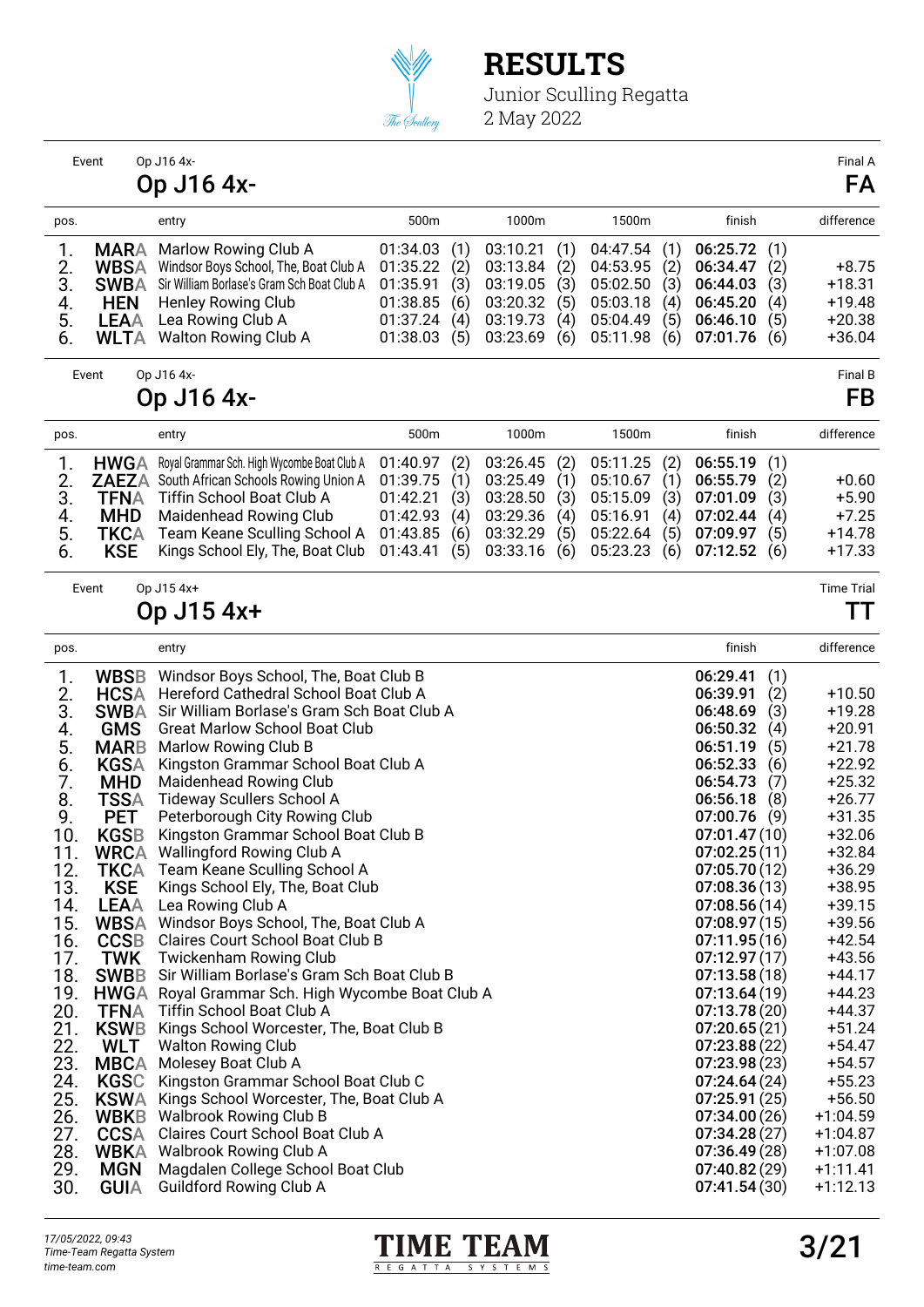

Junior Sculling Regatta 2 May 2022

Event Op J15 4x+ Time Trial Op J15 4x+ (continued) TT pos. entry finish difference 31. ITCA Itchen Imperial Rowing Club A 07:44.17 (31) +1:14.76<br>32. TKCB Team Keane Sculling School B 07:48.44 (32) +1:19.03 Team Keane Sculling School B Event Op J15 4x+ Final A Op J15 4x+ FA pos. entry 500m 1000m 1500m finish difference 1. WBSB Windsor Boys School, The, Boat Club B 01:40.23 (2) 03:23.43 (1) 05:07.67 (1) 06:50.56 (1)<br>2. HCSA Hereford Cathedral School Boat Club A 01:39.95 (1) 03:25.41 (2) 05:12.67 (2) 06:58.26 (2) 2. HCSA Hereford Cathedral School Boat Club A 01:39.95 (1) 03:25.41 (2) 05:12.67 (2) 06:58.26 (2) +7.70<br>3. SWBA Sir William Borlase's Gram Sch Boat Club A 01:42.30 (3) 03:29.74 (3) 05:17.87 (3) 07:08.52 (3) +17.96 3. SWBA Sir William Borlase's Gram Sch Boat Club A 01:42.30 (3) 03:29.74 (3) 05:17.87 (3) 07:08.52 (3) +17.96 4. **MARB** Marlow Rowing Club B 01:43.83 (5) 03:32.43 (4) 05:23.57 (4) 07:12.19 (4) +21.63<br>5. **KGSA** Kingston Grammar School Boat Club A 01:43.40 (4) 03:33.62 (5) 05:25.12 (5) 07:13.72 (5) +23.16 5. **KGSA** Kingston Grammar School Boat Club A 01:43.40 (4) 03:33.62 (5) 05:25.12 (5) 07:13.72 (5) +23.16<br>6. **GMS** Great Marlow School Boat Club 01:46.05 (6) 03:36.22 (6) 05:26.58 (6) 07:14.49 (6) +23.93 Great Marlow School Boat Club Event Op J15 4x+ Final B Op J15 4x+ FB pos. entry 500m 1000m 1500m finish difference 1. **MHD** Maidenhead Rowing Club 01:46.35 (2) 03:34.77 (1) 05:24.76 (1) 07:12.57 (1)<br>2. TSSA Tideway Scullers School A 01:46.65 (3) 03:36.18 (2) 05:26.56 (2) 07:15.24 (2) 2. **TSSA** Tideway Scullers School A 01:46.65 (3) 03:36.18 (2) 05:26.56 (2) 07:15.24 (2) +2.67<br>3. **KGSB** Kingston Grammar School Boat Club B 01:45.24 (1) 03:37.82 (3) 05:33.10 (3) 07:26.17 (3) +13.60 3. **KGSB** Kingston Grammar School Boat Club B 01:45.24 (1) 03:37.82 (3) 05:33.10 (3) 07:26.17 (3) +13.60<br>4. WRCA Wallingford Rowing Club A 01:47.76 (5) 03:40.78 (5) 05:35.82 (5) 07:27.65 (4) +15.08 4. WRCA Wallingford Rowing Club A 01:47.76 (5) 03:40.78 (5) 05:35.82 (5) 07:27.65 (4) +15.08 5. **PET** Peterborough City Rowing Club 01:48.67 (6) 03:39.94 (4) 05:34.89 (4) 07:30.09 (5) +17.52<br>6. **TKCA** Team Keane Sculling School A 01:47.08 (4) 03:41.86 (6) 05:37.45 (6) 07:30.53 (6) +17.96 Team Keane Sculling School A 01:47.08 (4) 03:41.86 (6) 05:37.45 (6) 07:30.53 (6) Event Op J15 4x+ Final C Op J15 4x+ FC pos. entry 500m 1000m 1500m finish difference 1. WBSA Windsor Boys School, The, Boat Club A 01:46.89 (1) 03:39.02 (1) 05:32.92 (1) 07:24.09 (1) 2. **SWBB** Sir William Borlase's Gram Sch Boat Club B 01:48.56 (3) 03:42.64 (3) 05:36.23 (2) 07:26.42 (2) +2.33<br>3. **CCSB** Claires Court School Boat Club B 01:47.68 (2) 03:41.80 (2) 05:36.72 (3) 07:33.07 (3) +8.98 3. CCSB Claires Court School Boat Club B 01:47.68 (2) 03:41.80 (2) 05:36.72 (3) 07:33.07 (3) +8.98 4. LEAA Lea Rowing Club A 01:50.00 (5) 03:45.22 (4) 05:41.24 (4) 07:34.28 (4) +10.19 **KSE** Kings School Ely, The, Boat Club 01:51.14 (6) 03:47.37 (5) 05:43.96 (5) 07:39.64 (5) +15.55<br> **TWK** Twickenham Rowing Club 01:49.34 (4) 03:49.47 (6) 05:51.55 (6) 07:49.51 (6) +25.42 6. TWK Twickenham Rowing Club 01:49.34 (4) 03:49.47 (6) 05:51.55 (6) 07:49.51 (6) Event Op J14 4x+ Time Trial Op J14 4x+ TT pos. entry finish difference 1. GUIA Guildford Rowing Club A 07:11.86 (1)<br>
2. GMS Great Marlow School Boat Club<br>
3. TFNA Tiffin School Boat Club A 07:16.45 (3) 2. Great Marlow School Boat Club (1999) 12. Great Marlow School Boat Club (2) (1999) 12. Great Marlow School Boat Club (1999) 13. Great Marlow (1999) 13. Great Marlow (1999) 13. Great Marlow (1999) 13. Great Marlow (1999) 3. TFNA Tiffin School Boat Club A 07:16.45 (3) +4.59<br>
4. WBSA Windsor Boys School, The, Boat Club A 07:22.86 (4) +11.00<br>
5. CBR City of Bristol Rowing Club<br>
6. MBCA Molesey Boat Club A 07:27.78 (6) +15.92<br>
7. HWGA Royal Gr NBSA Windsor Boys School, The, Boat Club A 07:22.86 (4) +11.00<br>CBR City of Bristol Rowing Club 07:24.61 (5) +12.75 5. CBR City of Bristol Rowing Club 07:24.61 (5) +12.75 6. MBCA Molesey Boat Club A 07:27.78 (6) +15.92 7. HWGA Royal Grammar Sch. High Wycombe Boat Club A 07:28.94 (7) +17.08 8. KRCA Kingston Rowing Club A 07:29.82 (8) +17.96 Claires Court School Boat Club A 07:34.58 (9) +22.72<br>
Kew House School Boat Club B 07:39.82 (10) +27.96 10. KHSB Kew House School Boat Club B

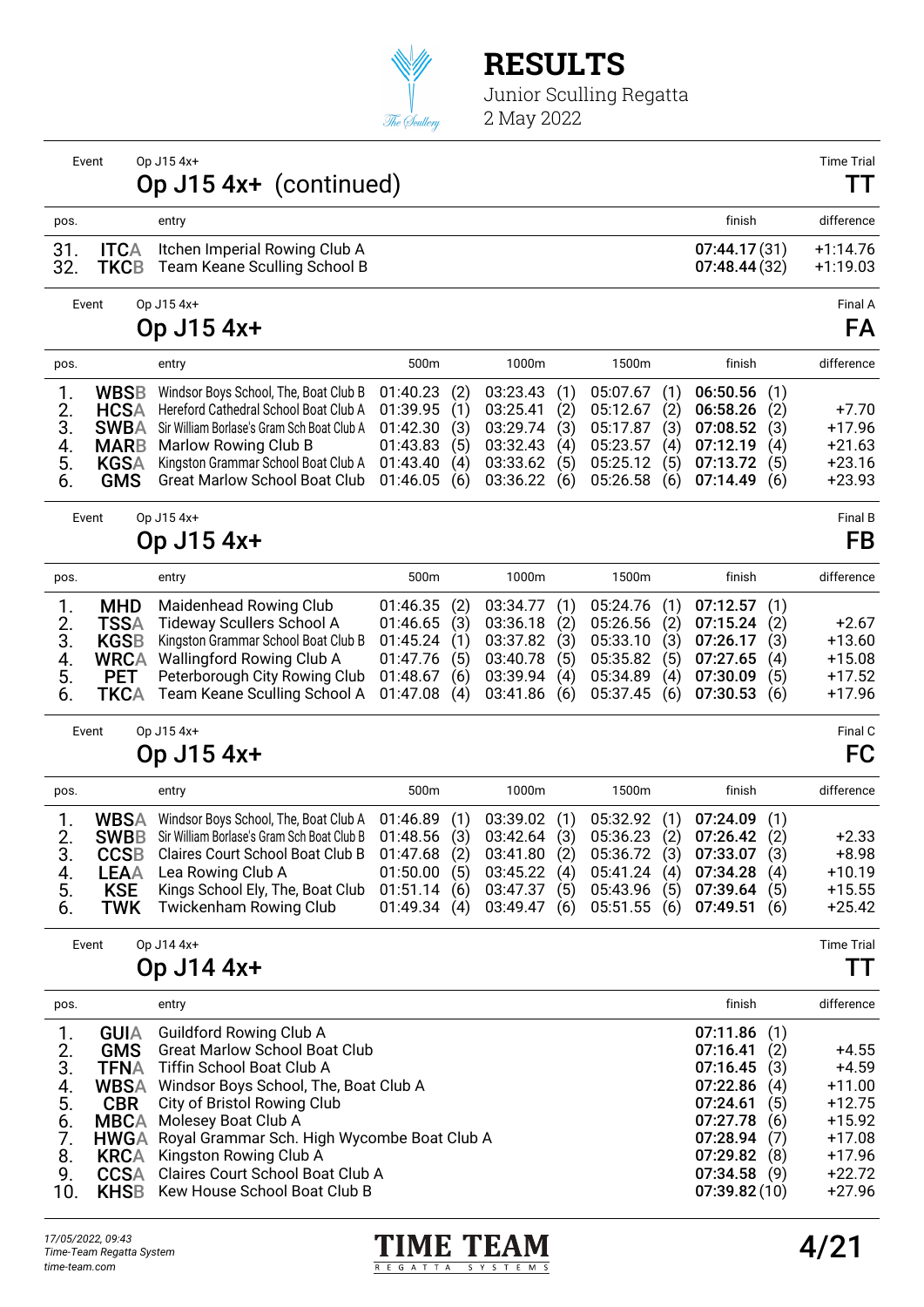

Junior Sculling Regatta 2 May 2022

|      | Event       | Op J14 4x+                               |              | <b>Time Tria</b> |
|------|-------------|------------------------------------------|--------------|------------------|
|      |             | Op J14 4x+ (continued)                   |              | TТ               |
| pos. |             | entry                                    | finish       | difference       |
| 11.  | <b>SWB</b>  | Sir William Borlase's Gram Sch Boat Club | 07:40.85(11) | $+28.99$         |
| 12.  | TFNB        | <b>Tiffin School Boat Club B</b>         | 07:41.45(12) | $+29.59$         |
| 13.  | <b>CCSB</b> | Claires Court School Boat Club B         | 07:42.51(13) | $+30.65$         |
| 14.  | <b>MHD</b>  | Maidenhead Rowing Club                   | 07:42.82(14) | $+30.96$         |
| 15.  | <b>KHSA</b> | Kew House School Boat Club A             | 07:44.24(15) | +32.38           |
| 16.  | <b>TSS</b>  | <b>Tideway Scullers School</b>           | 07:46.12(16) | $+34.26$         |
| 17.  | <b>WRC</b>  | <b>Wallingford Rowing Club</b>           | 07:47.22(17) | $+35.36$         |
| 18.  | <b>EMA</b>  | <b>Emanuel School Boat Club</b>          | 07:50.76(18) | $+38.90$         |
| 19.  | <b>WLT</b>  | Walton Rowing Club                       | 07:51.58(19) | +39.72           |
| 20.  | MGNA        | Magdalen College School Boat Club A      | 07:53.94(20) | +42.08           |
| 21.  | <b>HCSA</b> | Hereford Cathedral School Boat Club A    | 07:54.75(21) | +42.89           |
|      |             |                                          |              |                  |

Event Op J14 4x+ Final A

Op J14 4x+ FA

| pos.                 |                                                          | entry                                                                                                                                                                                           | 500 <sub>m</sub>                                                                                       | 1000m                                                                                                      | 1500m                                                                                                            | finish                                                                   | difference                                             |
|----------------------|----------------------------------------------------------|-------------------------------------------------------------------------------------------------------------------------------------------------------------------------------------------------|--------------------------------------------------------------------------------------------------------|------------------------------------------------------------------------------------------------------------|------------------------------------------------------------------------------------------------------------------|--------------------------------------------------------------------------|--------------------------------------------------------|
| З.<br>4.<br>5.<br>6. | <b>GUIA</b><br>TFNA<br><b>WBSA</b><br><b>CBR</b><br>MBCA | Guildford Rowing Club A<br>Tiffin School Boat Club A<br><b>GMS</b> Great Marlow School Boat Club<br>Windsor Boys School, The, Boat Club A<br>City of Bristol Rowing Club<br>Molesey Boat Club A | 01:46.68(1)<br>(4)<br>01:50.88<br>(2)<br>01:49.31<br>(3)<br>01:50.41<br>(6)<br>01:54.73<br>01:51.49(5) | 03:39.15(1)<br>(2)<br>03:44.25<br>03:45.27<br>(3)<br>03:47.49<br>(4)<br>(6)<br>03:52.12<br>(5)<br>03:50.04 | 05:38.75 (2) 07:33.29<br>05:40.79 (3)<br>05:45.96 (4) 07:42.57<br>05:50.92 (6) 07:45.50<br>05:49.40 (5) 07:47.12 | 05:33.71 (1) 07:27.50 (1)<br>(2)<br>07:34.85<br>(3)<br>(4)<br>(5)<br>(6) | $+5.79$<br>$+7.35$<br>$+15.07$<br>$+18.00$<br>$+19.62$ |
|                      |                                                          |                                                                                                                                                                                                 |                                                                                                        |                                                                                                            |                                                                                                                  |                                                                          |                                                        |

Event Op J14 4x+ Final B

### Op J14 4x+ FB

| pos. | entry                                                                                                | 500 <sub>m</sub> | 1000m | 1500m | finish                                          |     | difference |
|------|------------------------------------------------------------------------------------------------------|------------------|-------|-------|-------------------------------------------------|-----|------------|
|      | HWGA Royal Grammar Sch. High Wycombe Boat Club A 01:53.61 (1) 03:50.56 (1) 05:48.73 (1) 07:45.66 (1) |                  |       |       |                                                 |     |            |
|      | 2. CCSA Claires Court School Boat Club A 01:54.83 (3) 03:53.26 (3) 05:53.01 (3) 07:49.45 (2)         |                  |       |       |                                                 |     | $+3.79$    |
| 3.   | <b>KRCA</b> Kingston Rowing Club A 01:54.09 (2) 03:52.32 (2) 05:52.21 (2) 07:49.95 (3)               |                  |       |       |                                                 |     | $+4.29$    |
|      | 4. KHSB Kew House School Boat Club B 01:55.22 (4) 03:57.80 (4) 06:00.20 (4) 07:59.09                 |                  |       |       |                                                 | (4) | $+13.43$   |
| 5.   | <b>TFNB</b> Tiffin School Boat Club B                                                                |                  |       |       | 01:57.73 (6) 04:02.97 (6) 06:07.48 (5) 08:10.94 | (5) | $+25.28$   |
| 6.   | SWB Sir William Borlase's Gram Sch Boat Club 01:57.03 (5) 04:01.44 (5) 06:09.03 (6) 08:15.12 (6)     |                  |       |       |                                                 |     | $+29.46$   |

Event Op Sch/Jun 2x Time Trial

### Op Sch/Jun 2x TT

| pos. |             | entry                                             | finish          | difference |
|------|-------------|---------------------------------------------------|-----------------|------------|
|      |             | <b>WBSA</b> Windsor Boys School, The, Boat Club A | 06:29.18<br>(1) |            |
| 2.   | <b>HENA</b> | Henley Rowing Club A                              | 06:40.14<br>(2) | $+10.96$   |
| 3.   | <b>MBCA</b> | Molesey Boat Club A                               | 06:46.99<br>(3) | $+17.81$   |
| 4.   | <b>MARA</b> | Marlow Rowing Club A                              | 06:47.01<br>(4) | $+17.83$   |
| 5.   | <b>WTNA</b> | Warrington Rowing Club A                          | 06:49.24<br>(5) | $+20.06$   |
| 6.   | <b>KSEA</b> | Kings School Ely, The, Boat Club A                | 06:50.05<br>(6) | $+20.87$   |
|      | <b>WLTA</b> | Walton Rowing Club A                              | 06:50.35<br>(7) | $+21.17$   |
| 8.   | <b>NUNA</b> | Nottingham and Union Rowing Club A                | 07:03.47<br>(8) | $+34.29$   |
| 9.   | <b>HPY</b>  | Hartpury University & College Boat Club           | 07:04.01<br>(9) | $+34.83$   |
| 10.  | <b>BEB</b>  | Bewl Bridge Rowing Club                           | 07:08.18(10)    | $+39.00$   |
| 11.  | <b>WYC</b>  | Wycliffe College Boat Club                        | 07:14.33(11)    | $+45.15$   |
| 12.  | <b>GMS</b>  | <b>Great Marlow School Boat Club</b>              | 07:15.34(12)    | $+46.16$   |
| 13.  | TSSA        | Tideway Scullers School A                         | 07:15.56(13)    | +46.38     |

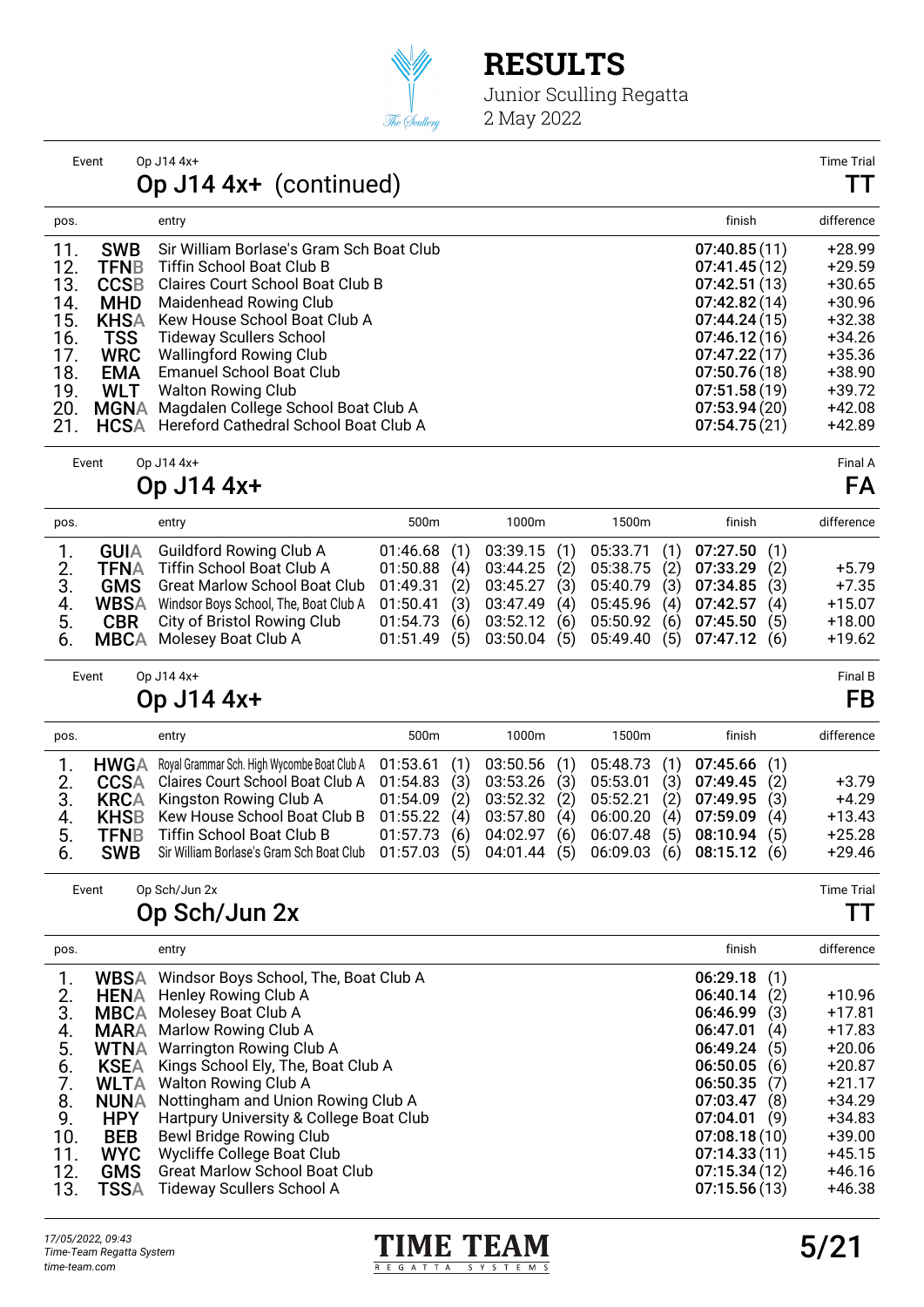

|                                                                         | Event                                                                                                                                                                      | Op Sch/Jun 2x<br>Op Sch/Jun 2x (continued)                                                                                                                                                                                                                                                                                                                                                     |                                                                      |                                        |                                                                      |                                        |                                                                      |                                        |                                                                                                                                                          |                                                             | <b>Time Trial</b><br>. .                                                                                                            |
|-------------------------------------------------------------------------|----------------------------------------------------------------------------------------------------------------------------------------------------------------------------|------------------------------------------------------------------------------------------------------------------------------------------------------------------------------------------------------------------------------------------------------------------------------------------------------------------------------------------------------------------------------------------------|----------------------------------------------------------------------|----------------------------------------|----------------------------------------------------------------------|----------------------------------------|----------------------------------------------------------------------|----------------------------------------|----------------------------------------------------------------------------------------------------------------------------------------------------------|-------------------------------------------------------------|-------------------------------------------------------------------------------------------------------------------------------------|
| pos.                                                                    |                                                                                                                                                                            | entry                                                                                                                                                                                                                                                                                                                                                                                          |                                                                      |                                        |                                                                      |                                        |                                                                      |                                        | finish                                                                                                                                                   |                                                             | difference                                                                                                                          |
| 14.                                                                     | <b>MGN</b>                                                                                                                                                                 | Magdalen College School Boat Club                                                                                                                                                                                                                                                                                                                                                              |                                                                      |                                        |                                                                      |                                        |                                                                      |                                        | 07:20.16(14)                                                                                                                                             |                                                             | $+50.98$                                                                                                                            |
|                                                                         | Event                                                                                                                                                                      | Op Sch/Jun 2x<br>Op Sch/Jun 2x                                                                                                                                                                                                                                                                                                                                                                 |                                                                      |                                        |                                                                      |                                        |                                                                      |                                        |                                                                                                                                                          |                                                             | Final A<br>FA                                                                                                                       |
| pos.                                                                    |                                                                                                                                                                            | entry                                                                                                                                                                                                                                                                                                                                                                                          | 500m                                                                 |                                        | 1000m                                                                |                                        | 1500m                                                                |                                        | finish                                                                                                                                                   |                                                             | difference                                                                                                                          |
| 1.<br>2.<br>3.<br>4.<br>5.<br>6.                                        | <b>WBSA</b><br><b>HENA</b><br><b>MARA</b><br><b>MBCA</b><br><b>KSEA</b><br><b>WTNA</b>                                                                                     | Windsor Boys School, The, Boat Club A<br>Henley Rowing Club A<br>Marlow Rowing Club A<br>Molesey Boat Club A<br>Kings School Ely, The, Boat Club A<br>Warrington Rowing Club A                                                                                                                                                                                                                 | 01:40.45<br>01:43.24<br>01:44.25<br>01:43.57<br>01:42.07<br>01:44.70 | (1)<br>(3)<br>(5)<br>(4)<br>(2)<br>(6) | 03:26.14<br>03:29.54<br>03:31.32<br>03:32.39<br>03:30.91<br>03:34.10 | (1)<br>(2)<br>(4)<br>(5)<br>(3)<br>(6) | 05:10.49<br>05:16.29<br>05:18.18<br>05:21.34<br>05:19.13<br>05:24.43 | (1)<br>(2)<br>(3)<br>(5)<br>(4)<br>(6) | 06:52.92<br>07:00.74<br>07:03.97<br>07:06.94<br>07:07.73<br>07:09.74                                                                                     | (1)<br>(2)<br>(3)<br>(4)<br>(5)<br>(6)                      | $+7.82$<br>$+11.05$<br>$+14.02$<br>$+14.81$<br>$+16.82$                                                                             |
|                                                                         | Event                                                                                                                                                                      | Op Sch/Jun 2x                                                                                                                                                                                                                                                                                                                                                                                  |                                                                      |                                        |                                                                      |                                        |                                                                      |                                        |                                                                                                                                                          |                                                             | Final B                                                                                                                             |
|                                                                         |                                                                                                                                                                            | Op Sch/Jun 2x                                                                                                                                                                                                                                                                                                                                                                                  |                                                                      |                                        |                                                                      |                                        |                                                                      |                                        |                                                                                                                                                          |                                                             | FB                                                                                                                                  |
| pos.                                                                    |                                                                                                                                                                            | entry                                                                                                                                                                                                                                                                                                                                                                                          | 500m                                                                 |                                        | 1000m                                                                |                                        | 1500m                                                                |                                        | finish                                                                                                                                                   |                                                             | difference                                                                                                                          |
| 1.<br>2.<br>3.<br>4.<br>5.<br>6.                                        | <b>NUNA</b><br><b>WLTA</b><br><b>BEB</b><br><b>HPY</b><br><b>GMS</b><br><b>WYC</b>                                                                                         | Nottingham and Union Rowing Club A<br>Walton Rowing Club A<br>Bewl Bridge Rowing Club<br>Hartpury University & College Boat Club<br><b>Great Marlow School Boat Club</b><br>Wycliffe College Boat Club                                                                                                                                                                                         | 01:41.60<br>01:45.57<br>01:46.82<br>01:48.71<br>01:50.10<br>01:53.09 | (1)<br>(2)<br>(3)<br>(4)<br>(5)<br>(6) | 03:34.00<br>03:36.31<br>03:42.69<br>03:41.45<br>03:46.04<br>03:48.61 | (1)<br>(2)<br>(4)<br>(3)<br>(5)<br>(6) | 05:26.64<br>05:26.83<br>05:39.25<br>05:35.82<br>05:41.33<br>05:45.22 | (1)<br>(2)<br>(4)<br>(3)<br>(5)<br>(6) | 07:13.47<br>07:14.72<br>07:30.04<br>07:33.23<br>07:36.24<br>07:42.43                                                                                     | (1)<br>(2)<br>(3)<br>(4)<br>(5)<br>(6)                      | $+1.25$<br>$+16.57$<br>$+19.76$<br>$+22.77$<br>$+28.96$                                                                             |
|                                                                         | Event                                                                                                                                                                      | Op J17 2x<br>Op J17 2x                                                                                                                                                                                                                                                                                                                                                                         |                                                                      |                                        |                                                                      |                                        |                                                                      |                                        |                                                                                                                                                          |                                                             | <b>Time Trial</b><br>TТ                                                                                                             |
| pos.                                                                    |                                                                                                                                                                            | entry                                                                                                                                                                                                                                                                                                                                                                                          |                                                                      |                                        |                                                                      |                                        |                                                                      |                                        | finish                                                                                                                                                   |                                                             | difference                                                                                                                          |
| 1.<br>2.<br>3.<br>4.<br>5.<br>6.<br>7.<br>8.<br>9.<br>10.<br>11.<br>12. | <b>WEYA</b><br><b>WLT</b><br><b>TSSA</b><br><b>KRC</b><br><b>WBKB</b><br><b>LLA</b><br><b>SUA</b><br><b>ITC</b><br><b>TFNA</b><br><b>NUNA</b><br><b>TKC</b><br><b>KSEA</b> | Weybridge Rowing Club A<br><b>Walton Rowing Club</b><br><b>Tideway Scullers School A</b><br>Kingston Rowing Club<br><b>Walbrook Rowing Club B</b><br><b>Llandaff Rowing Club</b><br>Stratford-upon-Avon Boat Club<br>Itchen Imperial Rowing Club<br>Tiffin School Boat Club A<br>Nottingham and Union Rowing Club A<br><b>Team Keane Sculling School</b><br>Kings School Ely, The, Boat Club A |                                                                      |                                        |                                                                      |                                        |                                                                      |                                        | 06:45.08<br>06:53.59<br>06:55.30<br>07:04.13<br>07:04.73<br>07:12.10<br>07:15.06<br>07:24.12<br>07:24.28<br>07:29.98(10)<br>07:45.09(11)<br>08:01.46(12) | (1)<br>(2)<br>(3)<br>(4)<br>(5)<br>(6)<br>(7)<br>(8)<br>(9) | $+8.51$<br>$+10.22$<br>$+19.05$<br>$+19.65$<br>$+27.02$<br>$+29.98$<br>$+39.04$<br>$+39.20$<br>$+44.90$<br>$+1:00.01$<br>$+1:16.38$ |
|                                                                         | Event                                                                                                                                                                      | Op J17 2x<br>Op J17 2x                                                                                                                                                                                                                                                                                                                                                                         |                                                                      |                                        |                                                                      |                                        |                                                                      |                                        |                                                                                                                                                          |                                                             | Final A<br>FA                                                                                                                       |
| pos.                                                                    |                                                                                                                                                                            | entry                                                                                                                                                                                                                                                                                                                                                                                          | 500m                                                                 |                                        | 1000m                                                                |                                        | 1500m                                                                |                                        | finish                                                                                                                                                   |                                                             | difference                                                                                                                          |
| 1.<br>2.<br>3.<br>4.<br>5.                                              | <b>WEYA</b><br><b>WLT</b><br><b>TSSA</b><br><b>KRC</b><br><b>WBKB</b>                                                                                                      | Weybridge Rowing Club A<br><b>Walton Rowing Club</b><br><b>Tideway Scullers School A</b><br>Kingston Rowing Club<br><b>Walbrook Rowing Club B</b>                                                                                                                                                                                                                                              | 01:40.85<br>01:46.05<br>01:44.24<br>01:48.01<br>01:45.38             | (1)<br>(4)<br>(2)<br>(5)<br>(3)        | 03:27.94<br>03:37.17<br>03:33.55<br>03:41.32<br>03:40.63             | (1)<br>(3)<br>(2)<br>(5)<br>(4)        | 05:16.77<br>05:28.04<br>05:24.84<br>05:35.05<br>05:36.84             | (1)<br>(3)<br>(2)<br>(4)<br>(5)        | 07:05.85<br>07:12.61<br>07:13.12<br>07:26.25<br>07:27.15                                                                                                 | (1)<br>(2)<br>(3)<br>(4)<br>(5)                             | $+6.76$<br>$+7.27$<br>$+20.40$<br>$+21.30$                                                                                          |

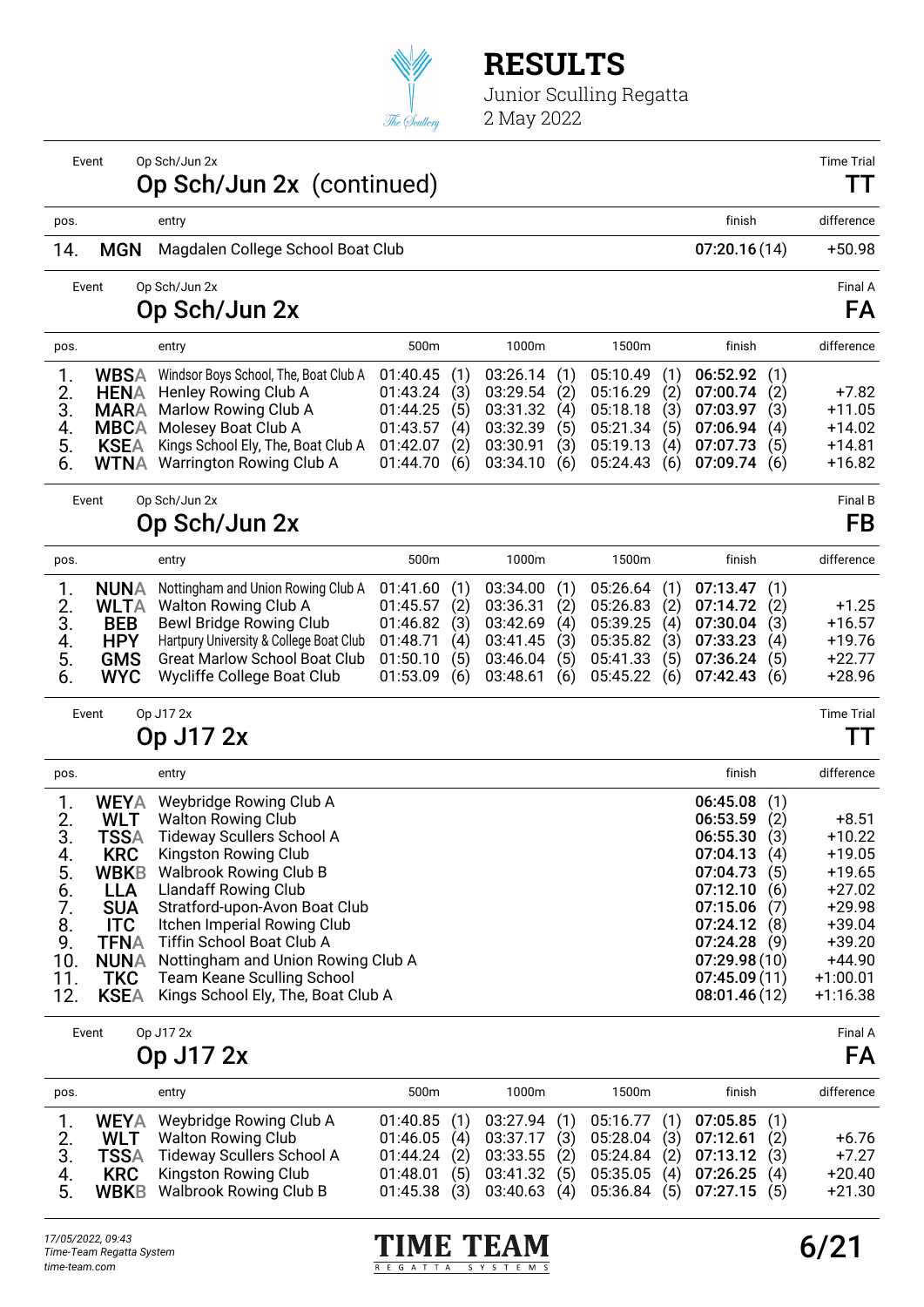

Junior Sculling Regatta 2 May 2022

|      | Event       | Op J17 2x<br>Op J17 2x (continued)         |          |     |             |             |              |     | Final A<br>FA     |
|------|-------------|--------------------------------------------|----------|-----|-------------|-------------|--------------|-----|-------------------|
| pos. |             | entry                                      | 500m     |     | 1000m       | 1500m       | finish       |     | difference        |
| 6.   | <b>LLA</b>  | <b>Llandaff Rowing Club</b>                | 01:49.96 | (6) | 03:44.68(6) | 05:39.85(6) | 07:37.10(6)  |     | $+31.25$          |
|      | Event       | Op J16 2x                                  |          |     |             |             |              |     | <b>Time Trial</b> |
|      |             | Op J16 2x                                  |          |     |             |             |              |     |                   |
| pos. |             | entry                                      |          |     |             |             | finish       |     | difference        |
| 1.   | <b>RDG</b>  | <b>Reading Rowing Club</b>                 |          |     |             |             | 06:41.69     | (1) |                   |
| 2.   | TSSA        | Tideway Scullers School A                  |          |     |             |             | 06:50.92     | (2) | $+9.23$           |
| 3.   | <b>CBR</b>  | City of Bristol Rowing Club                |          |     |             |             | 06:53.18     | (3) | $+11.49$          |
| 4.   | <b>WLTA</b> | Walton Rowing Club A                       |          |     |             |             | 06:58.72     | (4) | $+17.03$          |
| 5.   |             | ZAEZA South African Schools Rowing Union A |          |     |             |             | 07:02.05     | (5) | +20.36            |
| 6.   | <b>TKCA</b> | Team Keane Sculling School A               |          |     |             |             | 07:02.88     | (6) | $+21.19$          |
| 7.   | <b>GMS</b>  | <b>Great Marlow School Boat Club</b>       |          |     |             |             | 07:09.28     | (7) | $+27.59$          |
| 8.   | <b>ITC</b>  | Itchen Imperial Rowing Club                |          |     |             |             | 07:11.66     | (8) | $+29.97$          |
| 9.   | <b>KRCA</b> | Kingston Rowing Club A                     |          |     |             |             | 07:17.70     | (9) | $+36.01$          |
| 10.  | <b>WRCB</b> | <b>Wallingford Rowing Club B</b>           |          |     |             |             | 07:18.14(10) |     | +36.45            |
| 11.  | <b>WRCA</b> | Wallingford Rowing Club A                  |          |     |             |             | 07:18.18(11) |     | $+36.49$          |
| 12.  | <b>NUNA</b> | Nottingham and Union Rowing Club A         |          |     |             |             | 07:27.01(12) |     | $+45.32$          |
| 13.  | <b>GUIA</b> | Guildford Rowing Club A                    |          |     |             |             | 07:54.54(13) |     | $+1:12.85$        |
| 14.  | <b>MAR</b>  | <b>Marlow Rowing Club</b>                  |          |     |             |             | 08:39.23(14) |     | $+1:57.54$        |
|      | <b>GRDA</b> | Gordon's School Boat Club A                |          |     |             |             |              |     |                   |

Event Op J16 2x Final A

### Op J16 2x FA

| pos.                       |                    | entry                                                                                                                                                                                                                           | 500 <sub>m</sub>                                               | 1000m                                                                                                                                                                                 | 1500m                                                                                           | finish                                      | difference                                               |
|----------------------------|--------------------|---------------------------------------------------------------------------------------------------------------------------------------------------------------------------------------------------------------------------------|----------------------------------------------------------------|---------------------------------------------------------------------------------------------------------------------------------------------------------------------------------------|-------------------------------------------------------------------------------------------------|---------------------------------------------|----------------------------------------------------------|
| 2.<br>3.<br>4.<br>5.<br>6. | <b>RDG</b><br>TSSA | Reading Rowing Club<br>Tideway Scullers School A<br><b>CBR</b> City of Bristol Rowing Club<br><b>TKCA</b> Team Keane Sculling School A<br><b>ZAEZA</b> South African Schools Rowing Union A<br><b>WLTA</b> Walton Rowing Club A | $01:45.38$ (2)<br>(5)<br>01:48.71<br>$01:48.25$ (4) $03:41.92$ | $01:42.88$ (1) $03:30.70$ (1) $05:17.53$ (1) $07:03.24$ (1)<br>03:34.80<br>(2)<br>01:49.06 (6) 03:41.32 (5) 05:31.71 (4) 07:19.06<br>$01:47.24$ (3) $03:40.74$ (3)<br>03:41.05<br>(4) | 05:24.26 (2) 07:14.69<br>05:31.51 (3) 07:25.40<br>05:33.67 (5)<br>$(6)$ 05:44.11 $(6)$ 07:40.61 | (2)<br>(3)<br>(4)<br>(5)<br>07:26.65<br>(6) | $+11.45$<br>$+15.82$<br>$+22.16$<br>$+23.41$<br>$+37.37$ |
|                            |                    |                                                                                                                                                                                                                                 |                                                                |                                                                                                                                                                                       |                                                                                                 |                                             |                                                          |

Event Op J16 2x Final B

### Op J16 2x FB

| pos.                                              | entry                                                                                                                                                                                                                            | 500 <sub>m</sub>                                                              |                          | 1000m                                                                |                                        | 1500m                                                                            |            | finish                                                                  |                                 | difference                                              |
|---------------------------------------------------|----------------------------------------------------------------------------------------------------------------------------------------------------------------------------------------------------------------------------------|-------------------------------------------------------------------------------|--------------------------|----------------------------------------------------------------------|----------------------------------------|----------------------------------------------------------------------------------|------------|-------------------------------------------------------------------------|---------------------------------|---------------------------------------------------------|
| 2.<br>ITC.<br>3.<br>4.<br>5.<br><b>NUNA</b><br>6. | <b>WRCB</b> Wallingford Rowing Club B<br>Itchen Imperial Rowing Club<br><b>WRCA</b> Wallingford Rowing Club A<br><b>KRCA</b> Kingston Rowing Club A<br>Nottingham and Union Rowing Club A<br><b>GUIA</b> Guildford Rowing Club A | 01:49.59(1)<br>01:51.91<br>$01:50.45$ (2)<br>01:54.29<br>01:53.33<br>02:02.09 | (3)<br>(5)<br>(4)<br>(6) | 03:46.01<br>03:47.73<br>03:48.17<br>03:53.90<br>03:54.36<br>04:11.59 | (1)<br>(2)<br>(3)<br>(4)<br>(5)<br>(6) | 05:40.72(1)<br>05:41.41(2)<br>05:46.89(3)<br>05:52.39<br>05:55.40<br>06:21.85(6) | (4)<br>(5) | 07:33.19(1)<br>07:35.88<br>07:47.63<br>07:48.79<br>07:56.83<br>08:28.44 | (2)<br>(3)<br>(4)<br>(5)<br>(6) | $+2.69$<br>$+14.44$<br>$+15.60$<br>$+23.64$<br>$+55.25$ |

|      | Event | Op J15 2x<br>Op J15 2x                                                       |                            | <b>Time Trial</b> |
|------|-------|------------------------------------------------------------------------------|----------------------------|-------------------|
| pos. |       | entry                                                                        | finish                     | difference        |
| 2.   |       | <b>WRCB</b> Wallingford Rowing Club B<br><b>WEYA</b> Weybridge Rowing Club A | 07:14.97(1)<br>07:16.11(2) | $+1.14$           |

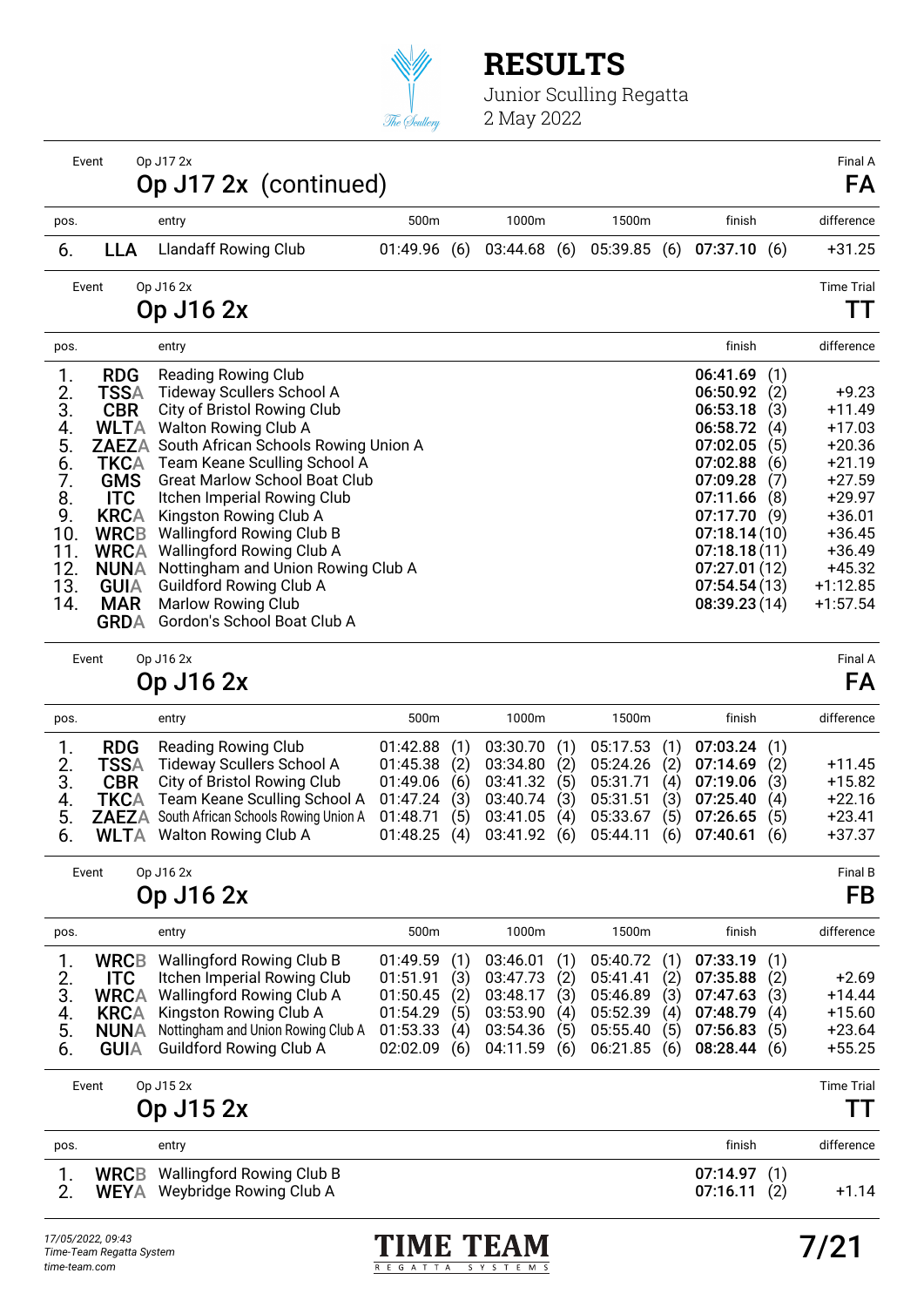

Junior Sculling Regatta 2 May 2022

|      | Event        | Op J15 2x                            |      |                                                                   |       |              |     | <b>Time Trial</b> |
|------|--------------|--------------------------------------|------|-------------------------------------------------------------------|-------|--------------|-----|-------------------|
|      |              | Op J15 2x (continued)                |      |                                                                   |       |              |     | TT                |
| pos. |              | entry                                |      |                                                                   |       | finish       |     | difference        |
| 3.   | <b>TSSA</b>  | <b>Tideway Scullers School A</b>     |      |                                                                   |       | 07:28.37     | (3) | $+13.40$          |
| 4.   | <b>GLB</b>   | Globe Rowing Club                    |      |                                                                   |       | 07:28.90     | (4) | $+13.93$          |
| 5.   | <b>WLT</b>   | <b>Walton Rowing Club</b>            |      |                                                                   |       | 07:29.34     | (5) | +14.37            |
| 6.   | <b>MBCA</b>  | Molesey Boat Club A                  |      |                                                                   |       | 07:31.08     | (6) | $+16.11$          |
| 7.   | <b>MHD</b>   | Maidenhead Rowing Club               |      |                                                                   |       | 07:31.63     | (7) | $+16.66$          |
| 8.   | <b>MARB</b>  | Marlow Rowing Club B                 |      |                                                                   |       | 07:36.24     | (8) | $+21.27$          |
| 9.   | <b>ZAEZA</b> | South African Schools Rowing Union A |      |                                                                   |       | 07:36.70     | (9) | $+21.73$          |
| 10.  | <b>NOW</b>   | Northwich Rowing Club                |      |                                                                   |       | 07:48.93(10) |     | +33.96            |
| 11.  | <b>WLT</b>   | <b>Walton Rowing Club</b>            |      |                                                                   |       | 07:51.68(11) |     | $+36.71$          |
| 12.  | <b>MGN</b>   | Magdalen College School Boat Club    |      |                                                                   |       | 07:56.18(12) |     | $+41.21$          |
| 13.  | <b>MARA</b>  | Marlow Rowing Club A                 |      |                                                                   |       | 07:58.58(13) |     | $+43.61$          |
| 14.  | <b>KSE</b>   | Kings School Ely, The, Boat Club     |      |                                                                   |       | 08:43.24(14) |     | $+1:28.27$        |
| 15.  | <b>WEYB</b>  | Weybridge Rowing Club B              |      |                                                                   |       | 12:25.49(15) |     | $+5:10.52$        |
|      | Event        | Op J15 2x                            |      |                                                                   |       |              |     | Final A           |
|      |              | Op J15 2x                            |      |                                                                   |       |              |     | FA                |
| pos. |              | entry                                | 500m | 1000m                                                             | 1500m | finish       |     | difference        |
| 1.   |              | MEVA Moubridge Dowing Club A         |      | $(1)$ co or $(2)$ co or $(3)$ co $(4)$ co $(5)$ co $(7)$ co $(7)$ |       |              |     |                   |

|  | 1. WEYA Weybridge Rowing Club A   | $01:47.62$ (2) $03:41.60$ (1) $05:36.67$ (1) $07:29.93$ (1) |  |          |
|--|-----------------------------------|-------------------------------------------------------------|--|----------|
|  | 2. WRCB Wallingford Rowing Club B | $01:49.41$ (3) $03:45.14$ (2) $05:39.31$ (2) $07:31.03$ (2) |  | $+1.10$  |
|  | 3. TSSA Tideway Scullers School A | $01:51.55$ (5) $03:48.05$ (5) $05:44.79$ (5) $07:37.07$ (3) |  | $+7.14$  |
|  | 4. WLT Walton Rowing Club         | $01:52.11$ (6) $03:51.03$ (6) $05:46.37$ (6) $07:38.61$ (4) |  | $+8.68$  |
|  | 5. MBCA Molesey Boat Club A       | $01:50.80$ (4) $03:47.21$ (4) $05:43.08$ (3) $07:42.82$ (5) |  | $+12.89$ |
|  | 6. GLB Globe Rowing Club          | 01:47.04 (1) 03:45.14 (2) 05:44.03 (4) 07:59.25 (6)         |  | $+29.32$ |

Event Op J15 2x Final B

### Op J15 2x FB

| pos.     |                          | entry                                                                       | 500 <sub>m</sub>           |     | 1000m                    |            | 1500m                      | finish                     |            | difference           |
|----------|--------------------------|-----------------------------------------------------------------------------|----------------------------|-----|--------------------------|------------|----------------------------|----------------------------|------------|----------------------|
|          | <b>MHD</b>               | Maidenhead Rowing Club<br><b>ZAEZA</b> South African Schools Rowing Union A | 01:52.72(1)<br>01:56.54(4) |     | 03:50.50(1)<br>03:55.11  | (2)        | 05:48.58(1)<br>05:53.45(2) | 07:46.36(1)<br>07:51.65(2) |            | $+5.29$              |
| 3.<br>4. | <b>MGN</b>               | <b>MARB</b> Marlow Rowing Club B<br>Magdalen College School Boat Club       | 01:55.35(2)<br>01:57.33(5) |     | 03:56.76 (3)<br>04:00.94 | (5)        | 05:57.57(3)<br>06:03.51(4) | 07:59.09<br>08:02.43       | (3)<br>(4) | $+12.73$<br>$+16.07$ |
| 5.<br>6. | <b>WLT</b><br><b>NOW</b> | <b>Walton Rowing Club</b><br>Northwich Rowing Club                          | 01:57.78<br>01:56.23(3)    | (6) | 04:01.87<br>03:59.87     | (6)<br>(4) | 06:05.62(6)<br>06:04.12(5) | 08:05.08<br>08:06.81       | (5)<br>(6) | $+18.72$<br>$+20.45$ |

Event Op Sch/Jun 1x Time Trial

### Op Sch/Jun 1x TT

| pos. |             | entry                  | finish   |     | difference |
|------|-------------|------------------------|----------|-----|------------|
|      | <b>CCSD</b> | Max Pianta             | 07:15.50 | (1) |            |
| 2.   | <b>CCSC</b> | Jonathan Nagele        | 07:20.54 | (2) | $+5.04$    |
| 3.   | TSSA        | LEYTH SOUSOU           | 07:21.40 | (3) | $+5.90$    |
| 4.   | <b>MGN</b>  | Alex Underwood         | 07:22.11 | (4) | $+6.61$    |
| 5.   | <b>EXE</b>  | Thomas Fuller          | 07:22.47 | (5) | $+6.97$    |
| 6.   | <b>SHR</b>  | Julian Walsh           | 07:22.49 | (6) | $+6.99$    |
|      | <b>CCSB</b> | <b>Isaac Grittiths</b> | 07:29.16 | (7) | $+13.66$   |
| 8.   | FALA        | <b>Yussuf Selim</b>    | 07:36.18 | (8) | $+20.68$   |
| 9.   | <b>CCSA</b> | James Small            | 07:42.34 | (9) | $+26.84$   |
|      | <b>WBSA</b> | Charlie Ingham         |          |     |            |

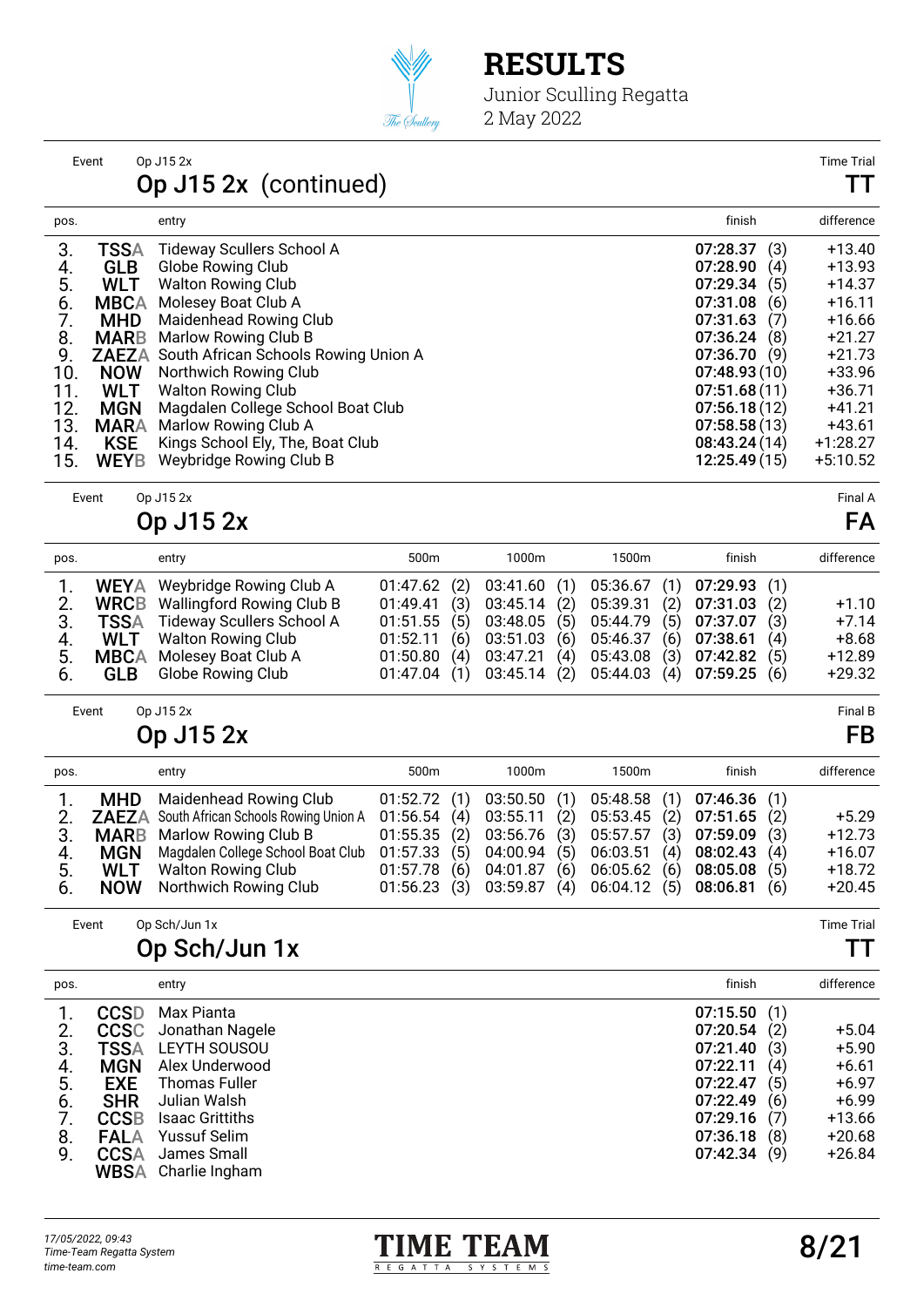

Event Op Sch/Jun 1x Final A

## **RESULTS**

|                                                                                                                                                                                                                                                                                              | Op Sch/Jun 1x                                                                                                                                                                                                                                                                             |                                                                      |                                        |                                                                            |                                        |                                                                               |                                        |                                                                                                                                                                          |                                                             | FA                                                                                                                                          |
|----------------------------------------------------------------------------------------------------------------------------------------------------------------------------------------------------------------------------------------------------------------------------------------------|-------------------------------------------------------------------------------------------------------------------------------------------------------------------------------------------------------------------------------------------------------------------------------------------|----------------------------------------------------------------------|----------------------------------------|----------------------------------------------------------------------------|----------------------------------------|-------------------------------------------------------------------------------|----------------------------------------|--------------------------------------------------------------------------------------------------------------------------------------------------------------------------|-------------------------------------------------------------|---------------------------------------------------------------------------------------------------------------------------------------------|
| pos.                                                                                                                                                                                                                                                                                         | entry                                                                                                                                                                                                                                                                                     | 500m                                                                 |                                        | 1000m                                                                      |                                        | 1500m                                                                         |                                        | finish                                                                                                                                                                   |                                                             | difference                                                                                                                                  |
| <b>CCSD</b><br>1.<br>2.<br><b>MGN</b><br>3.<br><b>TSSA</b><br>3.<br><b>SHR</b><br>5.<br><b>CCSC</b><br>6.<br><b>EXE</b>                                                                                                                                                                      | Max Pianta<br>Alex Underwood<br>LEYTH SOUSOU<br>Julian Walsh<br>Jonathan Nagele<br><b>Thomas Fuller</b>                                                                                                                                                                                   | 01:50.70<br>01:51.40<br>01:52.26<br>01:53.48<br>01:53.05<br>01:55.78 | (1)<br>(2)<br>(3)<br>(5)<br>(4)<br>(6) | 03:47.72<br>03:48.53<br>03:51.47<br>03:50.65<br>03:51.17<br>03:56.42       | (1)<br>(2)<br>(5)<br>(3)<br>(4)<br>(6) | 05:44.60<br>05:47.04<br>05:49.60<br>05:47.88<br>05:50.47<br>05:56.89          | (1)<br>(2)<br>(4)<br>(3)<br>(5)<br>(6) | 07:39.62<br>07:44.42<br>07:44.99<br>07:44.99<br>07:47.36<br>07:51.86                                                                                                     | (1)<br>(2)<br>(3)<br>(3)<br>(5)<br>(6)                      | +4.80<br>$+5.37$<br>$+5.37$<br>$+7.74$<br>$+12.24$                                                                                          |
| Event                                                                                                                                                                                                                                                                                        | Op J171x<br>Op J17 1x                                                                                                                                                                                                                                                                     |                                                                      |                                        |                                                                            |                                        |                                                                               |                                        |                                                                                                                                                                          |                                                             | <b>Time Trial</b><br>TТ                                                                                                                     |
| pos.                                                                                                                                                                                                                                                                                         | entry                                                                                                                                                                                                                                                                                     |                                                                      |                                        |                                                                            |                                        |                                                                               |                                        | finish                                                                                                                                                                   |                                                             | difference                                                                                                                                  |
| <b>CCSA</b><br>1.<br>2.<br><b>WGTA</b><br>3.<br><b>SGC</b><br><b>CCSB</b><br>4.<br>5.<br><b>CCSD</b><br><b>PET</b><br>6.<br>7.<br><b>CCSC</b><br>8.<br><b>CCSE</b><br><b>MGNA</b><br>9.<br>10.<br><b>WRCA</b><br><b>TKCA</b><br>11.<br>12.<br><b>WEY</b><br><b>SUA</b><br>13.<br><b>TSSA</b> | <b>Harry Ruinet</b><br>Ali El Sayed<br><b>Harrison Peck</b><br><b>Matthew Creaser</b><br>Luke Lyons<br><b>Matthew Hand</b><br>Oliver Spence<br>William Liddiard<br>Peter Crossley<br>Oscar Holburn<br><b>Nick Pabst</b><br>Zacc Smillie-McCormack<br><b>Toby Sartain</b><br>Amaru Chandan |                                                                      |                                        |                                                                            |                                        |                                                                               |                                        | 07:10.84<br>07:11.39<br>07:27.36<br>07:32.15<br>07:32.21<br>07:34.75<br>07:36.03<br>07:37.38<br>07:45.82<br>07:48.07(10)<br>07:53.32(11)<br>07:55.12(12)<br>08:24.05(13) | (1)<br>(2)<br>(3)<br>(4)<br>(5)<br>(6)<br>(7)<br>(8)<br>(9) | $+0.55$<br>$+16.52$<br>$+21.31$<br>$+21.37$<br>$+23.91$<br>$+25.19$<br>$+26.54$<br>+34.98<br>$+37.23$<br>$+42.48$<br>$+44.28$<br>$+1:13.21$ |
| Event                                                                                                                                                                                                                                                                                        | Op J171x<br>Op J17 1x                                                                                                                                                                                                                                                                     |                                                                      |                                        |                                                                            |                                        |                                                                               |                                        |                                                                                                                                                                          |                                                             | Final A<br>FA                                                                                                                               |
| pos.                                                                                                                                                                                                                                                                                         | entry                                                                                                                                                                                                                                                                                     | 500m                                                                 |                                        | 1000m                                                                      |                                        | 1500m                                                                         |                                        | finish                                                                                                                                                                   |                                                             | difference                                                                                                                                  |
| <b>CCSA</b><br>1.<br>2.<br><b>WGTA</b><br>3.<br><b>CCSD</b><br><b>SGC</b><br>4.<br><b>CCSB</b><br>5.<br><b>PET</b><br>6.                                                                                                                                                                     | <b>Harry Ruinet</b><br>Ali El Sayed<br>Luke Lyons<br><b>Harrison Peck</b><br><b>Matthew Creaser</b><br><b>Matthew Hand</b>                                                                                                                                                                | 01:50.64<br>01:51.97<br>01:55.62<br>01:55.84<br>01:58.51<br>01:59.06 | (1)<br>(2)<br>(3)<br>(4)<br>(5)<br>(6) | 03:45.23<br>03:48.86<br>03:55.36<br>03:55.07(3)<br>04:00.13<br>04:01.55(6) | (1)<br>(2)<br>(4)<br>(5)               | 05:40.69<br>05:46.10<br>05:53.28<br>05:54.83(4)<br>06:00.20(5)<br>06:06.50(6) | (1)<br>(2)<br>(3)                      | 07:33.81<br>07:43.20<br>07:54.19<br>07:55.66(4)<br>07:58.41<br>08:10.82(6)                                                                                               | (1)<br>(2)<br>(3)<br>(5)                                    | $+9.39$<br>$+20.38$<br>$+21.85$<br>$+24.60$<br>$+37.01$                                                                                     |
| Event                                                                                                                                                                                                                                                                                        | Op J171x<br>Op J17 1x                                                                                                                                                                                                                                                                     |                                                                      |                                        |                                                                            |                                        |                                                                               |                                        |                                                                                                                                                                          |                                                             | Final B<br>FB                                                                                                                               |
| pos.                                                                                                                                                                                                                                                                                         | entry                                                                                                                                                                                                                                                                                     | 500m                                                                 |                                        | 1000m                                                                      |                                        | 1500m                                                                         |                                        | finish                                                                                                                                                                   |                                                             | difference                                                                                                                                  |
| <b>CCSC</b><br>1.<br><b>CCSE</b><br>2.<br>3.<br><b>MGNA</b><br><b>WRCA</b><br>4.<br>5.<br><b>WEY</b><br><b>TKCA</b><br>6.                                                                                                                                                                    | <b>Oliver Spence</b><br>William Liddiard<br><b>Peter Crossley</b><br>Oscar Holburn<br>Zacc Smillie-McCormack<br><b>Nick Pabst</b>                                                                                                                                                         | 01:57.72<br>01:57.26<br>01:54.75<br>01:54.42<br>02:00.86<br>01:57.99 | (4)<br>(3)<br>(2)<br>(1)<br>(6)<br>(5) | 03:59.41<br>04:00.89<br>03:58.45<br>03:59.66<br>04:09.87<br>04:06.36       | (2)<br>(4)<br>(1)<br>(3)<br>(6)<br>(5) | 06:00.57<br>06:01.32<br>06:03.80<br>06:03.98<br>06:16.55<br>06:14.02          | (1)<br>(2)<br>(3)<br>(4)<br>(6)<br>(5) | 07:58.60<br>07:58.91<br>08:06.05<br>--<br>08:16.55<br>08:20.70                                                                                                           | (1)<br>(2)<br>(3)<br>(4)<br>(5)<br>(6)                      | $+0.31$<br>$+7.45$<br>$+17.95$<br>$+22.10$                                                                                                  |

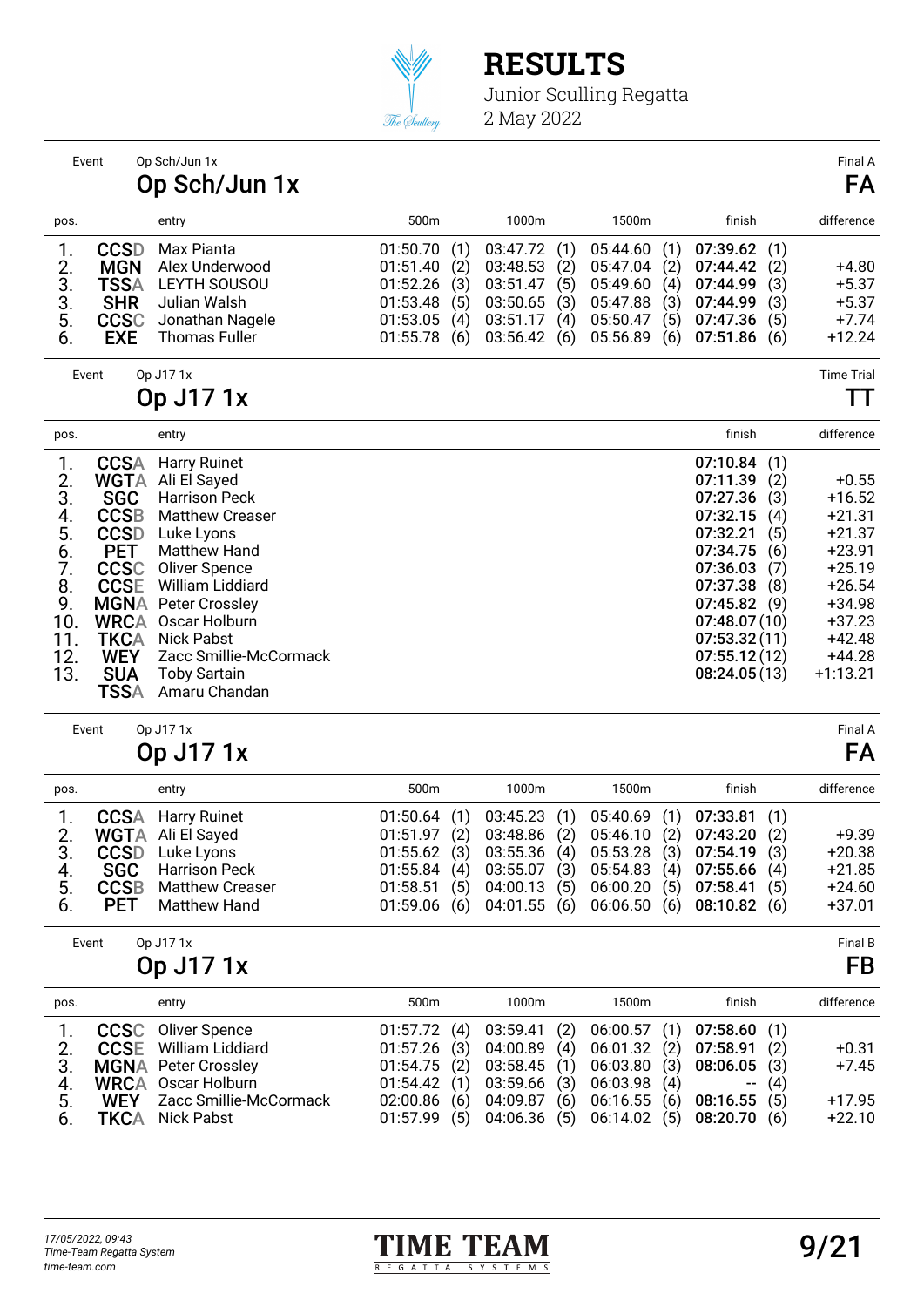

Junior Sculling Regatta 2 May 2022

|          | Event       | Op J16 1x<br>Op J16 1x                  |                 | <b>Time Tria</b><br>TТ |
|----------|-------------|-----------------------------------------|-----------------|------------------------|
| pos.     |             | entry                                   | finish          | difference             |
|          |             |                                         |                 |                        |
| 1.       | <b>TSSA</b> | Morley Pendred                          | 07:32.55<br>(1) |                        |
| 2.<br>3. | <b>EXE</b>  | <b>Rhys Stevenson</b><br>Freddie Cushen | 07:43.36<br>(2) | $+10.81$               |
|          | <b>NOW</b>  |                                         | 07:43.76<br>(3) | +11.21                 |
| 4.       |             | <b>ZAEZA Zain Newman</b>                | 07:50.46<br>(4) | +17.91                 |
| 5.       | <b>CCSB</b> | <b>Charles Bayley</b>                   | 07:52.94<br>(5) | $+20.39$               |
| 6.       | <b>WBK</b>  | <b>Ben Hughes</b>                       | 08:00.04<br>(6) | $+27.49$               |
| 7.       | <b>SUAA</b> | <b>Charles Happel</b>                   | 08:01.59<br>(7) | $+29.04$               |
| 8.       | <b>CCSI</b> | Jonah Stevens                           | 08:04.78<br>(8) | $+32.23$               |
| 9.       | <b>CCSA</b> | James Turrell                           | 08:06.16<br>(9) | $+33.61$               |
| 10.      | <b>CCSG</b> | Charlie Ince                            | 08:07.50(10)    | +34.95                 |
| 11.      | <b>MAR</b>  | Jose Sanchez-Giron                      | 08:18.58(11)    | $+46.03$               |
| 12.      | <b>TWK</b>  | Ben Heap                                | 08:37.49(12)    | $+1:04.94$             |
|          | Event       | Op J16 1x                               |                 | Final A                |
|          |             | Op J16 1x                               |                 | FA                     |
|          |             |                                         |                 |                        |

| pos. | entry                         | 500m | 1000m                                                       | 1500m | finish  | difference |
|------|-------------------------------|------|-------------------------------------------------------------|-------|---------|------------|
|      | 1. <b>TSSA</b> Morley Pendred |      | 01:50.82 (2) 03:48.34 (1) 05:49.04 (1) 07:49.22 (1)         |       |         |            |
|      | 2. ZAEZA Zain Newman          |      | 01:54.29 (3) 03:55.08 (2) 05:58.12 (2) 07:58.04 (2)         |       |         | $+8.82$    |
|      | 3. NOW Freddie Cushen         |      | $01:55.27$ (4) $03:56.35$ (3) $06:01.36$ (3) $08:02.74$ (3) |       |         | $+13.52$   |
|      | 4. CCSB Charles Bayley        |      | 01:58.12 (5) 04:03.92 (4) 06:11.04 (4) 08:17.53             |       | (4)     | $+28.31$   |
| 5.   | <b>WBK</b> Ben Hughes         |      | 02:00.25 (6) 04:11.39 (5) 06:24.24 (5) 08:30.00             |       | (5)     | $+40.78$   |
| 6.   | <b>EXE</b> Rhys Stevenson     |      | 01:49.94 (1) 08:03.37 (6) 10:06.47 (6)                      |       | $- (6)$ |            |

Event Op J15 1x Final A

Op J15 1x FA

| pos. | entry                       | 500m | 1000m | 1500m                                                       | finish | difference |
|------|-----------------------------|------|-------|-------------------------------------------------------------|--------|------------|
|      | Jack Ribbens<br><b>RFR</b>  |      |       | 01:53.66 (1) 03:53.62 (1) 05:55.87 (1) 07:54.05 (1)         |        |            |
|      | 2. ZAEZA Reece de Kock      |      |       | $01:54.61$ (2) $03:55.20$ (2) $05:58.17$ (2) $07:58.49$ (2) |        | $+4.44$    |
|      | 3. MBCA Edward Galer        |      |       | 01:56.64 (3) 03:59.35 (3) 06:03.79 (3) 08:10.76 (3)         |        | $+16.71$   |
| 4.   | <b>NOW</b> Max Finney       |      |       | 01:58.02 (5) 04:02.60 (4) 06:10.52 (4) 08:17.77 (4)         |        | $+23.72$   |
| 5.   | <b>BRG</b> Edward Van Lopik |      |       | 01:57.56 (4) 04:06.90 (5) 06:21.40 (5) 08:36.52 (5)         |        | $+42.47$   |

Event W J14 8x+ Time Trial

#### W J14 8x+ TT

| pos. |             | entry                                      | finish          | difference |
|------|-------------|--------------------------------------------|-----------------|------------|
|      | <b>HEDB</b> | Headington School Oxford Boat Club B       | 07:10.27<br>(1) |            |
| 2.   | <b>SBTA</b> | Surbiton High School Boat Club A           | 07:15.90<br>(2) | $+5.63$    |
| 3.   | <b>WHSA</b> | Wimbledon High School Boat Club A          | 07:19.49<br>(3) | $+9.22$    |
| 4.   | TKCA        | Team Keane Sculling School A               | 07:31.66<br>(4) | $+21.39$   |
| 5.   | <b>SWB</b>  | Sir William Borlase's Gram Sch Boat Club   | 07:32.66<br>(5) | $+22.39$   |
| 6.   | <b>SBTB</b> | Surbiton High School Boat Club B           | 07:34.02<br>(6) | $+23.75$   |
| 7.   | <b>PHSA</b> | Putney High School Boat Club A             | 07:45.63<br>(7) | $+35.36$   |
| 8.   | <b>SWPA</b> | Sir William Perkins's School Rowing Club A | 07:47.71<br>(8) | $+37.44$   |
| 9.   | <b>TSS</b>  | <b>Tideway Scullers School</b>             | 08:03.41<br>(9) | $+53.14$   |
| 10.  | <b>HEDA</b> | Headington School Oxford Boat Club A       | 08:03.85(10)    | $+53.58$   |
| 11.  | <b>SBTC</b> | Surbiton High School Boat Club C           | 08:12.45(11)    | $+1:02.18$ |
| 12.  | <b>BGSA</b> | Bedford Girls School Rowing Club A         | 08:17.62(12)    | $+1:07.35$ |
| 13.  | <b>SBTE</b> | Surbiton High School Boat Club E           | 08:17.99(13)    | $+1:07.72$ |

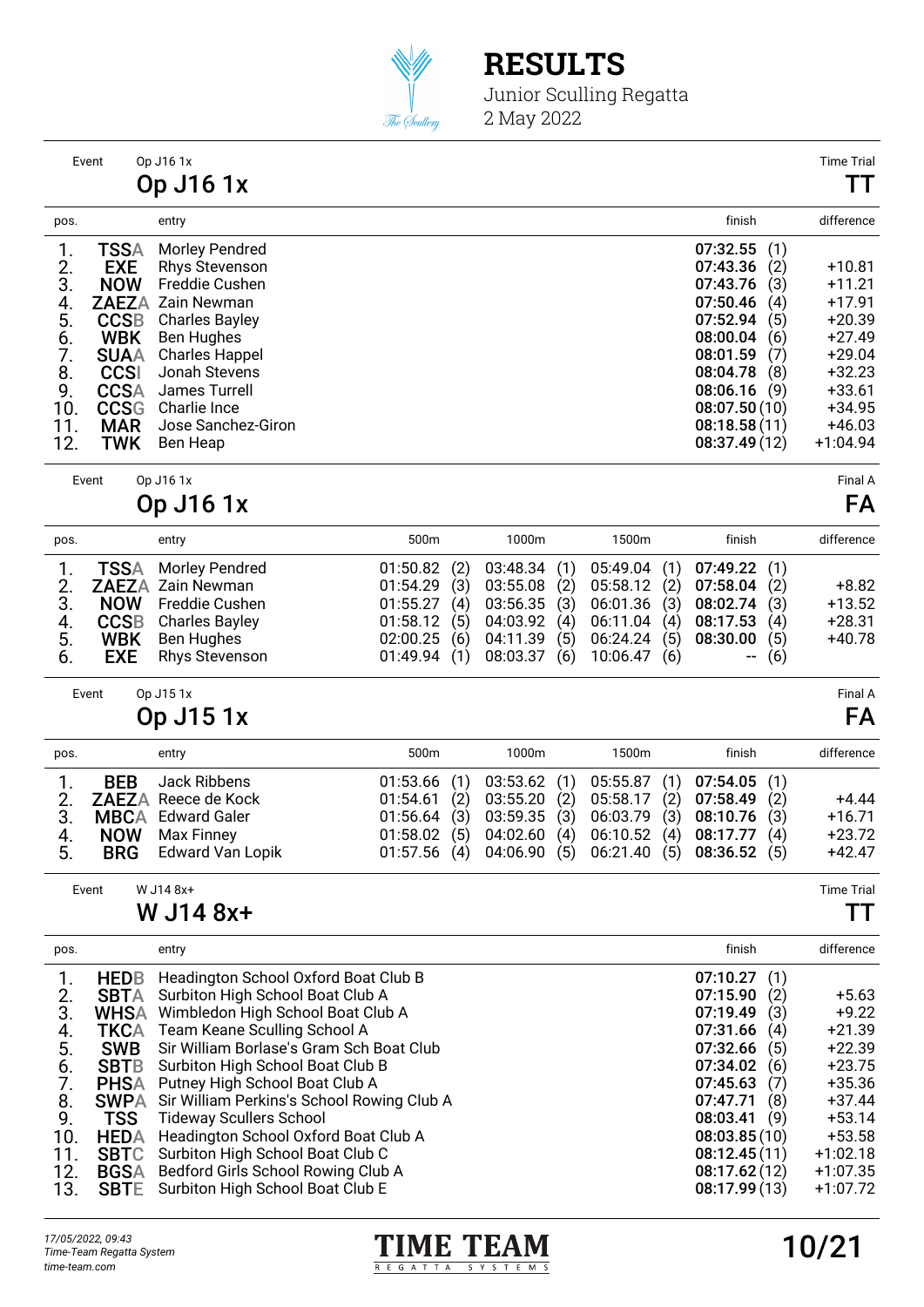

Junior Sculling Regatta 2 May 2022

Event W J14 8x+ Time Trial W J14 8x+ (continued) TT pos. entry finish difference 14. KHSA Kew House School Boat Club A 08:33.52 (14) +1:23.25<br>15. EMAA Emanuel School Boat Club A 08:38.27 (15) +1:28.00 Emanuel School Boat Club A Event W J14 8x+ Final A W J14 8x+ FA pos. entry 500m 1000m 1500m finish difference 1. **HEDB** Headington School Oxford Boat Club B 01:48.53 (1) 03:43.84 (1) 05:39.06 (1) 07:34.35 (1)<br>2. WHSA Wimbledon High School Boat Club A 01:51.27 (2) 03:49.13 (2) 05:45.99 (2) 07:41.99 (2) 2. WHSA Wimbledon High School Boat Club A 01:51.27 (2) 03:49.13 (2) 05:45.99 (2) 07:41.99 (2) +7.64<br>3. SBTA Surbiton High School Boat Club A 01:54.25 (4) 03:52.77 (4) 05:49.77 (4) 07:43.69 (3) +9.34 SBTA Surbiton High School Boat Club A 01:54.25 (4) 03:52.77 (4) 05:49.77 (4) 07:43.69 (3) +9.34<br>SBTB Surbiton High School Boat Club B 01:53.30 (3) 03:51.02 (3) 05:47.31 (3) 07:44.03 (4) +9.68 4. SBTB Surbiton High School Boat Club B 01:53.30 (3) 03:51.02 (3) 05:47.31 (3) 07:44.03 (4) +9.68<br>5. TKCA Team Keane Sculling School A 01:57.21 (6) 03:58.28 (5) 06:00.22 (5) 08:01.57 (5) +27.22 5. **TKCA** Team Keane Sculling School A 01:57.21 (6) 03:58.28 (5) 06:00.22 (5) 08:01.57 (5) +27.22<br>6. **SWB** Sir William Borlase's Gram Sch Boat Club 01:56.41 (5) 03:59.08 (6) 06:01.26 (6) 08:03.02 (6) +28.67 Sir William Borlase's Gram Sch Boat Club Event W J14 8x+ Final B  $W$  J14 8x+ FB pos. entry 500m 1000m 1500m finish difference 1. PHSA Putney High School Boat Club A 01:57.64 (1) 04:01.79 (1) 06:07.53 (1) 08:07.32 (1) 2. **TSS** Tideway Scullers School 02:05.83 (5) 04:14.98 (3) 06:21.29 (3) 08:27.46 (2) +20.14<br>3. **SBTC** Surbiton High School Boat Club C 02:02.73 (3) 04:11.40 (2) 06:20.94 (2) 08:29.13 (3) +21.81 3. SBTC Surbiton High School Boat Club C 02:02.73 (3) 04:11.40 (2) 06:20.94 (2) 08:29.13 (3) +21.81<br>4. SWPA Sir William Perkins's School Rowing Club A 01:59.18 (2) 04:28.48 (6) 06:32.91 (5) 08:34.66 (4) +27.34 4. SWPA Sir William Perkins's School Rowing Club A 01:59.18 (2) 04:28.48 (6) 06:32.91 (5) 08:34.66 (4) +27.34<br>5. BGSA Bedford Girls School Rowing Club A 02:03.97 (4) 04:16.27 (4) 06:32.17 (4) 08:45.57 (5) +38.25 5. BGSA Bedford Girls School Rowing Club A 02:03.97 (4) 04:16.27 (4) 06:32.17 (4) 08:45.57 (5) +38.25 Surbiton High School Boat Club E 02:09.78 (6) 04:24.40 (5) 06:42.50 (6) 08:55.71 (6) Event W Sch/Jun 4x- Time Trial W Sch/Jun 4x- TT pos. entry finish difference 1. **MARA** Marlow Rowing Club A 06:38.86 (1)<br>2. **WYC** Wycliffe College Boat Club 2. WYC Wycliffe College Boat Club 06:40.41 (2) +1.55 3. SHPA Shiplake College Boat Club A 06:41.60 (3) +2.74<br>4. SBTA Surbiton High School Boat Club A 06:50.05 (4) +11.19 4. SBTA Surbiton High School Boat Club A 06:50.05 (4) +11.19<br>5. TSSA Tideway Scullers School A 06:52.34 (5) +13.48 5. TSSA Tideway Scullers School A 06:52.34 (5) +13.48 6. **HIN** Hinksey Sculling School **1996 12:33 12:33 13:34 13:34 13:34 13:09** 15:53.95 (6) 115.09<br>1. **IEAA** Lea Rowing Club A 7. LEAA Lea Rowing Club A  $\,$  66:53.98 (7) +15.12<br>8. SWBA Sir William Borlase's Gram Sch Boat Club A 06:59.70 (8) +20.84 8. SWBA Sir William Borlase's Gram Sch Boat Club A 06:59.70 (8) +20.84 9. WTN Warrington Rowing Club 07:00.77 (9) +21.91 10. MBCA Molesey Boat Club A 07:01.44 (10) +22.58 11. GMS Great Marlow School Boat Club 1. (1998) 1.1. CMS 07:02.40 (11) +23.54<br>12. KRC Kingston Rowing Club 1.1. (1998) 1.1. (1998) 1.1. (1998) 1.1. (1998) 1.2.83 12. KRC Kingston Rowing Club 07:02.69 (12) +23.83

Bedford Girls School Rowing Club

WLTA Walton Rowing Club A



13. SBTB Surbiton High School Boat Club B 07:02.96 (13) +24.10 14. **ROB** Rob Roy Boat Club **14. ROB** Rob Roy Boat Club **15. 15. 16. 17:06.24** (14) 127.38<br>15. **BMS** Bedford Modern School Boat Club 14. BMS Bedford Modern School Boat Club 07:08.66 (15) +29.80<br>15.85. BEBA Bewl Bridge Rowing Club A 16. BEBA Bewl Bridge Rowing Club A 07:17.44 (16) +38.58<br>17. WEYA Weybridge Rowing Club A 07:20.59 (17) +41.73 17. WEYA Weybridge Rowing Club A 07:20.59 (17) +41.73 18. TKCA Team Keane Sculling School A 07:23.97 (18) +45.11 19. EXE Exeter Rowing Club Ltd<br>20. BGS Bedford Girls School Rowing Club 08:08.08 (20) +1:29.22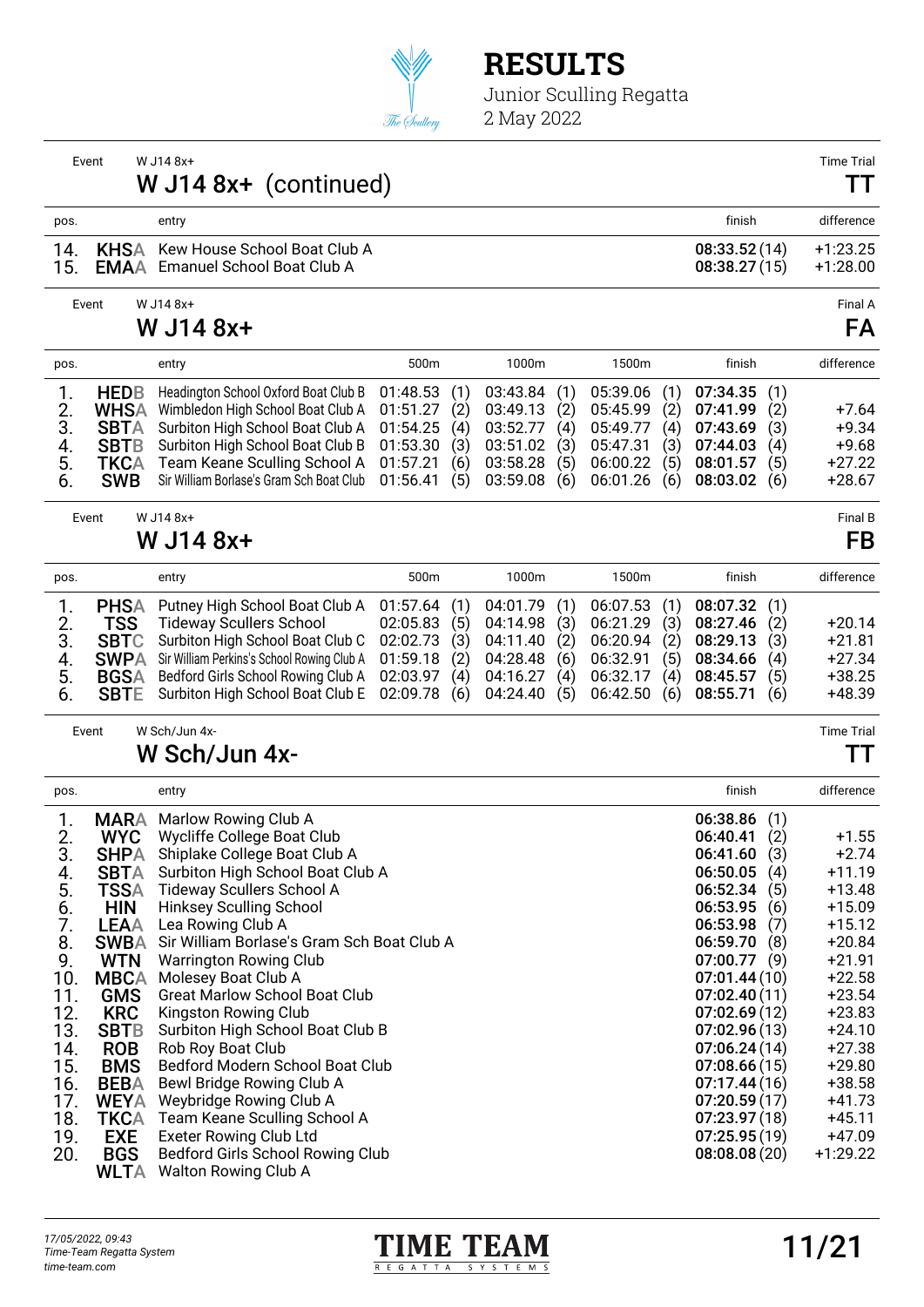

|                 | Event       | W Sch/Jun 4x-                                     |          |     |          |     |          |     |              |     | Final A           |
|-----------------|-------------|---------------------------------------------------|----------|-----|----------|-----|----------|-----|--------------|-----|-------------------|
|                 |             | W Sch/Jun 4x-                                     |          |     |          |     |          |     |              |     | FA                |
| pos.            |             | entry                                             | 500m     |     | 1000m    |     | 1500m    |     | finish       |     | difference        |
| 1.              | <b>MARA</b> | Marlow Rowing Club A                              | 01:43.69 | (3) | 03:30.23 | (1) | 05:16.15 | (1) | 06:59.42     | (1) |                   |
| 2.              | <b>SHPA</b> | Shiplake College Boat Club A                      | 01:43.24 | (1) | 03:30.58 | (2) | 05:18.05 | (3) | 07:00.56     | (2) | $+1.14$           |
| 3.              | <b>WYC</b>  | Wycliffe College Boat Club                        | 01:43.45 | (2) | 03:30.82 | (3) | 05:17.87 | (2) | 07:01.67     | (3) | $+2.25$           |
| 4.              | <b>SBTA</b> | Surbiton High School Boat Club A                  | 01:44.40 | (4) | 03:33.03 | (4) | 05:21.73 | (4) | 07:09.83     | (4) | $+10.41$          |
| 5.              | <b>TSSA</b> | <b>Tideway Scullers School A</b>                  | 01:45.52 | (5) | 03:34.33 | (5) | 05:24.26 | (5) | 07:12.46     | (5) | $+13.04$          |
| 6.              | <b>LEAA</b> | Lea Rowing Club A                                 | 01:46.06 | (6) | 03:35.65 | (6) | 05:26.07 | (6) | 07:14.85     | (6) | $+15.43$          |
| 7.              | <b>HIN</b>  | <b>Hinksey Sculling School</b>                    | 01:46.26 | (7) | 03:37.61 | (7) | 05:29.28 | (7) | 07:19.32     | (7) | $+19.90$          |
|                 | Event       | W Sch/Jun 4x-                                     |          |     |          |     |          |     |              |     | Final B           |
|                 |             | W Sch/Jun 4x-                                     |          |     |          |     |          |     |              |     | FB                |
| pos.            |             | entry                                             | 500m     |     | 1000m    |     | 1500m    |     | finish       |     | difference        |
| 1.              | <b>WTN</b>  | <b>Warrington Rowing Club</b>                     | 01:45.28 | (2) | 03:37.22 | (1) | 05:29.96 | (1) | 07:20.22     | (1) |                   |
| 2.              | <b>KRC</b>  | Kingston Rowing Club                              | 01:45.56 | (3) | 03:37.92 | (3) | 05:30.75 | (2) | 07:21.78     | (2) | $+1.56$           |
| 3.              | <b>SWBA</b> | Sir William Borlase's Gram Sch Boat Club A        | 01:45.00 | (1) | 03:38.69 | (4) | 05:32.26 | (4) | 07:24.33     | (3) | +4.11             |
|                 | <b>SBTB</b> | Surbiton High School Boat Club B                  | 01:47.52 | (5) | 03:40.81 | (5) | 05:33.86 | (5) | 07:24.62     | (4) | $+4.40$           |
| 4.<br>5.        | <b>MBCA</b> | Molesey Boat Club A                               | 01:45.78 | (4) | 03:37.58 | (2) | 05:31.56 | (3) | 07:24.99     | (5) | $+4.77$           |
| 6.              | <b>GMS</b>  | <b>Great Marlow School Boat Club</b>              | 01:47.75 | (6) | 03:41.10 | (6) | 05:35.42 | (6) | 07:28.96     | (6) | $+8.74$           |
|                 | Event       | W J16 4x-                                         |          |     |          |     |          |     |              |     | <b>Time Trial</b> |
|                 |             | W J16 4x-                                         |          |     |          |     |          |     |              |     | TТ                |
| pos.            |             | entry                                             |          |     |          |     |          |     | finish       |     | difference        |
| 1.              | <b>HIN</b>  | Hinksey Sculling School                           |          |     |          |     |          |     | 07:05.53     | (1) |                   |
| 2.              | <b>SWPA</b> | Sir William Perkins's School Rowing Club A        |          |     |          |     |          |     | 07:08.03     | (2) | $+2.50$           |
| 3.              | <b>SWBA</b> | Sir William Borlase's Gram Sch Boat Club A        |          |     |          |     |          |     | 07:09.86     | (3) | $+4.33$           |
| 4.              | <b>SBTA</b> | Surbiton High School Boat Club A                  |          |     |          |     |          |     | 07:12.14     | (4) | $+6.61$           |
| 5.              | <b>WYJA</b> | Wycliffe Junior Rowing Club A                     |          |     |          |     |          |     | 07:12.40     | (5) | $+6.87$           |
| $\frac{6}{7}$ . | <b>MHD</b>  | Maidenhead Rowing Club                            |          |     |          |     |          |     | 07:15.97     | (6) | $+10.44$          |
|                 | <b>SUAA</b> | Stratford-upon-Avon Boat Club A                   |          |     |          |     |          |     | 07:16.28     | (7) | $+10.75$          |
| 8.              | <b>TSSA</b> | <b>Tideway Scullers School A</b>                  |          |     |          |     |          |     | 07:16.57     | (8) | $+11.04$          |
| 9.              | <b>SWPB</b> | Sir William Perkins's School Rowing Club B        |          |     |          |     |          |     | 07:18.96     | (9) | $+13.43$          |
| 10.             | <b>SBTB</b> | Surbiton High School Boat Club B                  |          |     |          |     |          |     | 07:21.07(10) |     | $+15.54$          |
| 11.             | <b>FUL</b>  | Fulham Reach Boat Club                            |          |     |          |     |          |     | 07:21.80(11) |     | $+16.27$          |
| 12.             |             | <b>ZAEZA</b> South African Schools Rowing Union A |          |     |          |     |          |     | 07:24.04(12) |     | $+18.51$          |
| 13.             | <b>LEAA</b> | Lea Rowing Club A                                 |          |     |          |     |          |     | 07:27.95(13) |     | $+22.42$          |
| 14.             | <b>PETA</b> | Peterborough City Rowing Club A                   |          |     |          |     |          |     | 07:29.74(14) |     | $+24.21$          |
| 15.             | <b>ABV</b>  | A.B. Severn Boat Club                             |          |     |          |     |          |     | 07:32.21(15) |     | $+26.68$          |
| 16.             | <b>TFNA</b> | Tiffin School Boat Club A                         |          |     |          |     |          |     | 07:45.94(16) |     | $+40.41$          |
| 17.             | <b>WBKA</b> | <b>Walbrook Rowing Club A</b>                     |          |     |          |     |          |     | 07:47.77(17) |     | $+42.24$          |
| 18.             | <b>MOS</b>  | Mossbourne Rowing Academy                         |          |     |          |     |          |     | 07:50.00(18) |     | $+44.47$          |
| 19.             | <b>KSE</b>  | Kings School Ely, The, Boat Club                  |          |     |          |     |          |     | 07:51.18(19) |     | $+45.65$          |
| 20.             | <b>GMSA</b> | <b>Great Marlow School Boat Club A</b>            |          |     |          |     |          |     | 07:54.92(20) |     | $+49.39$          |

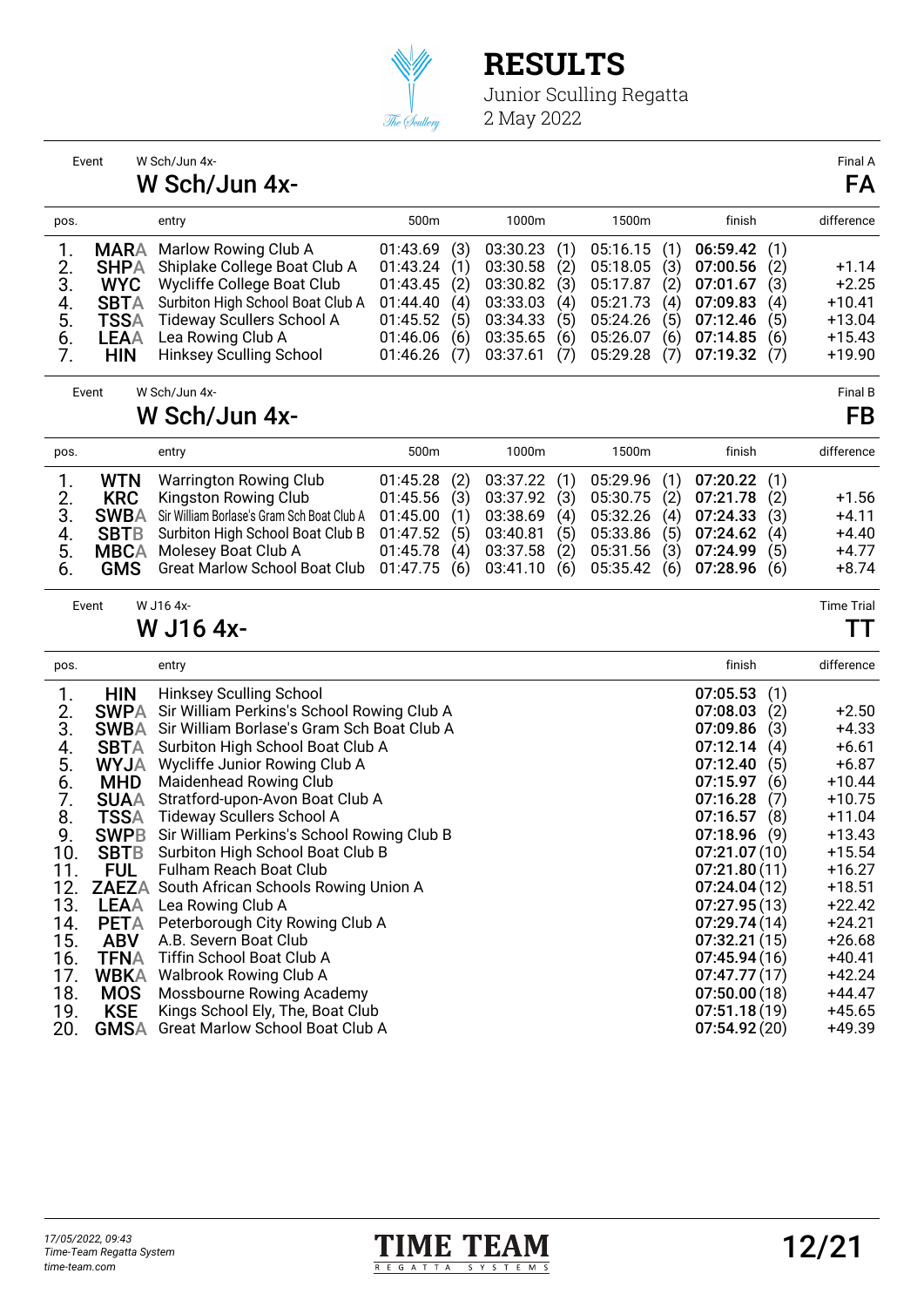

|      | Event        | W J16 4x-                                      |          |     |          |     |          |     |              |     | Final A           |
|------|--------------|------------------------------------------------|----------|-----|----------|-----|----------|-----|--------------|-----|-------------------|
|      |              | W J16 4x-                                      |          |     |          |     |          |     |              |     | FA                |
| pos. |              | entry                                          | 500m     |     | 1000m    |     | 1500m    |     | finish       |     | difference        |
| 1.   | <b>WYJA</b>  | Wycliffe Junior Rowing Club A                  | 01:49.86 | (4) | 03:41.84 | (4) | 05:34.19 | (2) | 07:26.70     | (1) |                   |
| 2.   | <b>SWPA</b>  | Sir William Perkins's School Rowing Club A     | 01:48.56 | (3) | 03:41.54 | (3) | 05:40.70 | (4) | 07:27.40     | (2) | $+0.70$           |
| 3.   | <b>HIN</b>   | <b>Hinksey Sculling School</b>                 | 01:47.47 | (1) | 03:38.84 | (1) | 05:33.45 | (1) | 07:27.50     | (3) | $+0.80$           |
| 4.   | <b>SWBA</b>  | Sir William Borlase's Gram Sch Boat Club A     | 01:47.70 | (2) | 03:39.58 | (2) | 05:35.63 | (3) | 07:30.10     | (4) | $+3.40$           |
| 5.   | <b>MHD</b>   | <b>Maidenhead Rowing Club</b>                  | 01:50.11 | (5) | 03:44.49 | (5) | 05:41.12 | (5) | 07:35.10     | (5) | $+8.40$           |
| 6.   | <b>SBTA</b>  | Surbiton High School Boat Club A               | 01:50.89 | (6) | 03:44.84 | (6) | 05:58.08 | (6) | 07:35.93     | (6) | $+9.23$           |
|      | Event        | W J16 4x-                                      |          |     |          |     |          |     |              |     | Final B           |
|      |              | W J16 4x-                                      |          |     |          |     |          |     |              |     | FB                |
| pos. |              | entry                                          | 500m     |     | 1000m    |     | 1500m    |     | finish       |     | difference        |
| 1.   | <b>TSSA</b>  | Tideway Scullers School A                      | 01:48.58 | (1) | 03:44.57 | (1) | 05:41.62 | (1) | 07:36.69     | (1) |                   |
| 2.   | <b>SUAA</b>  | Stratford-upon-Avon Boat Club A                | 01:48.81 | (2) | 03:45.86 | (2) | 05:44.39 | (3) | 07:38.95     | (2) | $+2.26$           |
| 3.   | <b>SWPB</b>  | Sir William Perkins's School Rowing Club B     | 01:50.57 | (5) | 03:46.50 | (3) | 05:44.80 | (4) | 07:39.62     | (3) | $+2.93$           |
| 4.   | <b>ZAEZA</b> | South African Schools Rowing Union A           | 01:50.36 | (4) | 03:47.74 | (5) | 05:44.01 | (2) | 07:39.92     | (4) | $+3.23$           |
| 5.   | <b>SBTB</b>  | Surbiton High School Boat Club B               | 01:49.55 | (3) | 03:46.80 | (4) | 05:45.65 | (5) | 07:42.17     | (5) | $+5.48$           |
| 6.   | <b>FUL</b>   | <b>Fulham Reach Boat Club</b>                  | 01:51.78 | (6) | 03:49.12 | (6) | 05:47.98 | (6) | 07:44.66     | (6) | $+7.97$           |
|      | Event        | W J15 4x+                                      |          |     |          |     |          |     |              |     | <b>Time Trial</b> |
|      |              | W J15 4x+                                      |          |     |          |     |          |     |              |     | TТ                |
| pos. |              | entry                                          |          |     |          |     |          |     | finish       |     | difference        |
| 1.   | <b>SBTA</b>  | Surbiton High School Boat Club A               |          |     |          |     |          |     | 07:18.78     | (1) |                   |
| 2.   | <b>KRCA</b>  | Kingston Rowing Club A                         |          |     |          |     |          |     | 07:25.03     | (2) | $+6.25$           |
| 3.   | <b>MARB</b>  | Marlow Rowing Club B                           |          |     |          |     |          |     | 07:25.55     | (3) | $+6.77$           |
| 4.   | <b>SWPA</b>  | Sir William Perkins's School Rowing Club A     |          |     |          |     |          |     | 07:28.69     | (4) | $+9.91$           |
| 5.   | <b>FALA</b>  | Falcon Boat Club A                             |          |     |          |     |          |     | 07:34.52     | (5) | $+15.74$          |
| 6.   | <b>MBCA</b>  | Molesey Boat Club A                            |          |     |          |     |          |     | 07:35.74     | (6) | $+16.96$          |
| 7.   | <b>MARA</b>  | Marlow Rowing Club A                           |          |     |          |     |          |     | 07:36.57     | (7) | $+17.79$          |
| 8.   | <b>SWPB</b>  | Sir William Perkins's School Rowing Club B     |          |     |          |     |          |     | 07:45.44     | (8) | $+26.66$          |
| 9.   | <b>WBKA</b>  | <b>Walbrook Rowing Club A</b>                  |          |     |          |     |          |     | 07:45.84     | (9) | $+27.06$          |
| 10.  | <b>SBTB</b>  | Surbiton High School Boat Club B               |          |     |          |     |          |     | 07:45.89(10) |     | $+27.11$          |
| 11.  | <b>LLA</b>   | <b>Llandaff Rowing Club</b>                    |          |     |          |     |          |     | 07:46.29(11) |     | $+27.51$          |
| 12.  | <b>GMS</b>   | <b>Great Marlow School Boat Club</b>           |          |     |          |     |          |     | 07:48.03(12) |     | $+29.25$          |
| 13.  | <b>WLT</b>   | <b>Walton Rowing Club</b>                      |          |     |          |     |          |     | 07:49.91(13) |     | $+31.13$          |
| 14.  | <b>KHSA</b>  | Kew House School Boat Club A                   |          |     |          |     |          |     | 07:52.06(14) |     | $+33.28$          |
| 15.  | <b>SBTC</b>  | Surbiton High School Boat Club C               |          |     |          |     |          |     | 07:53.28(15) |     | $+34.50$          |
| 16.  | <b>NOW</b>   | Northwich Rowing Club                          |          |     |          |     |          |     | 07:54.97(16) |     | $+36.19$          |
| 17.  |              | <b>TKCA</b> Team Keane Sculling School A       |          |     |          |     |          |     | 07:57.11(17) |     | +38.33            |
| 18.  |              | TWKA Twickenham Rowing Club A                  |          |     |          |     |          |     | 07:58.22(18) |     | $+39.44$          |
| 19.  |              | MHDA Maidenhead Rowing Club A                  |          |     |          |     |          |     | 08:00.08(19) |     | $+41.30$          |
| 20.  | KGSA         | Kingston Grammar School Boat Club A            |          |     |          |     |          |     | 08:00.36(20) |     | +41.58            |
| 21.  | <b>KSWA</b>  | Kings School Worcester, The, Boat Club A       |          |     |          |     |          |     | 08:01.28(21) |     | $+42.50$          |
| 22.  | ETXA         | Eton Excelsior Rowing Club A                   |          |     |          |     |          |     | 08:02.81(22) |     | $+44.03$          |
| 23.  | <b>KGSB</b>  | Kingston Grammar School Boat Club B            |          |     |          |     |          |     | 08:03.22(23) |     | +44.44            |
|      | <b>KSEA</b>  | Kings School Ely, The, Boat Club A             |          |     |          |     |          |     | 08:05.48(24) |     | $+46.70$          |
| 24.  |              | Sir William Borlase's Gram Sch Boat Club       |          |     |          |     |          |     | 08:05.59(25) |     | $+46.81$          |
| 25.  | <b>SWB</b>   | Tiffin School Boat Club A                      |          |     |          |     |          |     |              |     |                   |
| 26.  | <b>TFNA</b>  |                                                |          |     |          |     |          |     | 08:06.16(26) |     | $+47.38$          |
| 27.  |              | <b>BMSA</b> Bedford Modern School Boat Club A  |          |     |          |     |          |     | 08:06.32(27) |     | $+47.54$          |
| 28.  | SBTD         | Surbiton High School Boat Club D               |          |     |          |     |          |     | 08:07.98(28) |     | $+49.20$          |
| 29.  |              | <b>BGSA</b> Bedford Girls School Rowing Club A |          |     |          |     |          |     | 08:13.69(29) |     | $+54.91$          |
| 30.  |              | CCSA Claires Court School Boat Club A          |          |     |          |     |          |     | 08:13.98(30) |     | $+55.20$          |

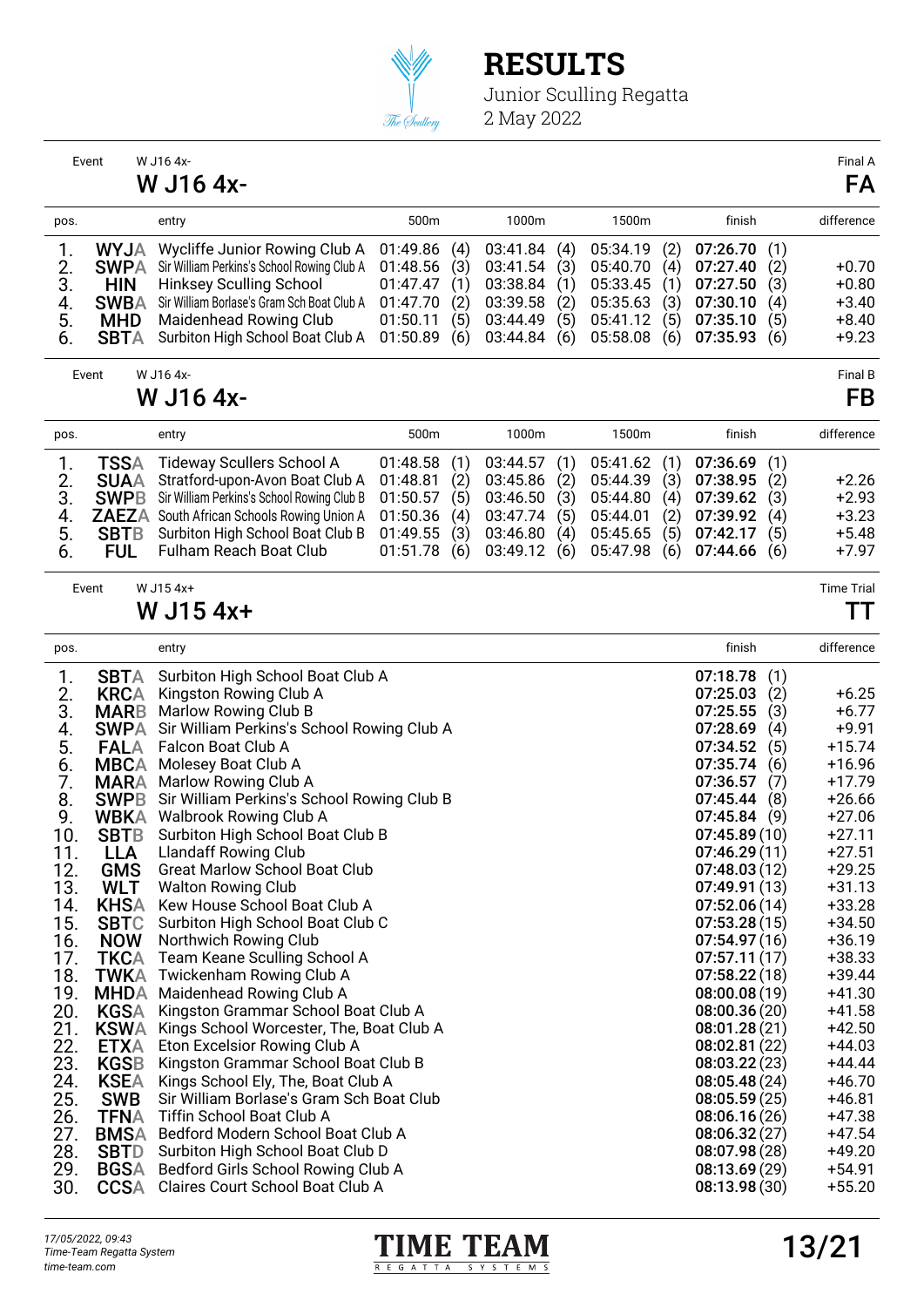

Junior Sculling Regatta 2 May 2022

| Event                                                                                                                                                                              | W J15 4x+<br>W $J15$ 4x+ (continued)                                                                                                                                                                                                                                                                                                         |                                                                                                                                               | <b>Time Trial</b><br>TT                                                                                                |
|------------------------------------------------------------------------------------------------------------------------------------------------------------------------------------|----------------------------------------------------------------------------------------------------------------------------------------------------------------------------------------------------------------------------------------------------------------------------------------------------------------------------------------------|-----------------------------------------------------------------------------------------------------------------------------------------------|------------------------------------------------------------------------------------------------------------------------|
| pos.                                                                                                                                                                               | entry                                                                                                                                                                                                                                                                                                                                        | finish                                                                                                                                        | difference                                                                                                             |
| 31.<br><b>MOS</b><br>32.<br>33.<br><b>GUIA</b><br>34.<br><b>BMSB</b><br>35.<br><b>TWKB</b><br>36.<br><b>SBTF</b><br>37.<br><b>KSEB</b><br>38.<br><b>BGSC</b><br>39.<br><b>BGSB</b> | Mossbourne Rowing Academy<br><b>SWPC</b> Sir William Perkins's School Rowing Club C<br><b>Guildford Rowing Club A</b><br>Bedford Modern School Boat Club B<br>Twickenham Rowing Club B<br>Surbiton High School Boat Club F<br>Kings School Ely, The, Boat Club B<br>Bedford Girls School Rowing Club C<br>Bedford Girls School Rowing Club B | 08:14.49(31)<br>08:16.16(32)<br>08:24.56(33)<br>08:27.43(34)<br>08:31.07(35)<br>08:34.68(36)<br>08:51.55(37)<br>09:17.16 (38)<br>09:20.53(39) | $+55.71$<br>$+57.38$<br>$+1:05.78$<br>$+1:08.65$<br>$+1:12.29$<br>$+1:15.90$<br>$+1:32.77$<br>$+1:58.38$<br>$+2:01.75$ |

Event W J15 4x+ Final A

#### W J15 4x+ FA

| pos.                                      | entry                                                                                                                                                                                                                                     | 500 <sub>m</sub>                                                           | 1000m                                              | 1500m                         | finish                                                                                                                                                               |                                 | difference                                            |
|-------------------------------------------|-------------------------------------------------------------------------------------------------------------------------------------------------------------------------------------------------------------------------------------------|----------------------------------------------------------------------------|----------------------------------------------------|-------------------------------|----------------------------------------------------------------------------------------------------------------------------------------------------------------------|---------------------------------|-------------------------------------------------------|
| 2.<br>3.<br>4.<br><b>FALA</b><br>5.<br>6. | <b>SBTA</b> Surbiton High School Boat Club A<br><b>MARB</b> Marlow Rowing Club B<br><b>SWPA</b> Sir William Perkins's School Rowing Club A<br><b>KRCA</b> Kingston Rowing Club A<br>Falcon Boat Club A<br><b>MBCA</b> Molesey Boat Club A | 01:52.04(2)<br>01:51.12(1)<br>$01:52.98$ (3)<br>01:54.17(4)<br>01:54.87(5) | 03:49.93 (2)<br>03:50.37 (3) 05:50.74 (3) 07:52.51 | $03:56.10$ (5) $05:58.28$ (5) | 05:49.86 (2) 07:47.34 (1)<br>03:49.58 (1) 05:48.98 (1) 07:49.83<br>03:53.74 (4) 05:54.26 (4) 07:54.33<br>08:01.47<br>01:55.92 (6) 03:58.24 (6) 06:04.14 (6) 08:09.08 | (2)<br>(3)<br>(4)<br>(5)<br>(6) | $+2.49$<br>$+5.17$<br>$+6.99$<br>$+14.13$<br>$+21.74$ |

| Event | W J15 4x+ | Final B |  |
|-------|-----------|---------|--|
|       |           |         |  |

### W J15  $4x+$  FB

| pos.                       |     | entry                                                                                                                                                                                                                                                                   | 500 <sub>m</sub>                                                                                            |                      | 1000m                                      | 1500m                                                       | finish                                                                               |                                 | difference                                           |
|----------------------------|-----|-------------------------------------------------------------------------------------------------------------------------------------------------------------------------------------------------------------------------------------------------------------------------|-------------------------------------------------------------------------------------------------------------|----------------------|--------------------------------------------|-------------------------------------------------------------|--------------------------------------------------------------------------------------|---------------------------------|------------------------------------------------------|
| 2.<br>3.<br>4.<br>5.<br>6. | LLA | Llandaff Rowing Club<br><b>MARA</b> Marlow Rowing Club A<br><b>SWPB</b> Sir William Perkins's School Rowing Club B<br><b>WBKA</b> Walbrook Rowing Club A<br><b>GMS</b> Great Marlow School Boat Club<br>SBTB Surbiton High School Boat Club B 01:59.17 (4) 04:01.82 (3) | 01:55.57(1)<br>$01:58.52$ (2)<br>01:59.38(5)<br>$01:58.75$ (3) $04:02.42$ (4) $06:08.29$ (6)<br>01:59.93(6) | 04:03.46<br>04:03.05 | 03:56.25 (1)<br>04:00.46 (2)<br>(6)<br>(5) | 05:59.58 (1)<br>06:04.43 (2)<br>06:07.99(5)<br>06:07.35 (3) | 08:04.55(1)<br>08:08.44<br>06:07.50 (4) 08:10.10<br>08:13.11<br>08:13.47<br>08:32.34 | (2)<br>(3)<br>(4)<br>(5)<br>(6) | $+3.89$<br>$+5.55$<br>$+8.56$<br>$+8.92$<br>$+27.79$ |
|                            |     |                                                                                                                                                                                                                                                                         |                                                                                                             |                      |                                            |                                                             |                                                                                      |                                 |                                                      |

| Event | W J15 4x+ | Final C |
|-------|-----------|---------|
|       | W J15 4x+ | FC      |

| pos. | entry                                                                                    | 500 <sub>m</sub>                                | 1000m | 1500m | finish                                                      |     | difference |
|------|------------------------------------------------------------------------------------------|-------------------------------------------------|-------|-------|-------------------------------------------------------------|-----|------------|
|      | <b>WLT</b> Walton Rowing Club                                                            |                                                 |       |       | 02:01.30 (2) 04:04.78 (2) 06:10.41 (1) 08:16.45 (1)         |     |            |
|      | 2. SBTC Surbiton High School Boat Club C 02:02.90 (5) 04:08.30 (4) 06:12.22 (2) 08:17.05 |                                                 |       |       |                                                             | (2) | $+0.60$    |
|      | 3. TKCA Team Keane Sculling School A 02:01.70 (3) 04:05.16 (3) 06:12.52 (3) 08:21.34 (3) |                                                 |       |       |                                                             |     | $+4.89$    |
|      | 4. KHSA Kew House School Boat Club A 02:00.90 (1) 04:04.31 (1) 06:12.79 (4) 08:21.68     |                                                 |       |       |                                                             | (4) | $+5.23$    |
| 5.   | <b>NOW</b> Northwich Rowing Club                                                         | 02:02.03 (4) 04:08.99 (5) 06:15.64 (5) 08:22.55 |       |       |                                                             | (5) | $+6.10$    |
|      | 6. TWKA Twickenham Rowing Club A                                                         |                                                 |       |       | $02:04.38$ (6) $04:10.54$ (6) $06:20.00$ (6) $08:30.74$ (6) |     | $+14.29$   |

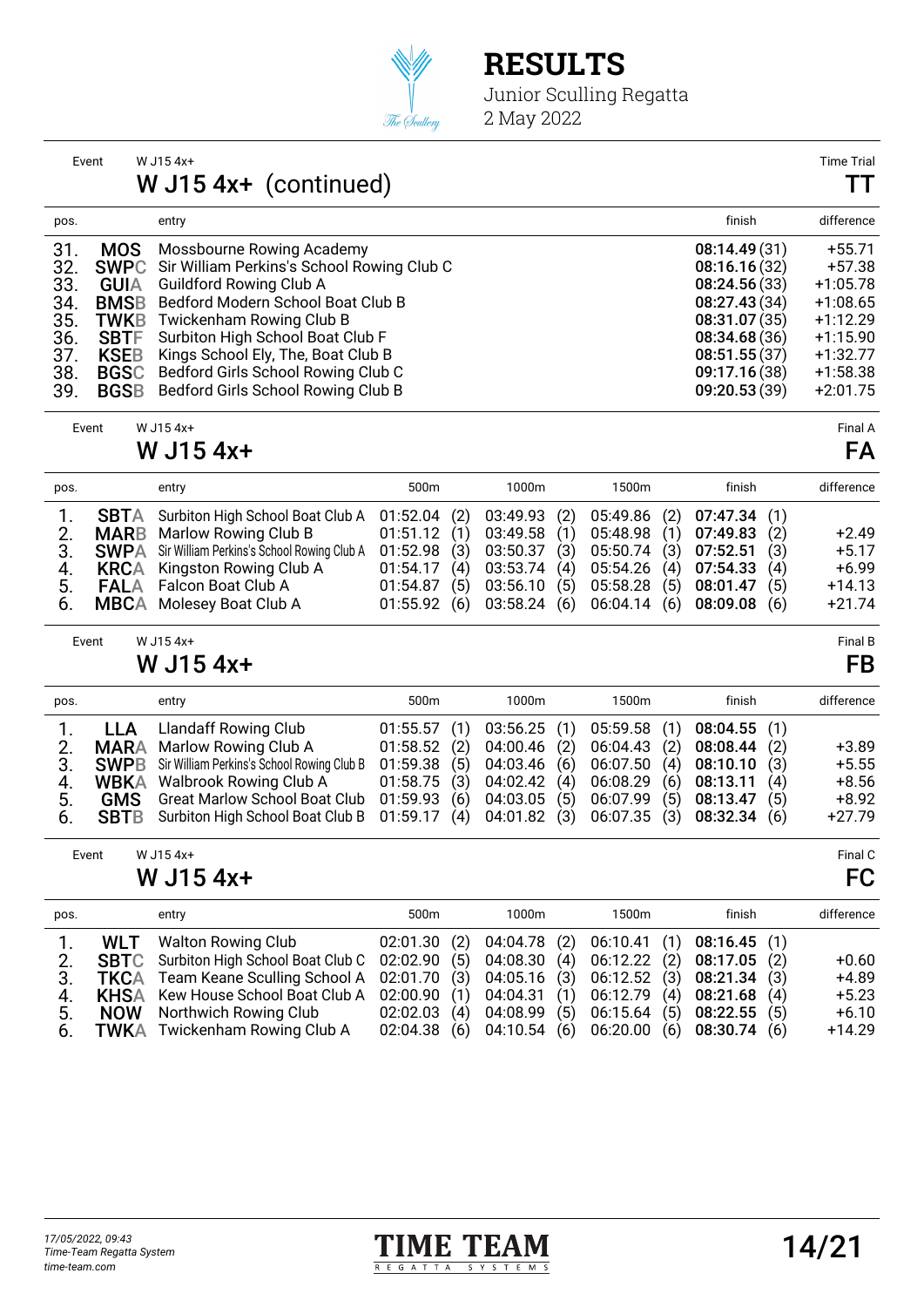

|                      | Event       | W J15 4x+<br>W J15 4x+                   |          |     |          |     |          |     |              |     | Final D<br><b>FD</b> |
|----------------------|-------------|------------------------------------------|----------|-----|----------|-----|----------|-----|--------------|-----|----------------------|
| pos.                 |             | entry                                    | 500m     |     | 1000m    |     | 1500m    |     | finish       |     | difference           |
| 1.                   | <b>KSWA</b> | Kings School Worcester, The, Boat Club A | 02:01.89 | (4) | 04:08.01 | (2) | 06:15.71 | (1) | 08:25.34     | (1) |                      |
|                      | <b>KGSB</b> | Kingston Grammar School Boat Club B      | 02:01.41 | (3) | 04:09.72 | (4) | 06:19.66 | (2) | 08:29.50     | (2) | $+4.16$              |
| $\frac{2}{3}$ .      | <b>MHDA</b> | Maidenhead Rowing Club A                 | 02:01.17 | (2) | 04:08.94 | (3) | 06:21.06 | (4) | 08:30.47     | (3) | $+5.13$              |
| 4.                   | <b>KGSA</b> | Kingston Grammar School Boat Club A      | 01:59.22 | (1) | 04:07.18 | (1) | 06:19.84 | (3) | 08:34.24     | (4) | $+8.90$              |
| 5.                   | <b>KSEA</b> | Kings School Ely, The, Boat Club A       | 02:02.15 | (5) | 04:11.86 | (5) | 06:24.34 | (5) | 08:36.45     | (5) | $+11.11$             |
| 6.                   | <b>ETXA</b> | Eton Excelsior Rowing Club A             | 02:02.78 | (6) | 04:13.45 | (6) | 06:27.02 | (6) | 08:36.89     | (6) | $+11.55$             |
|                      | Event       | W J14 4x+                                |          |     |          |     |          |     |              |     | <b>Time Trial</b>    |
|                      |             | W J14 4x+                                |          |     |          |     |          |     |              |     | TΤ                   |
| pos.                 |             | entry                                    |          |     |          |     |          |     | finish       |     | difference           |
| 1.                   | <b>HENA</b> | Henley Rowing Club A                     |          |     |          |     |          |     | 07:27.14     | (1) |                      |
| 2.                   | <b>WHSA</b> | Wimbledon High School Boat Club A        |          |     |          |     |          |     | 07:36.60     | (2) | $+9.46$              |
| 3.                   | <b>HEDA</b> | Headington School Oxford Boat Club A     |          |     |          |     |          |     | 07:47.10     | (3) | $+19.96$             |
|                      | <b>MHD</b>  | Maidenhead Rowing Club                   |          |     |          |     |          |     | 07:47.56     | (4) | $+20.42$             |
| 4.<br>5.<br>6.<br>7. | <b>HENB</b> | Henley Rowing Club B                     |          |     |          |     |          |     | 07:53.53     | (5) | $+26.39$             |
|                      | <b>SWB</b>  | Sir William Borlase's Gram Sch Boat Club |          |     |          |     |          |     | 08:01.79     | (6) | $+34.65$             |
|                      | <b>MBCA</b> | Molesey Boat Club A                      |          |     |          |     |          |     | 08:08.31     | (7) | $+41.17$             |
| 8.                   | <b>HENC</b> | Henley Rowing Club C                     |          |     |          |     |          |     | 08:10.19     | (8) | $+43.05$             |
| 9.                   | <b>CBR</b>  | City of Bristol Rowing Club              |          |     |          |     |          |     | 08:14.62     | (9) | $+47.48$             |
| 10.                  | <b>KRC</b>  | Kingston Rowing Club                     |          |     |          |     |          |     | 08:17.95(10) |     | $+50.81$             |
| 11.                  | <b>HCSB</b> | Hereford Cathedral School Boat Club B    |          |     |          |     |          |     | 08:31.22(11) |     | $+1:04.08$           |
| 12.                  | <b>GMS</b>  | <b>Great Marlow School Boat Club</b>     |          |     |          |     |          |     | 08:34.64(12) |     | $+1:07.50$           |
| 13.                  | <b>MOS</b>  | Mossbourne Rowing Academy                |          |     |          |     |          |     | 08:35.24(13) |     | $+1:08.10$           |
| 14.                  | <b>TWKA</b> | Twickenham Rowing Club A                 |          |     |          |     |          |     | 08:35.27(14) |     | $+1:08.13$           |
| 15.                  | <b>GUIA</b> | <b>Guildford Rowing Club A</b>           |          |     |          |     |          |     | 08:42.13(15) |     | $+1:14.99$           |
| 16.                  | <b>HCSA</b> | Hereford Cathedral School Boat Club A    |          |     |          |     |          |     | 08:42.73(16) |     | $+1:15.59$           |
| 17.                  | <b>WRC</b>  | <b>Wallingford Rowing Club</b>           |          |     |          |     |          |     | 08:53.97(17) |     | $+1:26.83$           |
| 18.                  | <b>TFNA</b> | Tiffin School Boat Club A                |          |     |          |     |          |     | 09:10.05(18) |     | $+1:42.91$           |
| 19.                  | <b>KSE</b>  | Kings School Ely, The, Boat Club         |          |     |          |     |          |     | 09:11.44(19) |     | $+1:44.30$           |
| 20.                  | <b>TKCA</b> | Team Keane Sculling School A             |          |     |          |     |          |     | 09:32.88(20) |     | $+2:05.74$           |
|                      | Event       | W J14 4x+                                |          |     |          |     |          |     |              |     | Final A              |

| W J14 4x+ | FΑ |
|-----------|----|
|-----------|----|

| pos.                      | entry                                                                                                                                                                                                                                                                                                                | 500 <sub>m</sub>                           | 1000m                                       | 1500m                                                                                                                       | finish                                               |                                 | difference                                               |
|---------------------------|----------------------------------------------------------------------------------------------------------------------------------------------------------------------------------------------------------------------------------------------------------------------------------------------------------------------|--------------------------------------------|---------------------------------------------|-----------------------------------------------------------------------------------------------------------------------------|------------------------------------------------------|---------------------------------|----------------------------------------------------------|
| $2_{1}$<br>4.<br>5.<br>6. | 1. <b>HENA</b> Henley Rowing Club A<br>WHSA Wimbledon High School Boat Club A 01:56.17 (2) 03:58.50 (2) 06:00.74 (2) 08:02.31<br>3. <b>HEDA</b> Headington School Oxford Boat Club A<br><b>MHD</b> Maidenhead Rowing Club<br><b>HENB</b> Henley Rowing Club B<br><b>SWB</b> Sir William Borlase's Gram Sch Boat Club | 01:52.69(1)<br>01:59.61(4)<br>01:58.22 (3) | 03:50.50(1)<br>04:00.86 (3)<br>04:01.63 (4) | 06:01.97 (3) 08:02.87<br>02:03.63 (6) 04:08.30 (5) 06:17.31 (5) 08:18.73<br>02:01.65 (5) 04:11.18 (6) 06:22.26 (6) 08:32.00 | $05:49.16$ (1) 07:49.33 (1)<br>06:03.35 (4) 08:08.62 | (2)<br>(3)<br>(4)<br>(5)<br>(6) | $+12.98$<br>$+13.54$<br>$+19.29$<br>$+29.40$<br>$+42.67$ |
|                           |                                                                                                                                                                                                                                                                                                                      |                                            |                                             |                                                                                                                             |                                                      |                                 |                                                          |

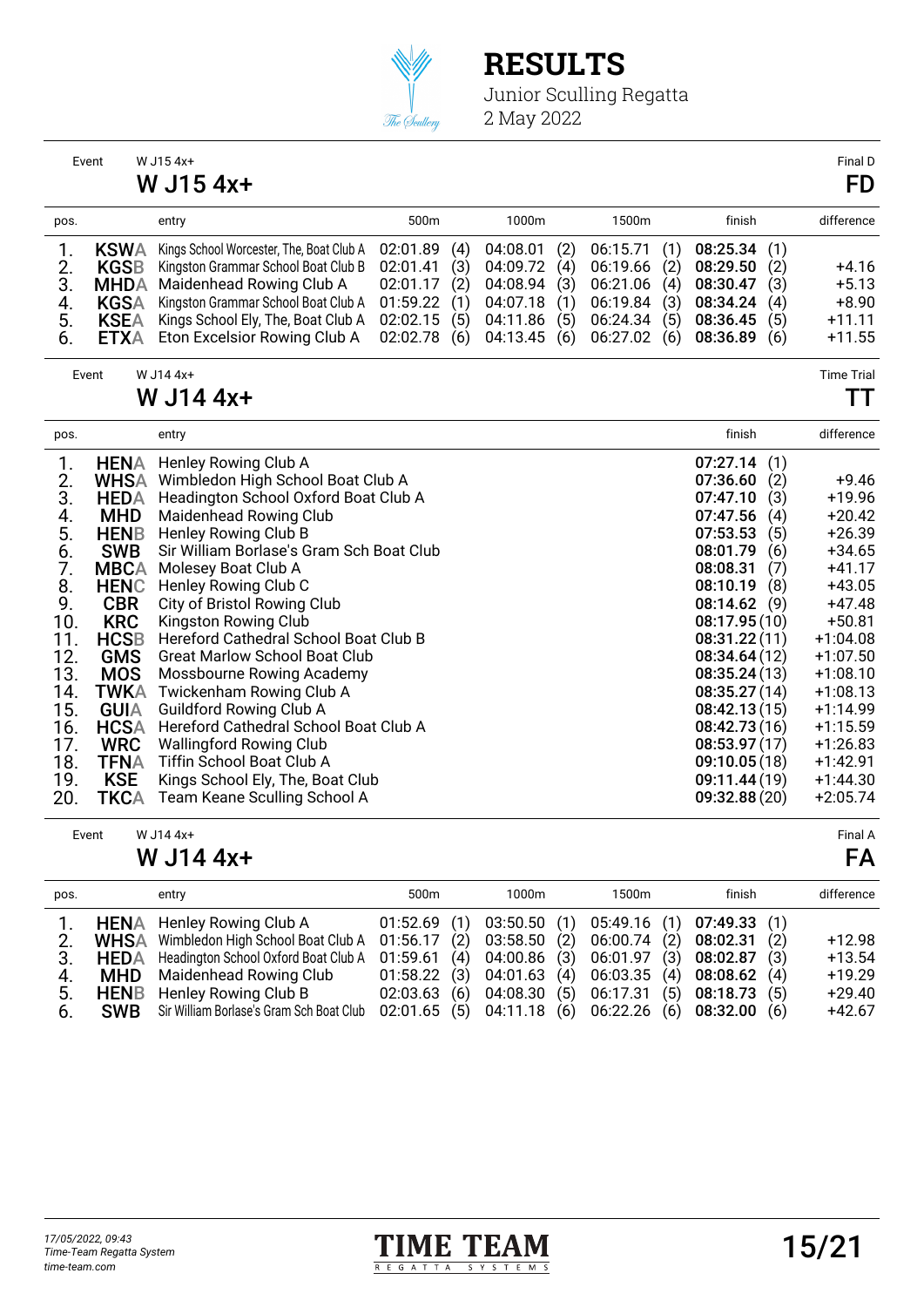

Junior Sculling Regatta 2 May 2022

|                                                                                                     | Event                                                                                                                                                                                                                                                               | W J14 4x+<br>W J14 4x+                                                                                                                                                                                                                                                                                                                                                                                                                                                                                                                                                                                            |                                                                      |                                        |                                                                      |                                        |                                                                      |                                        |                                                                                                                                                                                                                          |                                                             | Final B<br>FB                                                                                                                                                                     |
|-----------------------------------------------------------------------------------------------------|---------------------------------------------------------------------------------------------------------------------------------------------------------------------------------------------------------------------------------------------------------------------|-------------------------------------------------------------------------------------------------------------------------------------------------------------------------------------------------------------------------------------------------------------------------------------------------------------------------------------------------------------------------------------------------------------------------------------------------------------------------------------------------------------------------------------------------------------------------------------------------------------------|----------------------------------------------------------------------|----------------------------------------|----------------------------------------------------------------------|----------------------------------------|----------------------------------------------------------------------|----------------------------------------|--------------------------------------------------------------------------------------------------------------------------------------------------------------------------------------------------------------------------|-------------------------------------------------------------|-----------------------------------------------------------------------------------------------------------------------------------------------------------------------------------|
| pos.                                                                                                |                                                                                                                                                                                                                                                                     | entry                                                                                                                                                                                                                                                                                                                                                                                                                                                                                                                                                                                                             | 500m                                                                 |                                        | 1000m                                                                |                                        | 1500m                                                                |                                        | finish                                                                                                                                                                                                                   |                                                             | difference                                                                                                                                                                        |
| 1.<br>2.<br>3.<br>$rac{4}{5}$ .<br>6.                                                               | <b>CBR</b><br><b>HENC</b><br><b>MBCA</b><br><b>KRC</b><br><b>GMS</b><br><b>HCSB</b>                                                                                                                                                                                 | City of Bristol Rowing Club<br>Henley Rowing Club C<br>Molesey Boat Club A<br>Kingston Rowing Club<br><b>Great Marlow School Boat Club</b><br>Hereford Cathedral School Boat Club B                                                                                                                                                                                                                                                                                                                                                                                                                               | 01:59.77<br>02:05.53<br>02:03.87<br>02:05.20<br>02:12.61<br>02:10.90 | (1)<br>(4)<br>(2)<br>(3)<br>(6)<br>(5) | 04:05.70<br>04:16.00<br>04:16.26<br>04:17.31<br>04:29.51<br>04:28.27 | (1)<br>(2)<br>(3)<br>(4)<br>(6)<br>(5) | 06:12.01<br>06:22.96<br>06:27.03<br>06:30.34<br>06:43.52<br>06:49.16 | (1)<br>(2)<br>(3)<br>(4)<br>(5)<br>(6) | 08:18.98<br>08:32.43<br>08:41.04<br>08:43.08<br>08:58.19<br>09:11.96                                                                                                                                                     | (1)<br>(2)<br>(3)<br>(4)<br>(5)<br>(6)                      | $+13.45$<br>$+22.06$<br>$+24.10$<br>$+39.21$<br>$+52.98$                                                                                                                          |
|                                                                                                     | Event                                                                                                                                                                                                                                                               | W Sch/Jun 2x<br>W Sch/Jun 2x                                                                                                                                                                                                                                                                                                                                                                                                                                                                                                                                                                                      |                                                                      |                                        |                                                                      |                                        |                                                                      |                                        |                                                                                                                                                                                                                          |                                                             | <b>Time Trial</b><br>TТ                                                                                                                                                           |
| pos.                                                                                                |                                                                                                                                                                                                                                                                     | entry                                                                                                                                                                                                                                                                                                                                                                                                                                                                                                                                                                                                             |                                                                      |                                        |                                                                      |                                        |                                                                      |                                        | finish                                                                                                                                                                                                                   |                                                             | difference                                                                                                                                                                        |
| 1.<br>2.<br>3.<br>4.<br>5.<br>6.<br>7.<br>8.<br>9.<br>10.<br>11.<br>12.<br>13.<br>14.<br>15.<br>16. | <b>TSSA</b><br><b>SWPA</b><br><b>RDG</b><br><b>SHPA</b><br><b>WYJ</b><br><b>HPYA</b><br><b>WLTA</b><br><b>KSW</b><br><b>MBCA</b><br><b>MAR</b><br><b>SWPB</b><br><b>PET</b><br><b>NRCA</b><br><b>SGC</b><br><b>BEB</b><br><b>TFNA</b><br><b>TKCB</b><br><b>TKCA</b> | <b>Tideway Scullers School A</b><br>Sir William Perkins's School Rowing Club A<br><b>Reading Rowing Club</b><br>Shiplake College Boat Club A<br>Wycliffe Junior Rowing Club<br>Hartpury University & College Boat Club A<br>Walton Rowing Club A<br>Kings School Worcester, The, Boat Club<br>Molesey Boat Club A<br><b>Marlow Rowing Club</b><br>Sir William Perkins's School Rowing Club B<br>Peterborough City Rowing Club<br>Nottingham Rowing Club A<br>St Georges College Boat Club<br>Bewl Bridge Rowing Club<br>Tiffin School Boat Club A<br>Team Keane Sculling School B<br>Team Keane Sculling School A |                                                                      |                                        |                                                                      |                                        |                                                                      |                                        | 07:15.59<br>07:23.75<br>07:28.12<br>07:31.26<br>07:39.24<br>07:39.38<br>07:47.16<br>07:47.37<br>07:48.46<br>07:51.96(10)<br>07:53.35(11)<br>07:53.91(12)<br>08:01.04(13)<br>08:08.46(14)<br>08:12.71(15)<br>08:44.12(16) | (1)<br>(2)<br>(3)<br>(4)<br>(5)<br>(6)<br>(7)<br>(8)<br>(9) | $+8.16$<br>$+12.53$<br>$+15.67$<br>$+23.65$<br>$+23.79$<br>$+31.57$<br>$+31.78$<br>$+32.87$<br>$+36.37$<br>$+37.76$<br>$+38.32$<br>$+45.45$<br>$+52.87$<br>$+57.12$<br>$+1:28.53$ |
|                                                                                                     | Event                                                                                                                                                                                                                                                               | W Sch/Jun 2x<br>W Sch/Jun 2x                                                                                                                                                                                                                                                                                                                                                                                                                                                                                                                                                                                      |                                                                      |                                        |                                                                      |                                        |                                                                      |                                        |                                                                                                                                                                                                                          |                                                             | Final A<br>FA                                                                                                                                                                     |
| pos.                                                                                                |                                                                                                                                                                                                                                                                     | entry                                                                                                                                                                                                                                                                                                                                                                                                                                                                                                                                                                                                             | 500m                                                                 |                                        | 1000m                                                                |                                        | 1500m                                                                |                                        | finish                                                                                                                                                                                                                   |                                                             | difference                                                                                                                                                                        |
| 1.<br>2.<br>3.<br>4.<br>5.<br>6.                                                                    | <b>TSSA</b><br><b>SHPA</b><br><b>SWPA</b><br><b>RDG</b><br><b>HPYA</b><br><b>WYJ</b>                                                                                                                                                                                | <b>Tideway Scullers School A</b><br>Shiplake College Boat Club A<br>Sir William Perkins's School Rowing Club A<br><b>Reading Rowing Club</b><br>Hartpury University & College Boat Club A<br>Wycliffe Junior Rowing Club                                                                                                                                                                                                                                                                                                                                                                                          | 01:49.10<br>01:50.50<br>01:49.90<br>01:51.96<br>01:54.14<br>01:56.14 | (1)<br>(3)<br>(2)<br>(4)<br>(5)<br>(6) | 03:42.89<br>03:46.34<br>03:45.74<br>03:50.44<br>03:54.95<br>03:56.96 | (1)<br>(3)<br>(2)<br>(4)<br>(5)<br>(6) | 05:40.23<br>05:44.17<br>05:45.39<br>05:52.60<br>05:58.85<br>06:01.94 | (1)<br>(2)<br>(3)<br>(4)<br>(5)<br>(6) | 07:37.94<br>07:43.51<br>07:45.15<br>07:51.78<br>07:59.07<br>08:05.02                                                                                                                                                     | (1)<br>(2)<br>(3)<br>(4)<br>(5)<br>(6)                      | $+5.57$<br>$+7.21$<br>$+13.84$<br>$+21.13$<br>$+27.08$                                                                                                                            |
|                                                                                                     | Event                                                                                                                                                                                                                                                               | W Sch/Jun 2x<br>W Sch/Jun 2x                                                                                                                                                                                                                                                                                                                                                                                                                                                                                                                                                                                      |                                                                      |                                        |                                                                      |                                        |                                                                      |                                        |                                                                                                                                                                                                                          |                                                             | Final B<br>FB                                                                                                                                                                     |
| pos.                                                                                                |                                                                                                                                                                                                                                                                     | entry                                                                                                                                                                                                                                                                                                                                                                                                                                                                                                                                                                                                             | 500m                                                                 |                                        | 1000m                                                                |                                        | 1500m                                                                |                                        | finish                                                                                                                                                                                                                   |                                                             | difference                                                                                                                                                                        |
| 1.<br>2.<br>3.                                                                                      | <b>KSW</b><br><b>MBCA</b><br><b>WLTA</b>                                                                                                                                                                                                                            | Kings School Worcester, The, Boat Club<br>Molesey Boat Club A<br>Walton Rowing Club A                                                                                                                                                                                                                                                                                                                                                                                                                                                                                                                             | 01:54.82<br>01:55.97<br>01:56.68                                     | (1)<br>(2)<br>(4)                      | 03:57.03<br>03:55.87<br>03:59.03                                     | (2)<br>(1)<br>(3)                      | 06:00.34<br>05:59.89<br>06:04.45                                     | (2)<br>(1)<br>(3)                      | 08:02.91<br>08:06.46<br>08:08.46                                                                                                                                                                                         | (1)<br>(2)<br>(3)                                           | $+3.55$<br>$+5.55$                                                                                                                                                                |

R E G A T T A

3. WLTA Walton Rowing Club A 01:56.68 (4) 03:59.03 (3) 06:04.45 (3) 08:08.46 (3) +5.55

S Y S T E M S

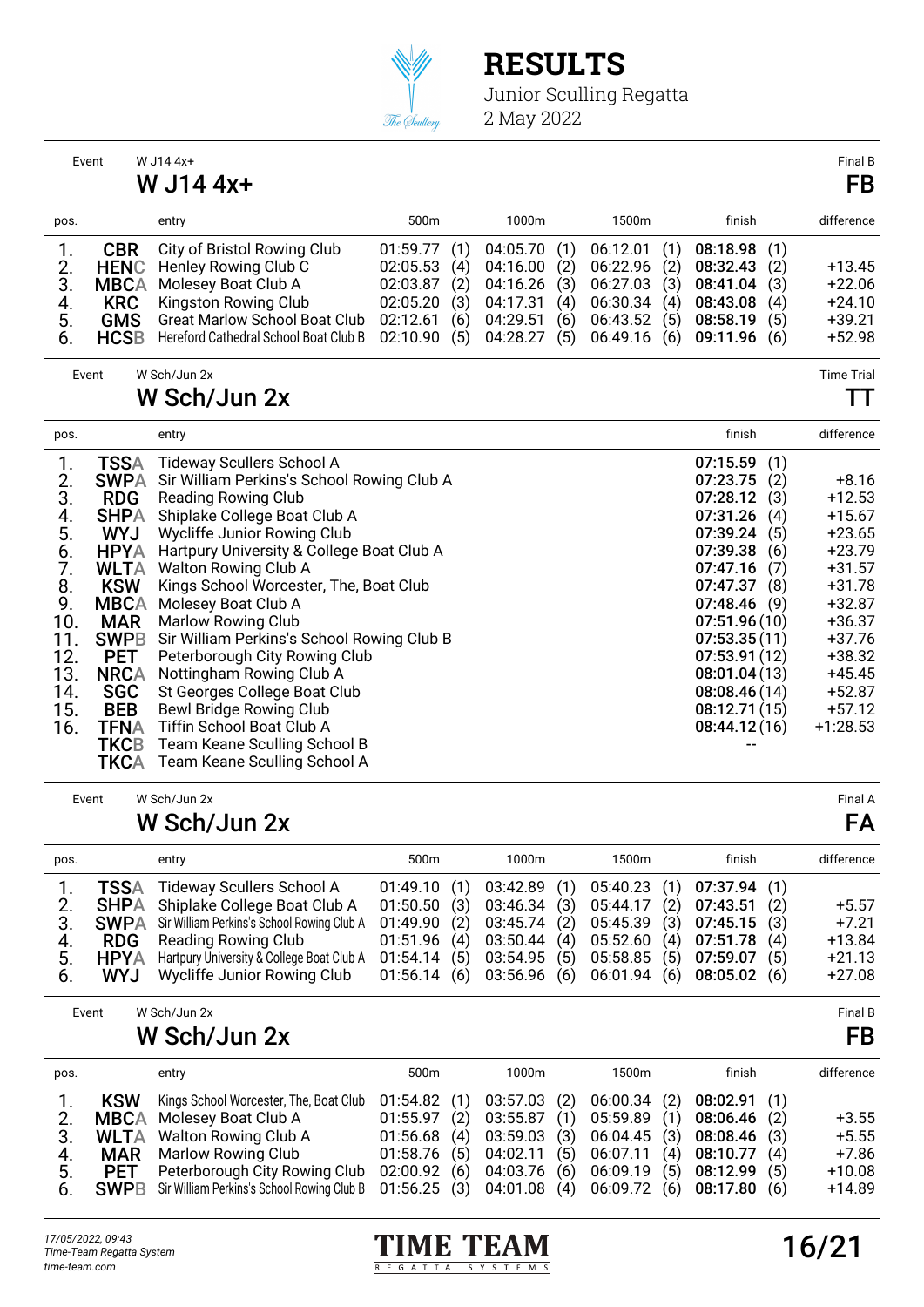

Junior Sculling Regatta 2 May 2022

|      | Event       | W J17 2x                                  |                 | <b>Time Tria</b> |
|------|-------------|-------------------------------------------|-----------------|------------------|
|      |             | W J17 2x                                  |                 | TТ               |
| pos. |             | entry                                     | finish          | difference       |
|      | <b>MYJA</b> | Wycliffe Junior Rowing Club A             | (1)<br>07:25.53 |                  |
| 2.   | <b>MAR</b>  | Marlow Rowing Club                        | 07:28.44<br>(2) | $+2.91$          |
| 3.   | NUNA        | Nottingham and Union Rowing Club A        | 07:39.28<br>(3) | $+13.75$         |
| 4.   | <b>EXEA</b> | Exeter Rowing Club Ltd A                  | 07:42.18<br>(4) | $+16.65$         |
| 5.   | <b>TSSA</b> | Tideway Scullers School A                 | (5)<br>07:53.87 | $+28.34$         |
| 6.   | <b>WLTA</b> | Walton Rowing Club A                      | 07:55.87<br>(6) | $+30.34$         |
| 7.   | <b>WEYA</b> | Weybridge Rowing Club A                   | 07:57.34<br>(7) | $+31.81$         |
| 8.   | <b>SGC</b>  | St Georges College Boat Club              | 07:57.91<br>(8) | $+32.38$         |
| 9.   | <b>FUL</b>  | Fulham Reach Boat Club                    | 08:01.19<br>(9) | $+35.66$         |
| 10.  | LEAA        | Lea Rowing Club A                         | 08:13.79(10)    | $+48.26$         |
| 11.  | <b>WRC</b>  | <b>Wallingford Rowing Club</b>            | 08:15.77(11)    | $+50.24$         |
|      | <b>SUA</b>  | Stratford-upon-Avon Boat Club             |                 |                  |
|      | <b>HPYA</b> | Hartpury University & College Boat Club A |                 |                  |

Event W J17 2x Final A

W J17 2x FA

| pos. |             | entry                                          | 500 <sub>m</sub>      | 1000m          |     | 1500m       | finish                      |     | difference |
|------|-------------|------------------------------------------------|-----------------------|----------------|-----|-------------|-----------------------------|-----|------------|
|      |             | <b>WYJA</b> Wycliffe Junior Rowing Club A      | 01:49.92(1)           | 03:46.78 (1)   |     |             | $05:46.61$ (1) 07:45.34 (1) |     |            |
| 2.   | MAR         | Marlow Rowing Club                             | 01:54.33(4)           | 03:52.62       | (2) | 05:53.51(2) | 07:52.56                    | (2) | $+7.22$    |
| 3.   | EXEA        | Exeter Rowing Club Ltd A                       | $01:51.55$ (2)        | $03:52.62$ (2) |     |             | 05:57.89 (4) 07:59.60       | (3) | $+14.26$   |
| 4.   |             | <b>NUNA</b> Nottingham and Union Rowing Club A | 01:53.15(3)           | 03:53.71       | (4) | 05:57.67(3) | 08:00.74                    | (4) | $+15.40$   |
| 5.   | <b>TSSA</b> | Tideway Scullers School A                      | 02:00.45(5)           | 04:03.20       | (5) | 06:10.19(5) | 08:15.13                    | (5) | $+29.79$   |
| 6.   |             | <b>WLTA</b> Walton Rowing Club A               | 02:00.78 (6) 04:07.41 |                | (6) |             | 06:20.37 (6) 08:33.23       | (6) | +47.89     |

Event W J17 2x Final B

#### W J17 2x FB

| pos.     |                   | entry                                                                                                                                                                | 500 <sub>m</sub>                                                                   | 1000m                                                                               | 1500m                                                                                                               | finish                           | difference                                 |
|----------|-------------------|----------------------------------------------------------------------------------------------------------------------------------------------------------------------|------------------------------------------------------------------------------------|-------------------------------------------------------------------------------------|---------------------------------------------------------------------------------------------------------------------|----------------------------------|--------------------------------------------|
| 3.<br>5. | <b>SGC</b><br>FUL | St Georges College Boat Club<br>Fulham Reach Boat Club<br><b>WEYA</b> Weybridge Rowing Club A<br><b>LEAA</b> Lea Rowing Club A<br><b>WRC</b> Wallingford Rowing Club | 01:58.59(1)<br>(2)<br>01:58.81<br>$02:00.86$ (3)<br>(5)<br>02:02.06<br>02:01.31(4) | 04:02.93(1)<br>04:04.46(2)<br>04:08.48<br>(3)<br>(4)<br>04:09.85<br>(5)<br>04:12.20 | 06:10.76(1)<br>06:13.42 (2) 08:21.16 (2)<br>06:17.66 (3) 08:25.07<br>06:20.86 (4) 08:32.17<br>06:24.22 (5) 08:35.51 | 08:17.91(1)<br>(3)<br>(4)<br>(5) | $+3.25$<br>$+7.16$<br>$+14.26$<br>$+17.60$ |

Event W J16 2x Time Trial

#### W J16 2x TT

| pos. |             | entry                                                  | finish       |     | difference |
|------|-------------|--------------------------------------------------------|--------------|-----|------------|
|      | <b>SGCA</b> | St Georges College Boat Club A                         | 07:52.89     | (1) |            |
|      | <b>WRCA</b> | <b>Wallingford Rowing Club A</b>                       | 07:53.24     | (2) | $+0.35$    |
| 3.   | <b>GLB</b>  | Globe Rowing Club                                      | 08:02.06     | (3) | $+9.17$    |
| 4.   | <b>MHD</b>  | Maidenhead Rowing Club                                 | 08:04.33     | (4) | $+11.44$   |
| 5.   |             | <b>ZAEZA</b> South African Schools Rowing Union A      | 08:10.42     | (5) | $+17.53$   |
| 6.   | <b>FALA</b> | Falcon Boat Club A                                     | 08:11.22     | (6) | $+18.33$   |
| 7.   |             | <b>SWPA</b> Sir William Perkins's School Rowing Club A | 08:13.62     | (7) | $+20.73$   |
| 8.   | <b>GRDA</b> | Gordon's School Boat Club A                            | 08:20.85     | (8) | $+27.96$   |
| 9.   |             | <b>WBKA</b> Walbrook Rowing Club A                     | 08:37.29     | (9) | $+44.40$   |
| 10.  |             | SUAA Stratford-upon-Avon Boat Club A                   | 09:23.61(10) |     | $+1:30.72$ |

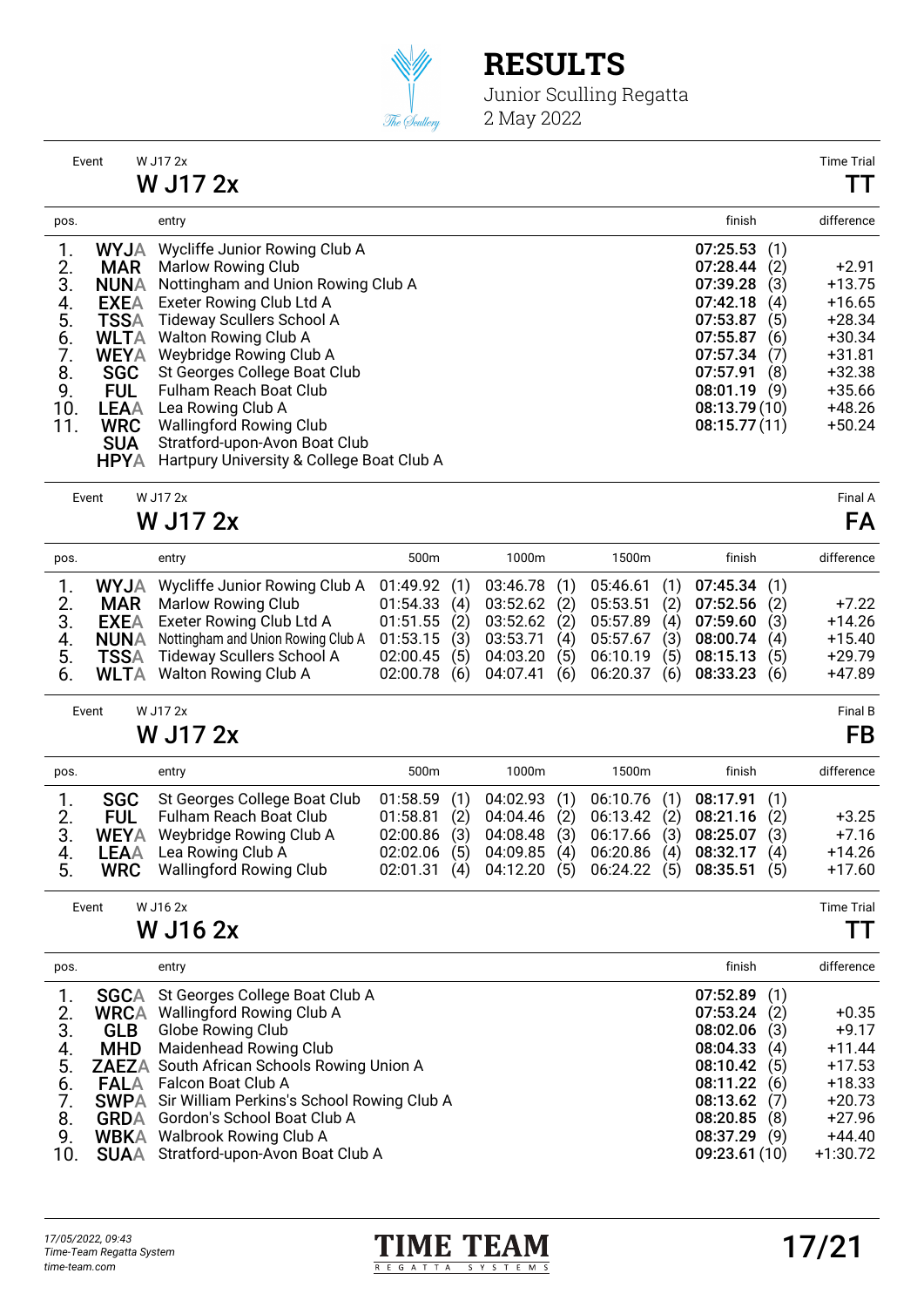

|                                                                                                            | Event                                                                                                                                                                                                                                                                 | W J16 2x<br>W J16 2x                                                                                                                                                                                                                                                                                                                                                                                                                                                                                                                                                                     |                                                                      |                                        |                                                                      |                                        |                                                                      |                                        |                                                                                                                                                                                                                            |                                                             | Final A<br>FA                                                                                                                                                                    |
|------------------------------------------------------------------------------------------------------------|-----------------------------------------------------------------------------------------------------------------------------------------------------------------------------------------------------------------------------------------------------------------------|------------------------------------------------------------------------------------------------------------------------------------------------------------------------------------------------------------------------------------------------------------------------------------------------------------------------------------------------------------------------------------------------------------------------------------------------------------------------------------------------------------------------------------------------------------------------------------------|----------------------------------------------------------------------|----------------------------------------|----------------------------------------------------------------------|----------------------------------------|----------------------------------------------------------------------|----------------------------------------|----------------------------------------------------------------------------------------------------------------------------------------------------------------------------------------------------------------------------|-------------------------------------------------------------|----------------------------------------------------------------------------------------------------------------------------------------------------------------------------------|
| pos.                                                                                                       |                                                                                                                                                                                                                                                                       | entry                                                                                                                                                                                                                                                                                                                                                                                                                                                                                                                                                                                    | 500m                                                                 |                                        | 1000m                                                                |                                        | 1500m                                                                |                                        | finish                                                                                                                                                                                                                     |                                                             | difference                                                                                                                                                                       |
| 1.<br>2.<br>3.<br>4.<br>5.<br>6.                                                                           | <b>WRCA</b><br><b>SGCA</b><br><b>GLB</b><br><b>MHD</b><br><b>FALA</b>                                                                                                                                                                                                 | Wallingford Rowing Club A<br>St Georges College Boat Club A<br>Globe Rowing Club<br>Maidenhead Rowing Club<br>ZAEZA South African Schools Rowing Union A<br>Falcon Boat Club A                                                                                                                                                                                                                                                                                                                                                                                                           | 01:57.82<br>02:02.75<br>02:00.10<br>02:06.21<br>02:05.97<br>02:08.75 | (1)<br>(3)<br>(2)<br>(5)<br>(4)<br>(6) | 04:04.84<br>04:06.99<br>04:07.53<br>04:11.71<br>04:14.87<br>04:18.17 | (1)<br>(2)<br>(3)<br>(4)<br>(5)<br>(6) | 06:12.86<br>06:12.46<br>06:15.70<br>06:18.91<br>06:26.21<br>06:28.30 | (2)<br>(1)<br>(3)<br>(4)<br>(5)<br>(6) | 08:15.76<br>08:16.97<br>08:19.14<br>08:19.49<br>08:31.17<br>08:36.29                                                                                                                                                       | (1)<br>(2)<br>(3)<br>(4)<br>(5)<br>(6)                      | $+1.21$<br>$+3.38$<br>$+3.73$<br>$+15.41$<br>$+20.53$                                                                                                                            |
|                                                                                                            | Event                                                                                                                                                                                                                                                                 | W J15 2x                                                                                                                                                                                                                                                                                                                                                                                                                                                                                                                                                                                 |                                                                      |                                        |                                                                      |                                        |                                                                      |                                        |                                                                                                                                                                                                                            |                                                             | <b>Time Trial</b>                                                                                                                                                                |
|                                                                                                            |                                                                                                                                                                                                                                                                       | <b>W J15 2x</b>                                                                                                                                                                                                                                                                                                                                                                                                                                                                                                                                                                          |                                                                      |                                        |                                                                      |                                        |                                                                      |                                        |                                                                                                                                                                                                                            |                                                             | TТ                                                                                                                                                                               |
| pos.                                                                                                       |                                                                                                                                                                                                                                                                       | entry                                                                                                                                                                                                                                                                                                                                                                                                                                                                                                                                                                                    |                                                                      |                                        |                                                                      |                                        |                                                                      |                                        | finish                                                                                                                                                                                                                     |                                                             | difference                                                                                                                                                                       |
| 1.<br>2.<br>3.<br>4.<br>5.<br>$\frac{6}{7}$ .<br>8.<br>9.<br>10.<br>11.<br>12.<br>13.<br>14.<br>15.<br>16. | <b>KCH</b><br><b>PET</b><br><b>HEDA</b><br><b>WLT</b><br><b>ZAEZA</b><br><b>TSSA</b><br><b>MARA</b><br><b>FULA</b><br><b>HEDB</b><br><b>MHDA</b><br><b>LEAB</b><br><b>LEAA</b><br><b>WRC</b><br><b>TWKA</b><br><b>WHS</b><br><b>MOS</b><br><b>KHSA</b><br><b>KHSB</b> | Kings School Chester, The, Rowing Club<br>Peterborough City Rowing Club<br>Headington School Oxford Boat Club A<br><b>Walton Rowing Club</b><br>South African Schools Rowing Union A<br><b>Tideway Scullers School A</b><br>Marlow Rowing Club A<br>Fulham Reach Boat Club A<br>Headington School Oxford Boat Club B<br>Maidenhead Rowing Club A<br>Lea Rowing Club B<br>Lea Rowing Club A<br><b>Wallingford Rowing Club</b><br>Twickenham Rowing Club A<br>Wimbledon High School Boat Club<br>Mossbourne Rowing Academy<br>Kew House School Boat Club A<br>Kew House School Boat Club B |                                                                      |                                        |                                                                      |                                        |                                                                      |                                        | 07:59.60<br>08:04.86<br>08:06.73<br>08:06.97<br>08:07.23<br>08:19.29<br>08:22.31<br>08:26.73<br>08:29.07<br>08:29.40(10)<br>08:36.90(11)<br>08:37.31 (12)<br>08:49.58(13)<br>09:17.39 (14)<br>09:25.59(15)<br>09:31.87(16) | (1)<br>(2)<br>(3)<br>(4)<br>(5)<br>(6)<br>(7)<br>(8)<br>(9) | $+5.26$<br>$+7.13$<br>$+7.37$<br>$+7.63$<br>$+19.69$<br>$+22.71$<br>$+27.13$<br>$+29.47$<br>$+29.80$<br>$+37.30$<br>$+37.71$<br>+49.98<br>$+1:17.79$<br>$+1:25.99$<br>$+1:32.27$ |
|                                                                                                            | Event                                                                                                                                                                                                                                                                 | W J15 2x<br><b>W J15 2x</b>                                                                                                                                                                                                                                                                                                                                                                                                                                                                                                                                                              |                                                                      |                                        |                                                                      |                                        |                                                                      |                                        |                                                                                                                                                                                                                            |                                                             | Final A<br>FA                                                                                                                                                                    |
|                                                                                                            |                                                                                                                                                                                                                                                                       |                                                                                                                                                                                                                                                                                                                                                                                                                                                                                                                                                                                          | $\sim$                                                               |                                        | $\sim$                                                               |                                        | 1.50                                                                 |                                        |                                                                                                                                                                                                                            |                                                             |                                                                                                                                                                                  |

| ZAEZA South African Schools Rowing Union A 02:01.51 (2) 04:04.49 (1) 06:06.62 (1) 08:05.50 (1)<br>HEDA Headington School Oxford Boat Club A 02:01.25 (1) 04:05.38 (2) 06:11.53 (2) 08:13.47<br>(2) | difference |
|----------------------------------------------------------------------------------------------------------------------------------------------------------------------------------------------------|------------|
|                                                                                                                                                                                                    |            |
|                                                                                                                                                                                                    | $+7.97$    |
| Walton Rowing Club 02:01.95 (3) 04:07.11 (3) 06:13.80 (3) 08:17.95<br>3.<br>(3)<br><b>WLT</b>                                                                                                      | $+12.45$   |
| Kings School Chester, The, Rowing Club 02:02.80 (4) 04:07.88 (4) 06:14.16 (4) 08:18.46<br>(4)<br><b>KCH</b><br>4.                                                                                  | $+12.96$   |
| 02:04.01(5)<br>04:12.98 (5) 06:25.12 (5) 08:32.17<br>5.<br>Peterborough City Rowing Club<br>(5)<br><b>PET</b>                                                                                      | $+26.67$   |
| 02:07.32 (6) 04:18.40 (6) 06:28.97 (6) 08:33.98<br>Tideway Scullers School A<br>(6)<br>TSSA<br>6.                                                                                                  | $+28.48$   |

| Event | W J15 2x        | <b>Final B</b> |
|-------|-----------------|----------------|
|       | <b>W J15 2x</b> | FB             |

| pos.           | entry                                                                                                                                                                                                                                 | 500 <sub>m</sub>                                                   | 1000m                                                                                                       | 1500m                                                                                                                                                | finish                                              | difference                                            |
|----------------|---------------------------------------------------------------------------------------------------------------------------------------------------------------------------------------------------------------------------------------|--------------------------------------------------------------------|-------------------------------------------------------------------------------------------------------------|------------------------------------------------------------------------------------------------------------------------------------------------------|-----------------------------------------------------|-------------------------------------------------------|
| 4.<br>5.<br>5. | <b>MARA</b> Marlow Rowing Club A<br>2. <b>HEDB</b> Headington School Oxford Boat Club B<br>3. MHDA Maidenhead Rowing Club A<br><b>FULA</b> Fulham Reach Boat Club A<br><b>LEAA</b> Lea Rowing Club A<br><b>LEAB</b> Lea Rowing Club B | 02:08.08(4)<br>02:06.40(3)<br>02:08.90(5)<br>02:10.16 (6) 04:25.03 | $02:02.78$ (1) $04:14.46$ (1)<br>04:20.64<br>(4)<br>$02:05.84$ (2) $04:18.46$ (2)<br>04:23.56<br>(5)<br>(6) | 06:27.25 (1)<br>06:32.55 (3) 08:41.60<br>06:32.74 (4) 08:44.56<br>04:19.06 (3) 06:32.35 (2) 08:47.13<br>06:39.31(5)<br>$06:40.60$ (6) $08:51.15$ (5) | 08:37.62(1)<br>(2)<br>(3)<br>(4)<br>08:51.15<br>(5) | $+3.98$<br>$+6.94$<br>$+9.51$<br>$+13.53$<br>$+13.53$ |

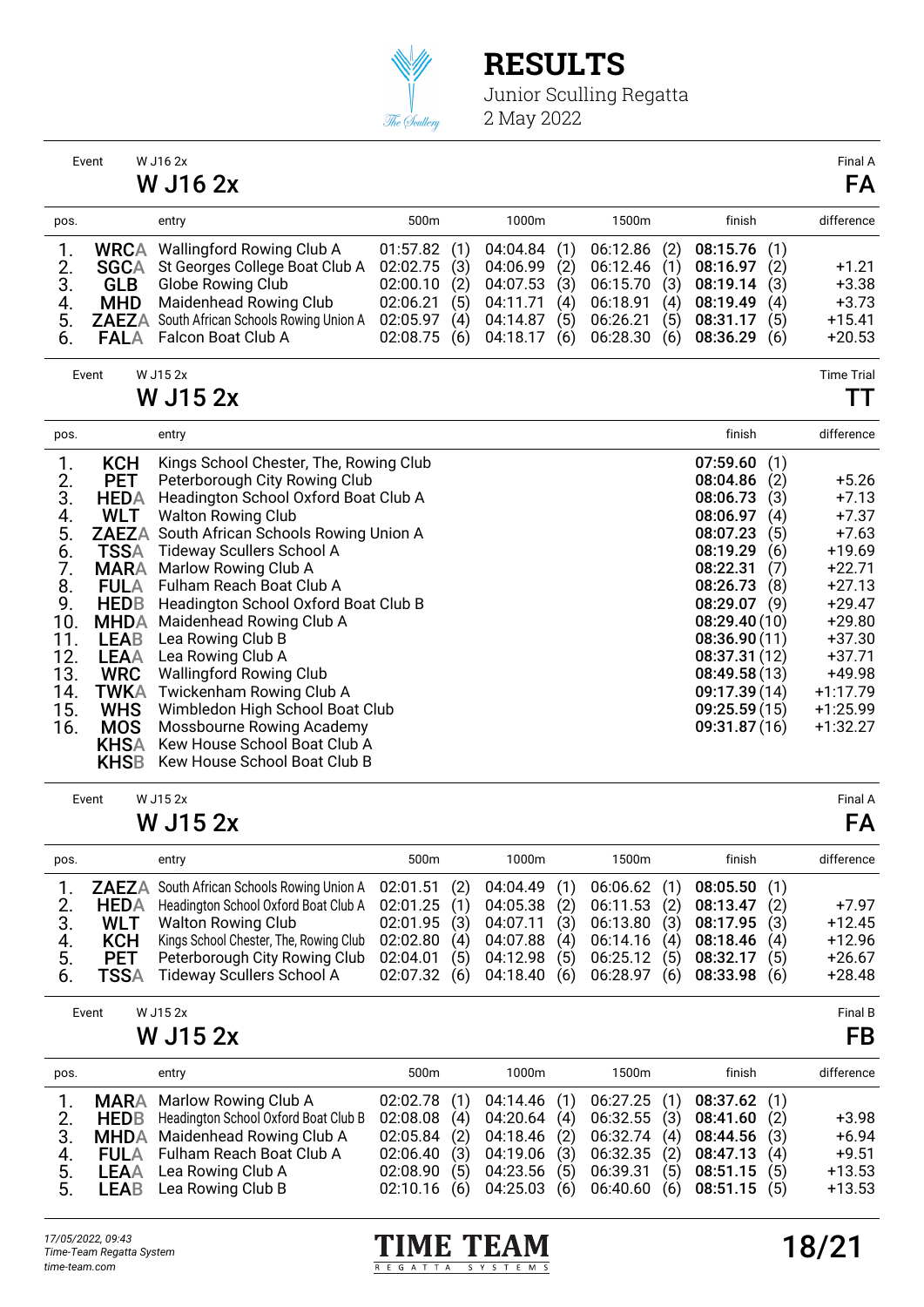

|                                                                  | Event                                                                                                                                                                                     | W J14 2x                                                                                                                                                                                                                                                         |                                                                      |                                        |                                                                      |                                        |                                                                      |                                        |                                                                                                                                          |                                                             | Final A                                                                                                              |
|------------------------------------------------------------------|-------------------------------------------------------------------------------------------------------------------------------------------------------------------------------------------|------------------------------------------------------------------------------------------------------------------------------------------------------------------------------------------------------------------------------------------------------------------|----------------------------------------------------------------------|----------------------------------------|----------------------------------------------------------------------|----------------------------------------|----------------------------------------------------------------------|----------------------------------------|------------------------------------------------------------------------------------------------------------------------------------------|-------------------------------------------------------------|----------------------------------------------------------------------------------------------------------------------|
|                                                                  |                                                                                                                                                                                           | W J14 2x                                                                                                                                                                                                                                                         |                                                                      |                                        |                                                                      |                                        |                                                                      |                                        |                                                                                                                                          |                                                             | FA                                                                                                                   |
| pos.                                                             |                                                                                                                                                                                           | entry                                                                                                                                                                                                                                                            | 500m                                                                 |                                        | 1000m                                                                |                                        | 1500m                                                                |                                        | finish                                                                                                                                   |                                                             | difference                                                                                                           |
| 1.<br>2.<br>3.<br>4.<br>5.                                       | <b>LEAA</b><br><b>MHD</b><br><b>ABVA</b><br><b>HCSB</b><br><b>WLT</b>                                                                                                                     | Lea Rowing Club A<br>Maidenhead Rowing Club<br>A.B. Severn Boat Club A<br>Hereford Cathedral School Boat Club B<br><b>Walton Rowing Club</b>                                                                                                                     | 01:57.81<br>01:59.81<br>02:05.49<br>02:07.92<br>02:07.63             | (1)<br>(2)<br>(3)<br>(5)<br>(4)        | 04:02.53<br>04:07.08<br>04:17.68<br>04:22.60<br>04:22.60             | (1)<br>(2)<br>(3)<br>(4)<br>(4)        | 06:14.25<br>06:17.37<br>06:32.24<br>06:41.20<br>06:42.33             | (1)<br>(2)<br>(3)<br>(4)<br>(5)        | 08:21.76<br>08:24.21<br>08:44.46<br>09:00.34<br>09:06.08                                                                                 | (1)<br>(2)<br>(3)<br>(4)<br>(5)                             | +2.45<br>$+22.70$<br>$+38.58$<br>$+44.32$                                                                            |
|                                                                  | Event                                                                                                                                                                                     | W Sch/Jun 1x                                                                                                                                                                                                                                                     |                                                                      |                                        |                                                                      |                                        |                                                                      |                                        |                                                                                                                                          |                                                             | <b>Time Trial</b>                                                                                                    |
|                                                                  |                                                                                                                                                                                           | W Sch/Jun 1x                                                                                                                                                                                                                                                     |                                                                      |                                        |                                                                      |                                        |                                                                      |                                        |                                                                                                                                          |                                                             | $\mathbf{1}$                                                                                                         |
| pos.                                                             |                                                                                                                                                                                           | entry                                                                                                                                                                                                                                                            |                                                                      |                                        |                                                                      |                                        |                                                                      |                                        | finish                                                                                                                                   |                                                             | difference                                                                                                           |
| 1.<br>2.<br>3.<br>4.<br>5.<br>6.<br>7.<br>8.                     | <b>HPY</b><br><b>ROB</b><br><b>CCSB</b><br><b>KSW</b><br><b>CCSA</b><br><b>MHDA</b><br><b>MHDC</b><br><b>WBKA</b><br><b>HENC</b>                                                          | Ella Bardsley-Taylor<br>Lara Grant<br>Hannah Hickson<br><b>Alice Baker</b><br>Nuala MacFarlane<br>Ametz Parcell-Arregi<br>Abby Jones<br>Jessica Kemp<br>Laoise O'Donohue                                                                                         |                                                                      |                                        |                                                                      |                                        |                                                                      |                                        | 07:53.33<br>07:59.39<br>08:04.12<br>08:12.07<br>08:13.95<br>08:25.33<br>08:43.25<br>09:00.07                                             | (1)<br>(2)<br>(3)<br>(4)<br>(5)<br>(6)<br>(7)<br>(8)        | $+6.06$<br>$+10.79$<br>$+18.74$<br>$+20.62$<br>$+32.00$<br>$+49.92$<br>$+1:06.74$                                    |
|                                                                  | Event                                                                                                                                                                                     | W Sch/Jun 1x<br>W Sch/Jun 1x                                                                                                                                                                                                                                     |                                                                      |                                        |                                                                      |                                        |                                                                      |                                        |                                                                                                                                          |                                                             | Final A<br>FA                                                                                                        |
| pos.                                                             |                                                                                                                                                                                           | entry                                                                                                                                                                                                                                                            | 500m                                                                 |                                        | 1000m                                                                |                                        | 1500m                                                                |                                        | finish                                                                                                                                   |                                                             | difference                                                                                                           |
| 1.<br>$rac{2}{3}$ .<br>$rac{4}{5}$ .<br>6.                       | <b>HPY</b><br><b>CCSB</b><br><b>ROB</b><br><b>CCSA</b><br><b>KSW</b><br><b>MHDA</b>                                                                                                       | Ella Bardsley-Taylor<br>Hannah Hickson<br>Lara Grant<br>Nuala MacFarlane<br>Alice Baker<br>Ametz Parcell-Arregi                                                                                                                                                  | 01:57.69<br>02:03.18<br>02:01.66<br>02:07.63<br>02:03.53<br>02:04.65 | (1)<br>(3)<br>(2)<br>(6)<br>(4)<br>(5) | 04:05.50<br>04:08.59<br>04:08.29<br>04:14.31<br>04:10.67<br>04:17.53 | (1)<br>(3)<br>(2)<br>(5)<br>(4)<br>(6) | 06:13.92<br>06:16.02<br>06:18.50<br>06:21.21<br>06:21.45<br>06:32.88 | (1)<br>(2)<br>(3)<br>(4)<br>(5)<br>(6) | 08:17.79<br>08:22.52<br>08:25.05<br>08:26.56<br>08:29.38<br>08:45.09                                                                     | (1)<br>(2)<br>(3)<br>(4)<br>(5)<br>(6)                      | $+4.73$<br>$+7.26$<br>$+8.77$<br>$+11.59$<br>$+27.30$                                                                |
|                                                                  | Event                                                                                                                                                                                     | W J171x<br><b>W J171x</b>                                                                                                                                                                                                                                        |                                                                      |                                        |                                                                      |                                        |                                                                      |                                        |                                                                                                                                          |                                                             | <b>Time Trial</b><br>---<br>$\mathbf{L}$                                                                             |
| pos.                                                             |                                                                                                                                                                                           | entry                                                                                                                                                                                                                                                            |                                                                      |                                        |                                                                      |                                        |                                                                      |                                        | finish                                                                                                                                   |                                                             | difference                                                                                                           |
| 1.<br>2.<br>3.<br>4.<br>5.<br>6.<br>7.<br>8.<br>9.<br>10.<br>11. | <b>WYC</b><br><b>CCSB</b><br><b>LEA</b><br><b>SGC</b><br><b>PETB</b><br><b>TSS</b><br><b>PETA</b><br><b>EXE</b><br><b>SUA</b><br><b>MARA</b><br><b>KHSA</b><br><b>HENA</b><br><b>HENB</b> | Elisabeth Sekinger<br>Rebecca Donn<br>Anna Beinhocker<br>Jessica Halliday<br>Ella Baden Darrington<br>Allegra O'Sullivan<br>Devonne Piccaver<br><b>Hollie Creasy</b><br><b>Freya Watts</b><br>Emma Rayner<br>Ruby Wood<br>Ailish Harkin<br><b>Scarlett Dewar</b> |                                                                      |                                        |                                                                      |                                        |                                                                      |                                        | 08:06.61<br>08:08.52<br>08:11.12<br>08:21.73<br>08:24.86<br>08:29.69<br>08:30.35<br>08:31.31<br>08:41.67<br>08:44.44(10)<br>09:21.21(11) | (1)<br>(2)<br>(3)<br>(4)<br>(5)<br>(6)<br>(7)<br>(8)<br>(9) | $+1.91$<br>$+4.51$<br>$+15.12$<br>$+18.25$<br>$+23.08$<br>$+23.74$<br>$+24.70$<br>$+35.06$<br>$+37.83$<br>$+1:14.60$ |

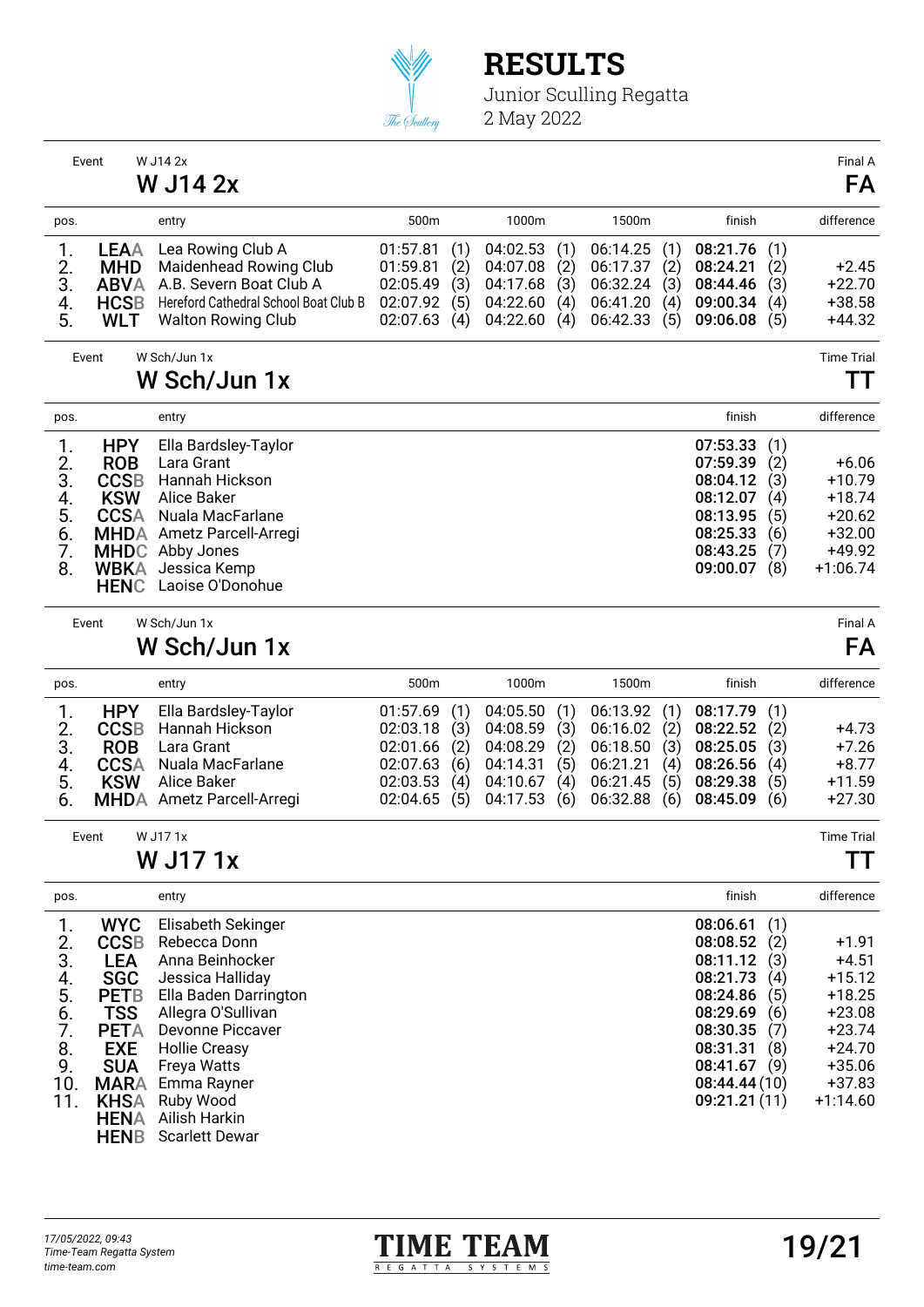

Junior Sculling Regatta 2 May 2022

|                                                                                | Event                                                                                                                                                                                                                    | W J171x<br>W J17 1x                                                                                                                                                                                                                                                                        |                                                                      |                                        |                                                                      |                                        |                                                                      |                                        |                                                                                                                                                                           |                                                             | Final A<br>FA                                                                                                                                   |
|--------------------------------------------------------------------------------|--------------------------------------------------------------------------------------------------------------------------------------------------------------------------------------------------------------------------|--------------------------------------------------------------------------------------------------------------------------------------------------------------------------------------------------------------------------------------------------------------------------------------------|----------------------------------------------------------------------|----------------------------------------|----------------------------------------------------------------------|----------------------------------------|----------------------------------------------------------------------|----------------------------------------|---------------------------------------------------------------------------------------------------------------------------------------------------------------------------|-------------------------------------------------------------|-------------------------------------------------------------------------------------------------------------------------------------------------|
| pos.                                                                           |                                                                                                                                                                                                                          | entry                                                                                                                                                                                                                                                                                      | 500m                                                                 |                                        | 1000m                                                                |                                        | 1500m                                                                |                                        | finish                                                                                                                                                                    |                                                             | difference                                                                                                                                      |
| 1.<br>2.<br>3.<br>4.<br>5.<br>6.                                               | <b>WYC</b><br><b>CCSB</b><br><b>LEA</b><br><b>PETB</b><br><b>SGC</b><br>TSS                                                                                                                                              | Elisabeth Sekinger<br>Rebecca Donn<br>Anna Beinhocker<br>Ella Baden Darrington<br>Jessica Halliday<br>Allegra O'Sullivan                                                                                                                                                                   | 02:03.53<br>02:04.67<br>02:03.87<br>02:06.57<br>02:10.00<br>02:08.84 | (1)<br>(3)<br>(2)<br>(4)<br>(6)<br>(5) | 04:10.79<br>04:13.02<br>04:14.83<br>04:17.64<br>04:20.76<br>04:19.93 | (1)<br>(2)<br>(3)<br>(4)<br>(6)<br>(5) | 06:19.33<br>06:23.48<br>06:26.91<br>06:30.75<br>06:35.91<br>06:34.87 | (1)<br>(2)<br>(3)<br>(4)<br>(6)<br>(5) | 08:23.88<br>08:29.99<br>08:33.79<br>08:38.37<br>08:44.88<br>08:48.03                                                                                                      | (1)<br>(2)<br>(3)<br>(4)<br>(5)<br>(6)                      | $+6.11$<br>$+9.91$<br>$+14.49$<br>$+21.00$<br>$+24.15$                                                                                          |
|                                                                                | Event                                                                                                                                                                                                                    | W J171x<br><b>W J171x</b>                                                                                                                                                                                                                                                                  |                                                                      |                                        |                                                                      |                                        |                                                                      |                                        |                                                                                                                                                                           |                                                             | Final B<br>FB                                                                                                                                   |
| pos.                                                                           |                                                                                                                                                                                                                          | entry                                                                                                                                                                                                                                                                                      | 500m                                                                 |                                        | 1000m                                                                |                                        | 1500m                                                                |                                        | finish                                                                                                                                                                    |                                                             | difference                                                                                                                                      |
| 1.<br>2.                                                                       | <b>EXE</b><br><b>PETA</b><br><b>MARA</b><br><b>SUA</b><br><b>KHSA</b>                                                                                                                                                    | <b>Hollie Creasy</b><br>Devonne Piccaver<br>Emma Rayner<br><b>Freya Watts</b><br>Ruby Wood                                                                                                                                                                                                 | 02:03.85<br>02:04.41                                                 | (1)<br>(2)                             | 04:17.66<br>04:18.97                                                 | (1)<br>(2)                             | 06:34.38<br>06:39.23                                                 | (1)<br>(2)                             | 08:51.74<br>08:58.96                                                                                                                                                      | (1)<br>(2)                                                  | $+7.22$                                                                                                                                         |
|                                                                                | Event                                                                                                                                                                                                                    | W J161x                                                                                                                                                                                                                                                                                    |                                                                      |                                        |                                                                      |                                        |                                                                      |                                        |                                                                                                                                                                           |                                                             | <b>Time Trial</b>                                                                                                                               |
|                                                                                |                                                                                                                                                                                                                          | W J16 1x                                                                                                                                                                                                                                                                                   |                                                                      |                                        |                                                                      |                                        |                                                                      |                                        |                                                                                                                                                                           |                                                             | $\mathbf{L}$                                                                                                                                    |
| pos.                                                                           |                                                                                                                                                                                                                          | entry                                                                                                                                                                                                                                                                                      |                                                                      |                                        |                                                                      |                                        |                                                                      |                                        | finish                                                                                                                                                                    |                                                             | difference                                                                                                                                      |
| 1.<br>2.<br>3.<br>4.<br>5.<br>6.<br>7.<br>8.<br>9.<br>10.<br>11.<br>12.<br>13. | <b>EVE</b><br><b>MBCA</b><br><b>MBCB</b><br><b>ZAEZB</b><br><b>MARB</b><br><b>GLB</b><br><b>BEB</b><br><b>MHD</b><br><b>PET</b><br><b>ZAEZA</b><br><b>WRC</b><br><b>CCSB</b><br><b>SGC</b><br><b>HENB</b><br><b>HEND</b> | Leah Saunders<br>Olivia Cheesmur<br><b>Maia Bentley</b><br>Nicola McDonald<br>Alya Wilkinson<br>Eloise Etherington<br>Emma Noble<br>Lucy Price<br>Alice Dovey<br>Danelia Price-Hughes<br>Matilda Sizer<br>Ellen Hunt<br>Sophie Malhomme de la Roche<br><b>Tabitha Hall</b><br>Freya Weiser |                                                                      |                                        |                                                                      |                                        |                                                                      |                                        | 07:59.12<br>08:01.67<br>08:19.09<br>08:20.36<br>08:26.18<br>08:28.37<br>08:33.02<br>08:39.51<br>08:39.53<br>08:47.93 (10)<br>08:59.59(11)<br>08:59.77(12)<br>09:00.17(13) | (1)<br>(2)<br>(3)<br>(4)<br>(5)<br>(6)<br>(7)<br>(8)<br>(9) | $+2.55$<br>$+19.97$<br>$+21.24$<br>$+27.06$<br>$+29.25$<br>+33.90<br>$+40.39$<br>$+40.41$<br>$+48.81$<br>$+1:00.47$<br>$+1:00.65$<br>$+1:01.05$ |
|                                                                                | Event                                                                                                                                                                                                                    | W J161x                                                                                                                                                                                                                                                                                    |                                                                      |                                        |                                                                      |                                        |                                                                      |                                        |                                                                                                                                                                           |                                                             | Final A                                                                                                                                         |
|                                                                                |                                                                                                                                                                                                                          | W J16 1x                                                                                                                                                                                                                                                                                   |                                                                      |                                        |                                                                      |                                        |                                                                      |                                        |                                                                                                                                                                           |                                                             | FA                                                                                                                                              |
| pos.                                                                           |                                                                                                                                                                                                                          | entry                                                                                                                                                                                                                                                                                      | 500m                                                                 |                                        | 1000m                                                                |                                        | 1500m                                                                |                                        | finish                                                                                                                                                                    |                                                             | difference                                                                                                                                      |
| 1.<br>2.<br>3.                                                                 | <b>EVE</b><br><b>MBCA</b><br><b>ZAEZB</b>                                                                                                                                                                                | Leah Saunders<br>Olivia Cheesmur<br>Nicola McDonald                                                                                                                                                                                                                                        | 01:59.06<br>02:01.96<br>02:07.62                                     | (1)<br>(2)<br>(3)                      | 04:06.66<br>04:10.41<br>04:17.84                                     | (1)<br>(2)<br>(3)                      | 06:15.42<br>06:18.37<br>06:28.26                                     | (1)<br>(2)<br>(3)                      | 08:21.13<br>08:23.38<br>08:36.89                                                                                                                                          | (1)<br>(2)<br>(3)                                           | $+2.25$<br>$+15.76$                                                                                                                             |



4. MBCB Maia Bentley 02:08.90 (6) 04:20.98 (5) 06:34.64 (5) 08:43.35 (4) +22.22 5. MARB Alya Wilkinson 02:07.97 (4) 04:20.11 (4) 06:33.10 (4) 08:43.84 (5) +22.71 6. GLB Eloise Etherington 02:08.54 (5) 04:22.33 (6) 06:36.91 (6) 08:49.65 (6) +28.52